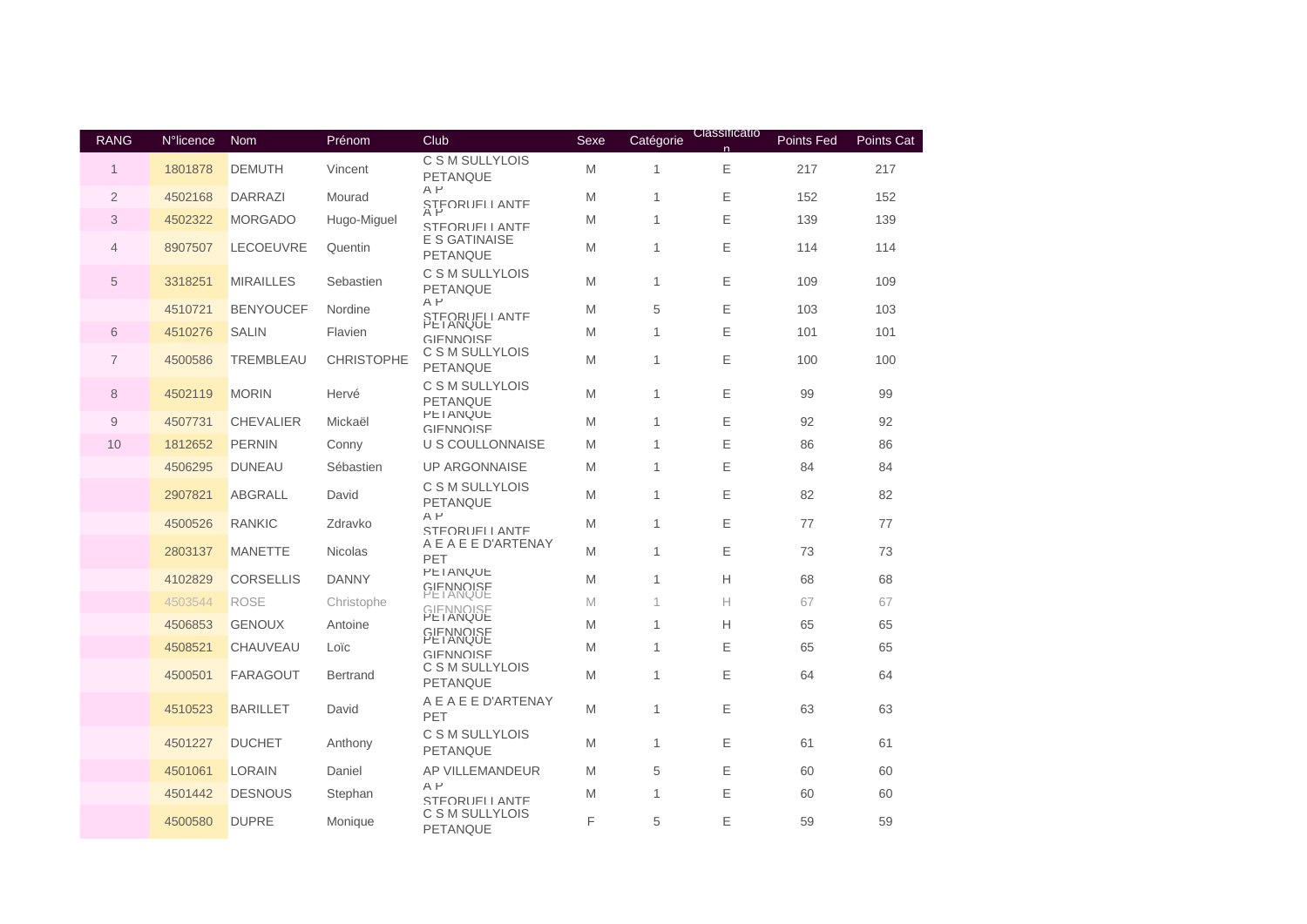| 4503549 | <b>GUTIEREZ</b>      | <b>CHRISTIAN</b> | <b>UP ARGONNAISE</b>                    | M | $\mathbf{1}$ | Ε | 59 | 59 |
|---------|----------------------|------------------|-----------------------------------------|---|--------------|---|----|----|
| 4500275 | <b>BRISSARD</b>      | Jean             | <b>LA BOULE</b><br>CASTELNEUVIENNE      | M | 5            | Ε | 58 | 58 |
| 4501028 | <b>BERHAULT</b>      | <b>Bertrand</b>  | A S P NEUVILLOISE                       | M | 1            | Ε | 58 | 58 |
| 4501117 | CHAMPAGNOL Dominique |                  | $A$ $P$<br>STFORUELLANTE                | M | 1            | Ε | 58 | 58 |
| 4504540 | <b>PRADEILLES</b>    | Valérie          | C S M SULLYLOIS<br><b>PETANQUE</b>      | F | 1            | Ε | 58 | 58 |
| 7722262 | <b>ABGUILLERM</b>    | Jérome           | <b>E S GATINAISE</b><br><b>PETANQUE</b> | M | 1            | E | 56 | 56 |
| 4502125 | <b>ALVAREZ</b>       | Paulino          | PETANQUE<br><b>NOGENTAISE</b>           | M | 1            | Ε | 55 | 55 |
| 4501038 | <b>LEMAIRE</b>       | Jean-Pierre      | <b>LA BOULE</b><br>CASTELNEUVIENNE      | M | 5            | Н | 54 | 54 |
| 4505645 | WREDE                | Johnny           | <b>UP ARGONNAISE</b>                    | M | 1            | Ε | 54 | 54 |
| 4511992 | CASTIGLIONE          | Sylvie           | <b>E S GATINAISE</b><br>PETANQUE        | F | $\mathbf{1}$ | P | 52 | 52 |
| 8907884 | <b>FELIX</b>         | Anthony          | <b>PETANQUE</b><br><b>NOGENTAISE</b>    | M | 1            | Н | 52 | 52 |
| 4505646 | WREDE                | Tony             | <b>UP ARGONNAISE</b>                    | M | 1            | н | 51 | 51 |
| 8908752 | <b>BLOT</b>          | Théo             | <b>PETANQUE</b><br>GIENNOISE            | M | 1            | Н | 50 | 50 |
| 4502363 | <b>DUPRE</b>         | <b>JACQUES</b>   | SANDILLONNAISE<br>DET                   | M | 5            | Н | 49 | 49 |
| 4501846 | <b>JANIN</b>         | Patrick          | A E A E E D'ARTENAY<br>PET              | M | 5            | Ε | 47 | 47 |
| 4504395 | <b>FEVRIER</b>       | <b>ERIC</b>      | <b>UP ARGONNAISE</b>                    | M | 1            | Н | 47 | 47 |
| 9100773 | <b>MEUSNIER</b>      | Alain            | AP VILLEMANDEUR                         | M | 5            | Н | 47 | 47 |
| 4501446 | <b>SAGELOLY</b>      | René             | <b>LA BOULE</b><br>CASTELNEUVIENNE      | M | 5            | E | 46 | 46 |
| 4509494 | LEMAIRE              | Anthony          | $A$ $P$<br><b>STFORUELLANTE</b>         | M | 1            | Н | 46 | 46 |
| 4505532 | MEKCHOUCHE Djillali  |                  | STEORUELL ANTE                          | M | 1            | Н | 44 | 44 |
| 4511976 | <b>LETANG</b>        | Simon            | C J F PET<br><b>FLEURYSSOISE</b>        | M | 1            | P | 44 | 44 |
| 4502277 | <b>BOURDOIS</b>      | <b>BRUNO</b>     | PETANQUE<br><b>NOGENTAISE</b>           | M | 1            | Н | 41 | 41 |
| 4501259 | <b>GARCIA</b>        | Christian        | $A$ $P$<br>STEORUELLANTE                | M | 5            | Н | 40 | 40 |
| 1343991 | <b>VALENTI</b>       | Alain            | E S GATINAISE<br>PETANQUE               | M | 1            | Н | 39 | 39 |
| 4500141 | <b>RIBEIRO</b>       | Joacquim         | A E A E E D'ARTENAY<br>PET              | M | 5            | Н | 39 | 39 |
| 4501100 | <b>POINTEREAU</b>    | Patrick          | A E A E E D'ARTENAY<br>PET              | M | 1            | Н | 38 | 38 |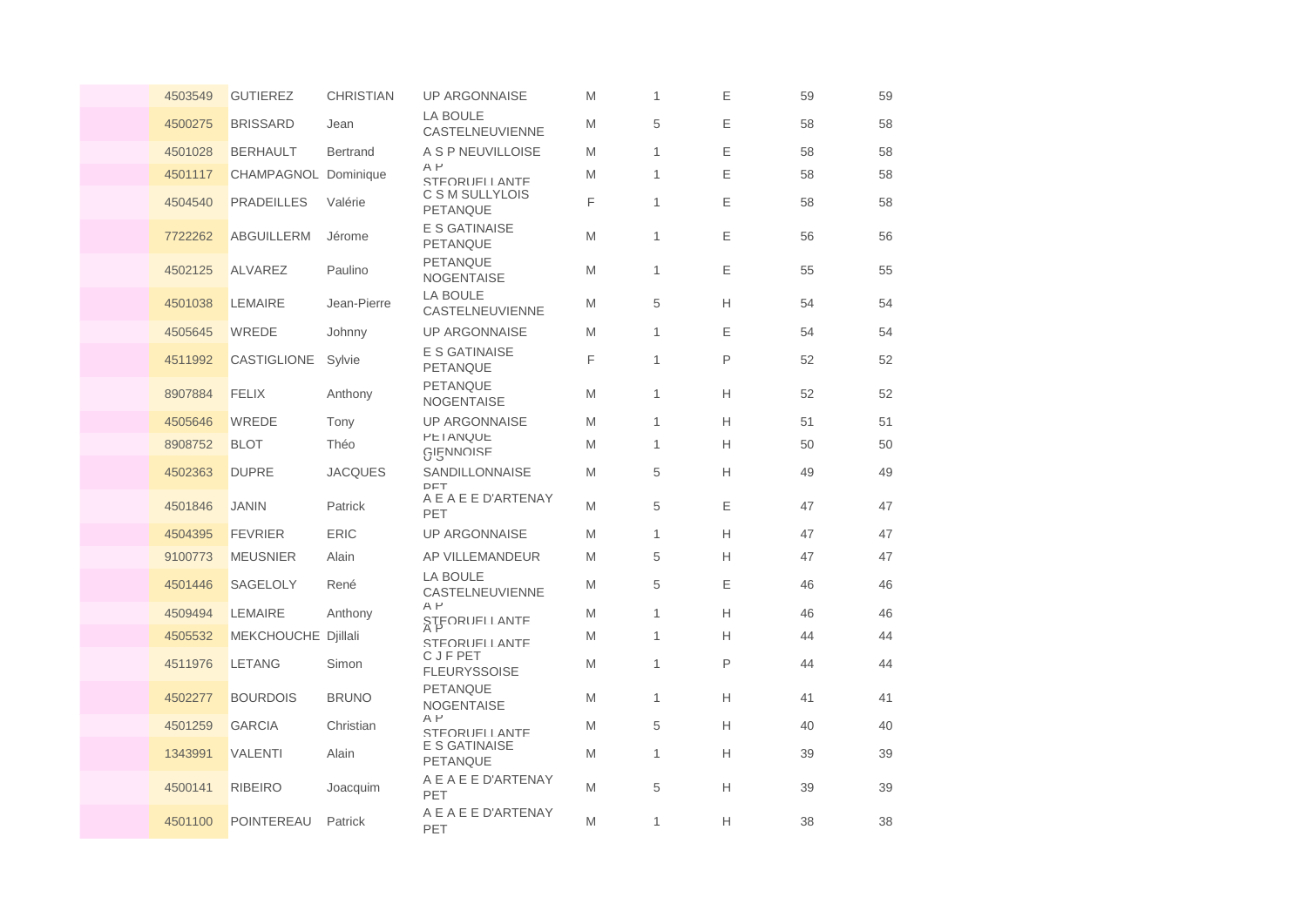|         |                          |                    | ပ ၁                                       |   |              |   |    |    |
|---------|--------------------------|--------------------|-------------------------------------------|---|--------------|---|----|----|
| 4504815 | MARMET                   | <b>PASCAL</b>      | SANDILLONNAISE<br>DET                     | M | 1            | Н | 38 | 38 |
| 4505716 | <b>MARCHAND</b>          | <b>DAVID</b>       | E S GATINAISE<br><b>PETANQUE</b><br>ပ ၁   | M | $\mathbf{1}$ | Н | 38 | 38 |
| 4501339 | <b>JUTTEAU</b>           | Yann               | SANDILLONNAISE<br>DET                     | M | 1            | Н | 36 | 36 |
| 1303480 | ANDRE                    | Jean claude        | C S M SULLYLOIS<br><b>PETANQUE</b><br>U J | M | 1            | Е | 35 | 35 |
| 4501881 | <b>JUBIN</b>             | Olivier            | <b>SANDILLONNAISE</b><br>DET              | M | $\mathbf{1}$ | Н | 35 | 35 |
| 4500388 | <b>SAQUET</b>            | <b>JEAN-PIERRE</b> | AP VILLEMANDEUR                           | M | 5            | Н | 34 | 34 |
| 4500859 | <b>SRECKOVIC</b>         | Jérôme             | <b>PETANQUE</b><br>GIENNOISE              | M | 1            | Н | 34 | 34 |
| 4502652 | LALUQUE                  | <b>ALAN</b>        | STFORUFLI ANTF                            | M | 1            | Н | 34 | 34 |
| 4509131 | DESPLANCHE<br>S          | Valentin           | C S M SULLYLOIS<br><b>PETANQUE</b>        | M | $\mathbf{1}$ | Ε | 34 | 34 |
| 4509496 | <b>LEBOURGEOIS Lucas</b> |                    | E S GATINAISE<br>PETANQUE                 | M | 1            | Н | 34 | 34 |
| 4502588 | <b>CARIA</b>             | <b>JORGES</b>      | <b>UP ARGONNAISE</b>                      | M | 1            | Н | 33 | 33 |
| 4505583 | <b>CHARRIER</b>          | Christophe         | <b>PETANQUE</b><br>GIFNNOISE              | M | $\mathbf{1}$ | Н | 33 | 33 |
| 7709554 | <b>BUA</b>               | Julien             | C S M SULLYLOIS<br><b>PETANQUE</b>        | M | 1            | Ε | 33 | 33 |
| 8905967 | <b>DIZY</b>              | Jean-Luc           | <b>PETANQUE</b><br><b>NOGENTAISE</b>      | M | $\mathbf{1}$ | Н | 33 | 33 |
| 4501880 | <b>HENNER</b>            | Frédéric           | <b>PETANQUE</b><br><b>MARCILLOISE</b>     | M | 1            | Н | 32 | 32 |
| 4503866 | <b>CHARNOIS</b>          | Christian          | <b>UP ARGONNAISE</b>                      | M | 5            | Н | 32 | 32 |
| 4505664 | <b>HUBERT</b>            | Stephen            | <b>UP ARGONNAISE</b>                      | M | $\mathbf{1}$ | Ε | 32 | 32 |
| 4510603 | <b>BRUHAIS</b>           | Noël               | A S P NEUVILLOISE                         | M | 5            | P | 32 | 32 |
| 4510610 | <b>GONZAGUE</b>          | Franqui            | LA CHAPELLOISE<br><b>PETANQUE</b>         | M | 5            | Ε | 32 | 32 |
| 4502169 | <b>DE FREITAS</b>        | Patrick            | <b>LA BOULE</b><br><b>BALGENTIENNE</b>    | M | 1            | Ε | 31 | 31 |
| 4502992 | <b>BREUIL</b>            | <b>DANIEL</b>      | AP VILLEMANDEUR                           | M | 5            | Н | 31 | 31 |
| 4506634 | <b>CIRON</b>             | Antoine            | <b>PETANQUE</b><br><b>GIFNNOISE</b>       | M | 1            | Н | 31 | 31 |
| 4505913 | <b>FROT</b>              | Vincent            | PETANQUE<br><b>NOGENTAISE</b>             | M | 1            | P | 30 | 30 |
| 4503656 | <b>BARRAGUE</b>          | Pascal             | AP VILLEMANDEUR                           | M | $\mathbf{1}$ | Н | 29 | 29 |
| 4503916 | <b>MOULIN</b>            | <b>Thierry</b>     | C S M SULLYLOIS<br>PETANQUE               | M | 1            | Ε | 29 | 29 |
| 4509692 | <b>FENEYROL</b>          | Michaël            | C J F PET<br><b>FLEURYSSOISE</b>          | M | 1            | Н | 29 | 29 |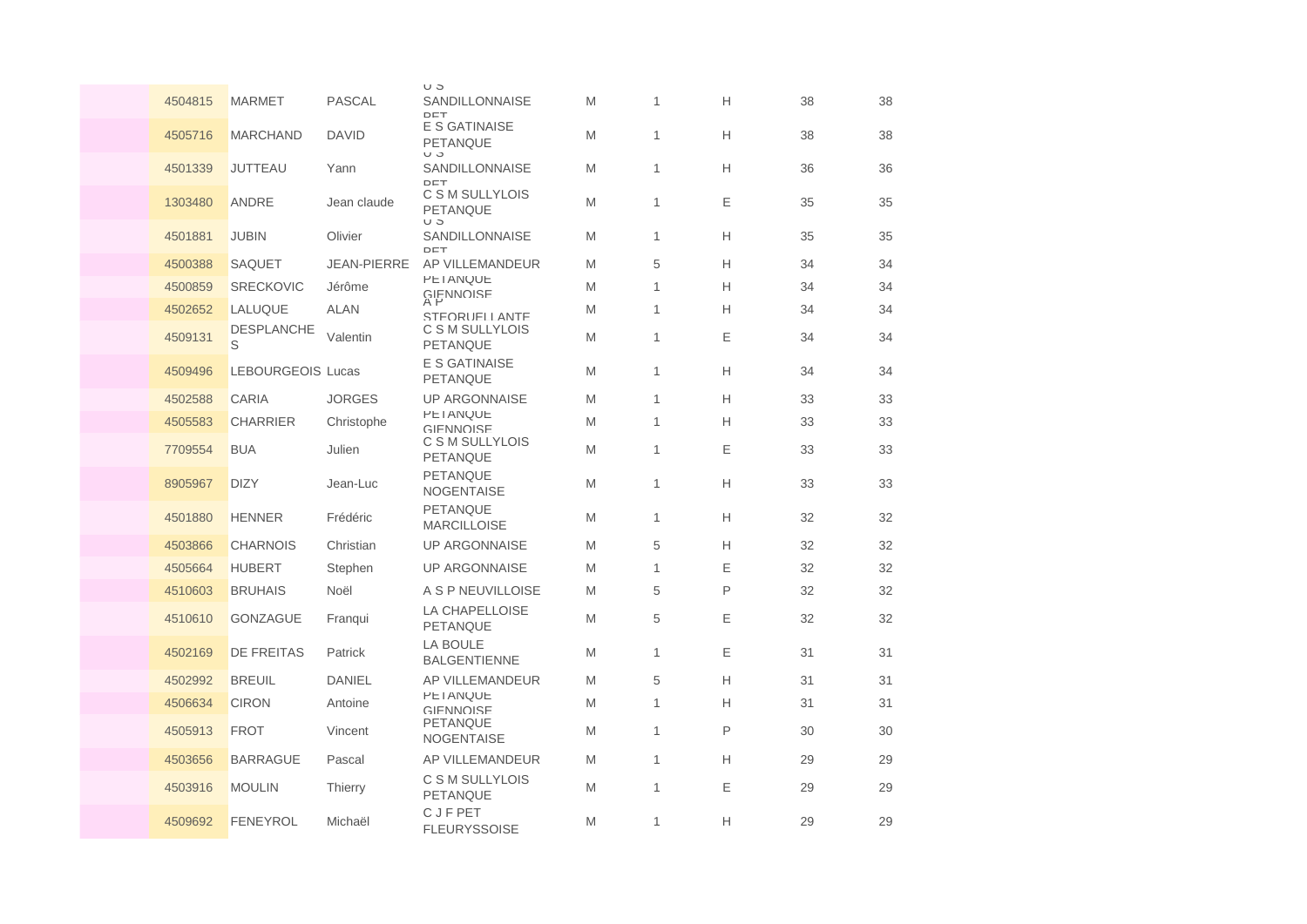| 4509709 | <b>LE GUERN</b>    | Michel            | AP VILLEMANDEUR                         | M | 5              | P | 29 | 29 |
|---------|--------------------|-------------------|-----------------------------------------|---|----------------|---|----|----|
| 1813224 | <b>MARCOUX</b>     | Jason             | <b>U S COULLONNAISE</b>                 | M | $\mathbf{1}$   | H | 28 | 28 |
| 4104452 | <b>RAPICAULT</b>   | <b>JEAN LOUIS</b> | <b>CJFPET</b><br><b>FLEURYSSOISE</b>    | M | 5              | H | 28 | 28 |
| 4506803 | <b>LENOIR</b>      | Sylvain           | A E A E E D'ARTENAY<br>PET              | M | $\mathbf{1}$   | H | 28 | 28 |
| 4509374 | <b>CLEMENT</b>     | Christian         | <b>UP ARGONNAISE</b>                    | M | $\sqrt{5}$     | H | 28 | 28 |
| 4501340 | <b>BEFFARA</b>     | Christelle        | C S M SULLYLOIS<br>PETANQUE             | F | $\mathbf{1}$   | H | 27 | 27 |
| 4504289 | <b>CHARAMON</b>    | Tony              | A E A E E D'ARTENAY<br>PET              | M | $\mathbf{1}$   | H | 27 | 27 |
| 4505525 | <b>BROHAN</b>      | <b>JOHNNY</b>     | <b>PETANQUE</b><br>GIFNNOISE            | M | $\mathbf{1}$   | E | 27 | 27 |
| 4507223 | <b>LEPOUL</b>      | Thomas            | A E A E E D'ARTENAY<br>PET              | M | $\mathbf{1}$   | H | 27 | 27 |
| 4507886 | <b>MARTY</b>       | Jean-Luc          | <b>CJFPET</b><br><b>FLEURYSSOISE</b>    | M | 5              | H | 27 | 27 |
| 4509247 | <b>GUILLAUMOT</b>  | Cédric            | <b>UP ARGONNAISE</b>                    | M | $\mathbf{1}$   | H | 27 | 27 |
| 4509940 | <b>FRANCOIS</b>    | Grégory           | <b>UHEVILLY</b><br>PFTANOUF             | M | $\mathbf{1}$   | H | 27 | 27 |
| 9504922 | <b>DELARUE</b>     | Emmanuel          | C S M SULLYLOIS<br>PETANQUE             | M | $\mathbf{1}$   | H | 27 | 27 |
| 4502237 | <b>JOULAIN</b>     | Jean-Michel       | $A$ $P$<br>STFORUFLI ANTF               | M | 1              | H | 25 | 25 |
| 4502601 | <b>GRILLERE</b>    | Stéphane          | A S P NEUVILLOISE                       | M | $\mathbf{1}$   | H | 25 | 25 |
| 4507840 | <b>GIRAULT</b>     | Julien            | <b>UP ARGONNAISE</b>                    | M | $\overline{2}$ | P | 25 | 25 |
| 4508811 | MILLET             | <b>CHRISTELLE</b> | A E A E E D'ARTENAY<br>PET              | F | $\mathbf{1}$   | H | 25 | 25 |
| 4509350 | <b>PERLIN</b>      | Styven            | U S COULLONNAISE                        | M | $\mathbf{1}$   | P | 25 | 25 |
| 4500008 | AVEZARD            | <b>ERIC</b>       | $A$ $P$<br>STEORUELL ANTE               | M | $\mathbf{1}$   | Ε | 24 | 24 |
| 4503891 | <b>LE DORZE</b>    | Christian         | <b>BRIARE PETANQUE</b>                  | M | $\mathbf{1}$   | H | 24 | 24 |
| 4506816 | <b>ROUSSIN</b>     | Gaël              | A S P NEUVILLOISE                       | M | $\mathbf{1}$   | H | 24 | 24 |
| 8204806 | <b>CASTRO</b>      | <b>CHRISTINE</b>  | <b>E S GATINAISE</b><br><b>PETANQUE</b> | F | $\mathbf{1}$   | H | 24 | 24 |
| 3600085 | <b>RAMACH</b>      | Karim             | <b>UP ARGONNAISE</b><br>U J             | M | $\mathbf{1}$   | H | 23 | 23 |
| 4105707 | <b>BIGNON</b>      | Frédéric          | SANDILLONNAISE<br>양단                    | M | $\mathbf{1}$   | H | 23 | 23 |
| 4500276 | <b>BARALDI</b>     | <b>LEO</b>        | STEORUELL ANTE                          | M | 5              | H | 23 | 23 |
| 4500391 | <b>GABORET</b>     | Anthony           | A CHAPELON-LADON-<br><b>BELLEGARDE</b>  | M | $\mathbf{1}$   | H | 23 | 23 |
| 4502343 | <b>RODRIGUES</b>   | Fernando          | <b>PETANQUE</b><br>GIFNNOISE            | M | $\mathbf{1}$   | H | 23 | 23 |
| 4505529 | MONTARROSO ANTONIO |                   | <b>UP ARGONNAISE</b>                    | M | 5              | Н | 23 | 23 |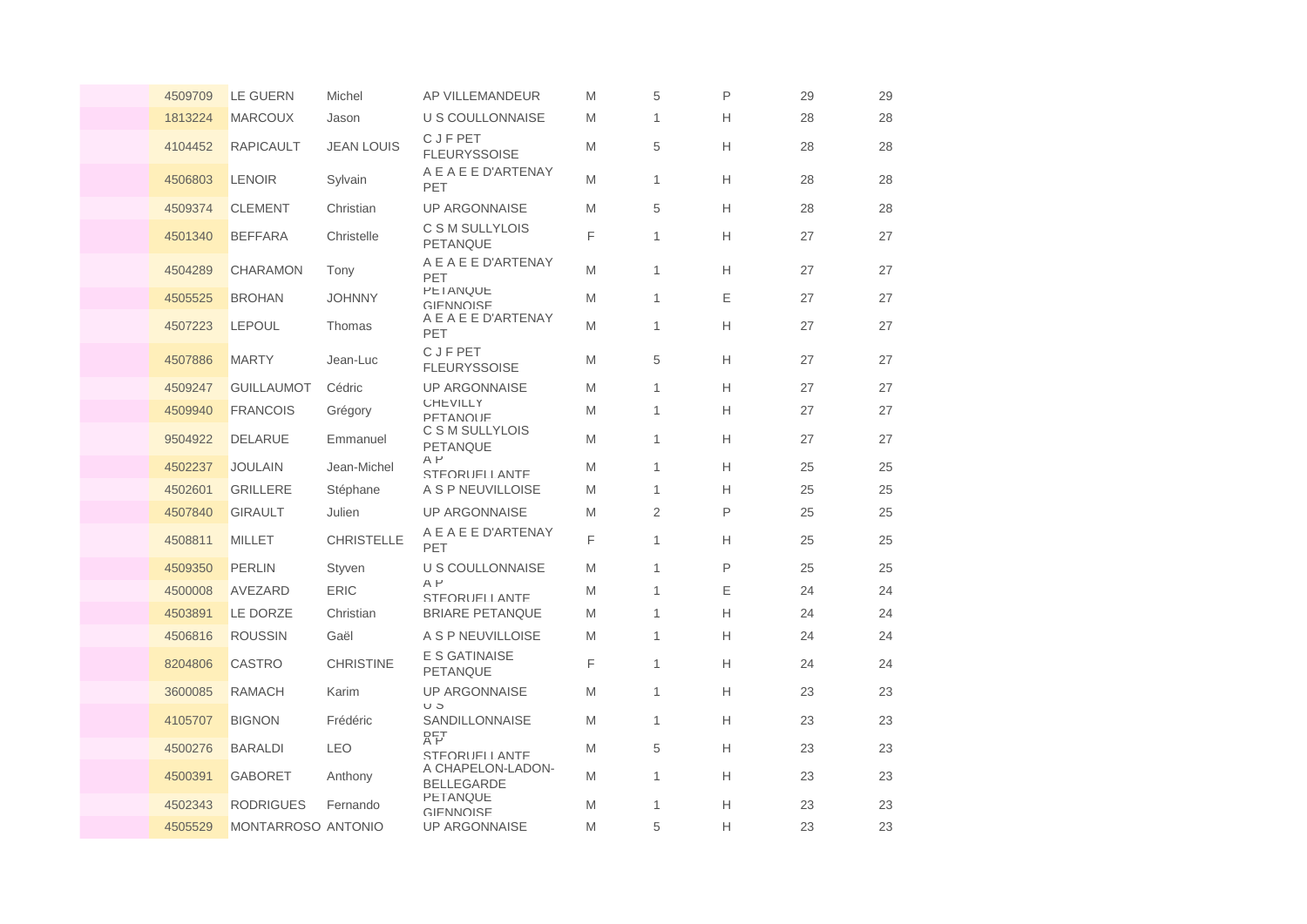| 4510253 | <b>REMY</b>      | Thomas             | C A LAILLY EN VAL<br>PET<br>U J      | M | 1 | Н | 23 | 23 |
|---------|------------------|--------------------|--------------------------------------|---|---|---|----|----|
| 4502879 | <b>BIDOUX</b>    | Michel             | SANDILLONNAISE<br>DET                | M | 5 | Н | 22 | 22 |
| 4506469 | <b>GUERIN</b>    | Grégory            | A E A E E D'ARTENAY<br><b>PET</b>    | M | 1 | Н | 22 | 22 |
| 4510512 | <b>POTTEAU</b>   | <b>Nicolas</b>     | <b>US FERTESIENNE</b>                | M | 1 | Н | 22 | 22 |
| 4511039 | <b>DARAS</b>     | Mélanie            | <b>PETANQUE</b>                      | F | 1 | Н | 22 | 22 |
| 4501529 | <b>CASTIN</b>    | Franck             | GIFNNOISE<br>COCHONNET               | M | 1 | Н | 21 | 21 |
| 4504745 | <b>THORET</b>    | <b>JEAN-MICHEL</b> | C S M SULLYLOIS<br><b>PETANQUE</b>   | M | 1 | Н | 21 | 21 |
| 4507058 | <b>JOSSIN</b>    | Loïc               | $A$ $P$<br>STEORUELLANTE             | M | 1 | P | 21 | 21 |
| 4508354 | <b>KASMI</b>     | Yahya              | STEORUELLANTE                        | M | 1 | Н | 21 | 21 |
| 4510299 | <b>SDIRI</b>     | Samir              | GIENNOISE                            | M | 1 | Н | 21 | 21 |
| 4510639 | <b>JUBIN</b>     | Ludovic            | SANDILLONNAISE<br>DET                | M | 1 | P | 21 | 21 |
| 4500031 | <b>GRANDIN</b>   | <b>J-MICHEL</b>    | LA BOULE<br><b>MALESHERBOISE</b>     | M | 1 | Н | 20 | 20 |
| 4500457 | <b>LEGRAND</b>   | <b>JEANNICK</b>    | <b>PETANQUE</b><br><b>NOGENTAISE</b> | M | 5 | Н | 20 | 20 |
| 4501827 | PIET             | Fabrice            | LA BOULE<br><b>MALESHERBOISE</b>     | M | 1 | Н | 20 | 20 |
| 4506766 | <b>BOUCHERON</b> | Jonathan           | C A LAILLY EN VAL<br>PET             | M | 1 | Н | 20 | 20 |
| 4507081 | <b>DABOND</b>    | Francis            | <b>US FERTESIENNE</b>                | M | 1 | P | 20 | 20 |
| 4500259 | <b>NAVASSE</b>   | <b>LUCIEN</b>      | <b>CJFPET</b><br><b>FLEURYSSOISE</b> | M | 5 | Н | 19 | 19 |
| 4501007 | <b>LEGUEULLE</b> | Francky            | <b>UP ARGONNAISE</b>                 | M | 1 | Н | 19 | 19 |
| 4501213 | <b>DOGE</b>      | Olivier            | PETANQUE<br><b>NOGENTAISE</b>        | M | 1 | P | 19 | 19 |
| 4502586 | <b>BOUTTET</b>   | Claude             | C S M SULLYLOIS<br>PETANQUE<br>ပ ပ   | M | 1 | Н | 19 | 19 |
| 4506320 | <b>POUPOT</b>    | Gilles             | SANDILLONNAISE<br>DET                | M | 5 | Н | 19 | 19 |
| 4500145 | <b>CARATY</b>    | Dominique          | <b>UP ARGONNAISE</b>                 | M | 1 | Н | 18 | 18 |
| 4500441 | <b>GRENNEROT</b> | JEAN-LUC           | <b>AP VILLEMANDEUR</b>               | M | 5 | P | 18 | 18 |
| 4500610 | PINAULT          | <b>GILLES</b>      | <b>UP ARGONNAISE</b>                 | M | 1 | Н | 18 | 18 |
| 4501118 | POINTEREAU       | Philippe           | A E A E E D'ARTENAY<br>PET           | M | 1 | Н | 18 | 18 |
| 4511591 | <b>BERNARDIN</b> | Pascal             | <b>CJFPET</b><br><b>FLEURYSSOISE</b> | M | 1 | P | 18 | 18 |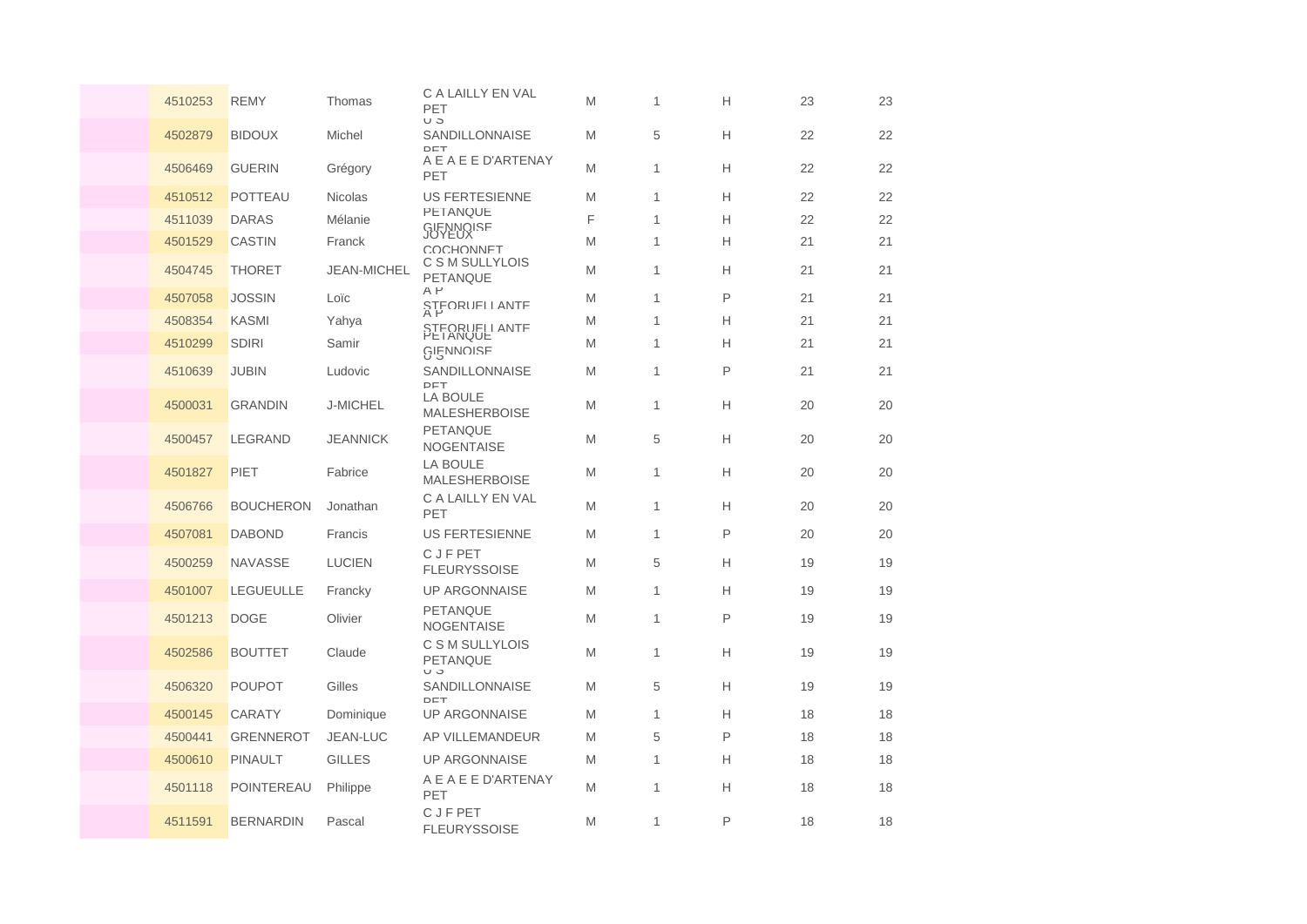| 8906143 | <b>DIZY</b>             | Kévin             | <b>PETANQUE</b><br><b>NOGENTAISE</b>   | M | $\mathbf{1}$ | P            | 18 | 18 |
|---------|-------------------------|-------------------|----------------------------------------|---|--------------|--------------|----|----|
| 9106124 | <b>PAILLOUX</b>         | <b>STEPHANE</b>   | A S P NEUVILLOISE                      | M | 1            | Н            | 18 | 18 |
| 4511321 | SORIANO                 | Anthony           | <b>LA BOULE</b><br>CASTELNEUVIENNE     | M | 3            | H            | 18 | 15 |
| 1813673 | <b>MASSON</b>           | Chris Laure       | U S COULLONNAISE                       | F | $\mathbf{1}$ | P            | 17 | 17 |
| 4500419 | <b>BEJANOFF</b>         | <b>Nicolas</b>    | AP VILLEMANDEUR                        | M | $\mathbf{1}$ | H            | 17 | 17 |
| 4500673 | LABARRE                 | Jean Claude       | $A$ $P$<br>STEORUFI I ANTE<br>JUYEUX   | M | 5            | Е            | 17 | 17 |
| 4501573 | <b>SARTORIO</b>         | Stéphane          | COCHONNET                              | M | $\mathbf{1}$ | Н            | 17 | 17 |
| 4502904 | <b>JANVIER</b>          | Claude            | <b>CJFPET</b><br><b>FLEURYSSOISE</b>   | M | 5            | H            | 17 | 17 |
| 4505201 | <b>CLAIR</b>            | <b>DOMINIQUE</b>  | A CHAPELON-LADON-<br><b>BELLEGARDE</b> | M | 1            | H            | 17 | 17 |
| 4511018 | <b>BUSSON</b>           | Claude            | <b>PETANQUE</b><br><b>NOGENTAISE</b>   | M | $\mathbf{1}$ | H            | 17 | 17 |
| 4511275 | <b>GIRARD</b>           | Rudy              | <b>PETANQUE</b><br>GIENNOISE           | M | 1            | Ε            | 17 | 17 |
| 4511341 | <b>POIGNARD</b>         | Jean-Michel       | <b>SANDILLONNAISE</b><br>DET           | M | $\mathbf{1}$ | P            | 17 | 17 |
| 8907091 | <b>BOULEGHLEM Elise</b> |                   | PETANQUE<br><b>NOGENTAISE</b>          | F | $\mathbf{1}$ | P            | 17 | 17 |
| 4500995 | <b>FONTARIVE</b>        | JEAN-LUC          | A E A E E D'ARTENAY<br>PET             | M | $\sqrt{5}$   | $\mathsf{P}$ | 16 | 16 |
| 4501302 | <b>RAPINE</b>           | <b>CHRISTOPHE</b> | A B JARGEAU ST<br><b>DENIS HOTEL</b>   | M | $\mathbf{1}$ | P            | 16 | 16 |
| 4501646 | <b>BEAUDOIN</b>         | Jean-Marie        | ပ ၁<br>SANDILLONNAISE<br>DET           | M | 5            | P            | 16 | 16 |
| 4502019 | <b>FEREOL</b>           | Jean-Claude       | <b>BOIGNY PETANQUE</b>                 | M | $\mathbf{1}$ | P            | 16 | 16 |
| 4502584 | <b>DUBOIS</b>           | <b>SAMANTHA</b>   | E S GATINAISE<br>PETANQUE              | F | 1            | P            | 16 | 16 |
| 4505571 | <b>BOURDIN</b>          | Mickaël           | <b>UP ARGONNAISE</b>                   | M | $\mathbf{1}$ | Ε            | 16 | 16 |
| 4505839 | <b>NICOULEAUD</b>       | Jean-Claude       | AP VILLEMANDEUR                        | M | 5            | P            | 16 | 16 |
| 4506562 | SOUAY                   | <b>NICOLAS</b>    | <b>UP ARGONNAISE</b>                   | M | 1            | Н            | 16 | 16 |
| 4509357 | <b>DURAND</b>           | <b>Baptiste</b>   | <b>LA BOULE</b><br><b>BALGENTIENNE</b> | M | $\mathbf{1}$ | P            | 16 | 16 |
| 4510443 | <b>DUNCAS</b>           | Alain             | AP VILLEMANDEUR                        | M | $\sqrt{5}$   | P            | 16 | 16 |
| 4500377 | <b>JOUVENET</b>         | <b>JOEL</b>       | LA BOULE<br><b>MALESHERBOISE</b>       | M | 5            | Н            | 15 | 15 |
| 4501121 | <b>COLLE</b>            | David             | A E A E E D'ARTENAY<br>PET             | M | $\mathbf{1}$ | H            | 15 | 15 |
| 4505038 | <b>BRAGUE</b>           | Thierry           | A CHAPELON-LADON-<br><b>BELLEGARDE</b> | M | $\mathbf{1}$ | Н            | 15 | 15 |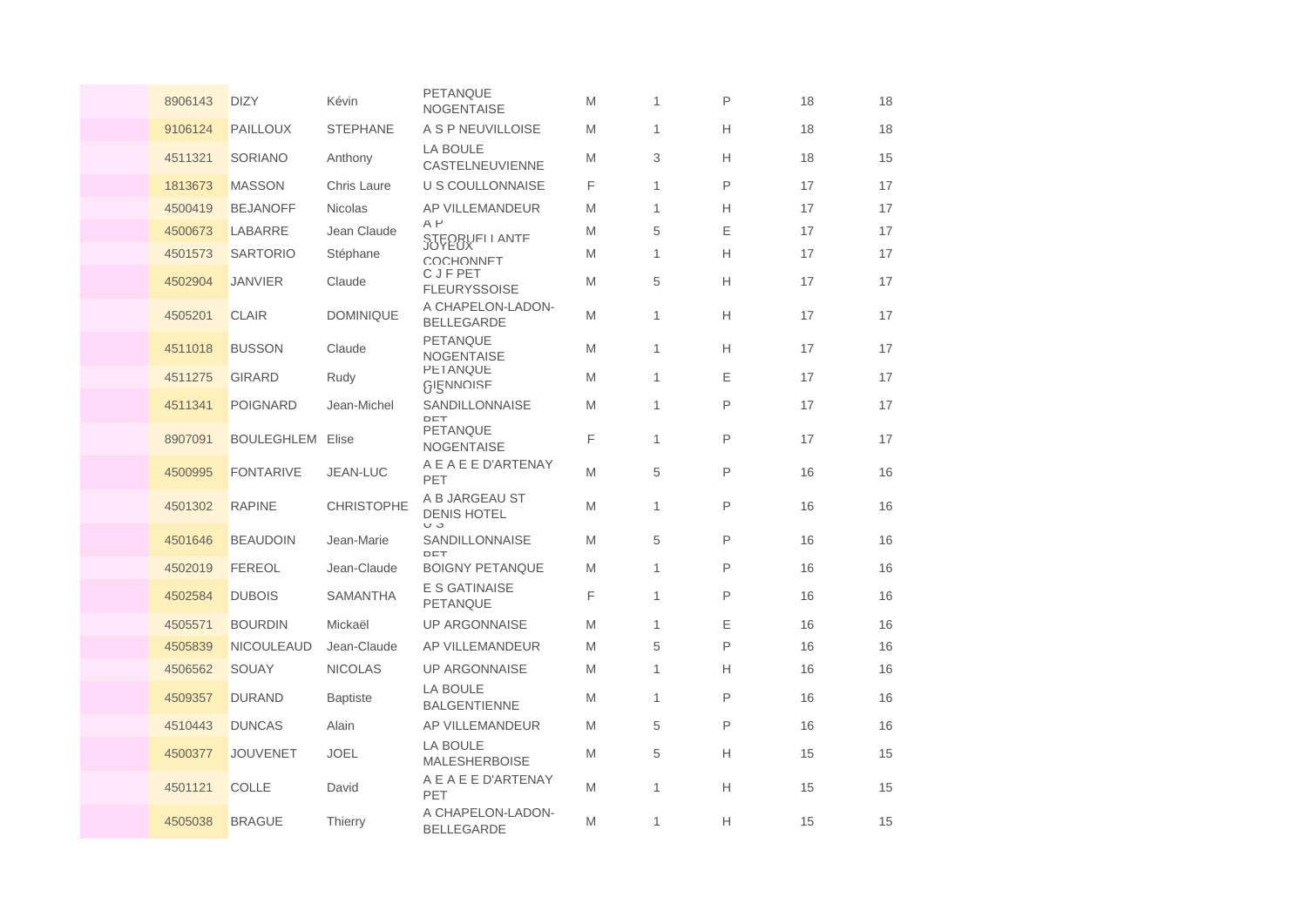| 4507799 | <b>BECHARD</b>               | Johnny           | <b>CHEVILLY</b><br>PFTANOLIF                 | M | 1            | Н            | 15 | 15 |
|---------|------------------------------|------------------|----------------------------------------------|---|--------------|--------------|----|----|
| 4509688 | <b>DABIER</b>                | Laurent          | <b>UP ARGONNAISE</b>                         | M | 1            | P            | 15 | 15 |
| 4510228 | <b>PHILIPPOT</b>             | Steven           | A CHAPELON-LADON-<br><b>BELLEGARDE</b>       | M | 1            | P            | 15 | 15 |
| 4510558 | <b>FAUCHERE</b>              | Alexandre        | <b>LA CHAPELLOISE</b><br><b>PETANQUE</b>     | M | $\mathbf{1}$ | P            | 15 | 15 |
| 4511723 | <b>COUSIN</b>                | Emilie           | A S P NEUVILLOISE                            | F | 1            | P            | 15 | 15 |
| 4501006 | <b>LEGUEULLE</b>             | <b>DIDIER</b>    | <b>UP ARGONNAISE</b>                         | M | 5            | P            | 14 | 14 |
| 4501141 | RELANDEAU                    | <b>ROGER</b>     | C J F PET<br><b>FLEURYSSOISE</b>             | M | 5            | Н            | 14 | 14 |
| 4506850 | <b>CESARO</b>                | Reynald          | <b>LA BOULE</b><br><b>BALGENTIENNE</b>       | M | $\mathbf{1}$ | P            | 14 | 14 |
| 4506885 | <b>BOUCHERON</b>             | <b>Nicolas</b>   | <b>LA PETANQUE</b><br><b>SOUGYSSOISE</b>     | M | 1            | $\mathsf{P}$ | 14 | 14 |
| 4509302 | LEBOURGEOIS Sylvain          |                  | <b>E S GATINAISE</b><br><b>PETANQUE</b>      | M | $\mathbf{1}$ | P            | 14 | 14 |
| 4509469 | <b>TANCHOT</b>               | Pierre           | <b>LA CHAPELLOISE</b><br><b>PETANQUE</b>     | M | 5            | P            | 14 | 14 |
| 4510688 | <b>BOINEMBALO</b><br>MF      | Yannick          | <b>UP ARGONNAISE</b>                         | M | 1            | Н            | 14 | 14 |
| 7722746 | <b>BATISSE</b>               | Mickael          | <b>E S GATINAISE</b><br><b>PETANQUE</b>      | M | 1            | Н            | 14 | 14 |
| 8907424 | <b>RIBOT</b>                 | <b>SEBASTIEN</b> | A CHAPELON-LADON-<br><b>BELLEGARDE</b><br>ပေ | M | 1            | P            | 14 | 14 |
| 9102664 | <b>HOUSSIN</b>               | Jean-Pierre      | SANDILLONNAISE<br>DET                        | M | 5            | Н            | 14 | 14 |
| 4501103 | <b>SIMON</b>                 | Jérôme           | A E A E E D'ARTENAY<br>PET                   | M | 1            | H            | 13 | 13 |
| 4501419 | <b>COMBRIE</b>               | <b>SYLVIE</b>    | A S P LORRICOISE                             | F | 1            | P            | 13 | 13 |
| 4501614 | <b>CARLHIAN</b>              | <b>ANTOINE</b>   | <b>JOYEUX</b><br>COCHONNET                   | M | 5            | E            | 13 | 13 |
| 4503363 | AVEZARD                      | Isabelle         | STEORIJELI ANTE                              | F | 1            | P            | 13 | 13 |
| 4504234 | <b>MACHADO</b>               | Carole           | STEORUELL ANTE                               | F | $\mathbf{1}$ | Ε            | 13 | 13 |
| 4505054 | SALONNE                      | Emmanuel         | <b>GIFNNOISE</b>                             | M | $\mathbf{1}$ | Н            | 13 | 13 |
| 4510650 | RIBEIRO DOS<br><b>SANTOS</b> | Arnaldo          | U S COULLONNAISE                             | M | 1            | P            | 13 | 13 |
| 4510664 | <b>MASSICOT</b>              | Alain            | AP VILLEMANDEUR                              | M | $\mathbf{1}$ | Н            | 13 | 13 |
| 4511962 | <b>FRATTINI</b>              | Jérôme           | A B JARGEAU ST<br><b>DENIS HOTEL</b><br>כ ט  | M | $\mathbf{1}$ | P            | 13 | 13 |
| 5200104 | <b>FORTUN</b>                | Sébastien        | SANDILLONNAISE<br><b>BET</b>                 | M | 1            | Н            | 13 | 13 |
| 5703921 | <b>BIELECKI</b>              | Olivier          | <b>SANDILLONNAISE</b><br>DET                 | M | 5            | P            | 13 | 13 |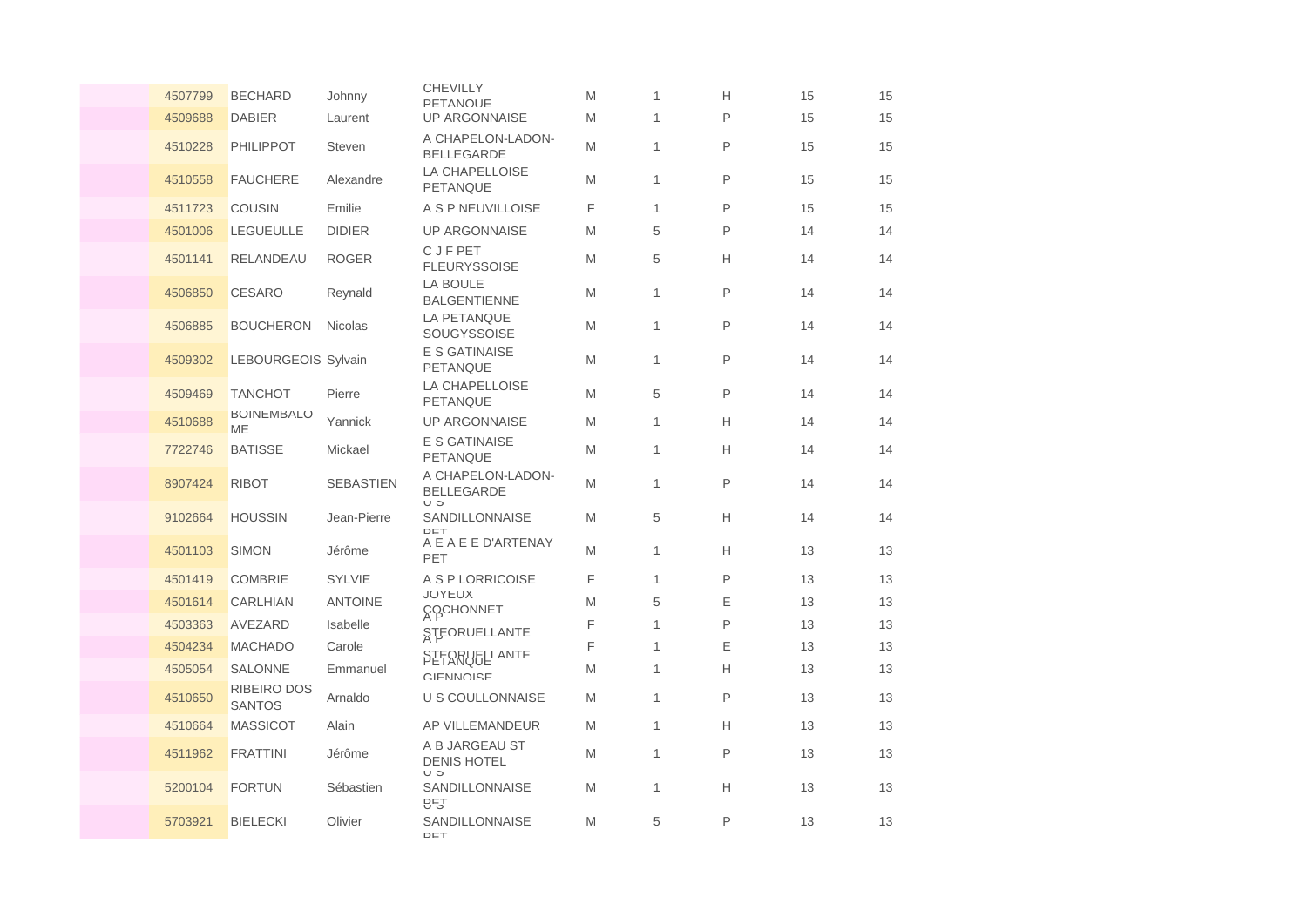| 8906792 | <b>ANDRE</b>             | <b>Bryan</b>    | <b>CHEVILLY</b><br><b>BETANOLIE</b>     | M | $\mathbf{1}$ | P            | 13 | 13 |
|---------|--------------------------|-----------------|-----------------------------------------|---|--------------|--------------|----|----|
| 4500551 | <b>DUPRE</b>             | Jean-Pierre     | <b>SANDILLONNAISE</b><br>DET            | M | 5            | Н            | 12 | 12 |
| 4500734 | <b>DEFFAY</b>            | <b>FREDERIC</b> | A P OUZOUER-<br><b>DAMPIERRE</b>        | M | $\mathbf{1}$ | Н            | 12 | 12 |
| 4500765 | <b>THIBAULT</b>          | Yves            | LA CHAPELLOISE<br><b>PETANQUE</b>       | M | 5            | P            | 12 | 12 |
| 4501421 | <b>COMBRIE</b>           | <b>DANIEL</b>   | A S P LORRICOISE                        | M | 1            | P            | 12 | 12 |
| 4502079 | <b>MENEAU</b>            | Alain           | AP VILLEMANDEUR                         | M | 1            | P            | 12 | 12 |
| 4502155 | <b>ALVAREZ</b>           | Dimitri         | <b>PETANQUE</b><br><b>NOGENTAISE</b>    | M | 1            | P            | 12 | 12 |
| 4502165 | <b>HUBERT</b>            | Jean-Olivier    | LA BOULE<br><b>BALGENTIENNE</b>         | M | $\mathbf{1}$ | H            | 12 | 12 |
| 4502510 | ANDRE                    | Josselin        | <b>CHEVILLY</b><br>PFTANOLIF            | M | $\mathbf{1}$ | P            | 12 | 12 |
| 4502899 | <b>MARTINEZ</b>          | Alain           | <b>PETANQUE</b><br><b>NOGENTAISE</b>    | M | $\mathbf{1}$ | H            | 12 | 12 |
| 4502925 | <b>PAVAS</b>             | Alain           | <b>E S GATINAISE</b><br>PETANQUE        | M | 5            | Н            | 12 | 12 |
| 4504146 | <b>DUBOUCHAUD Emilie</b> |                 | C S M SULLYLOIS<br><b>PETANQUE</b>      | F | 1            | Ε            | 12 | 12 |
| 4504888 | <b>QUAIREHOMM</b><br>E   | CORINNE         | <b>JOYEUX</b><br>COCHONNET              | F | 1            | P            | 12 | 12 |
| 4508138 | <b>ROUSSIN</b>           | Dominique       | A S P NEUVILLOISE                       | F | $\mathbf{1}$ | P            | 12 | 12 |
| 4510576 | <b>QUESNEY</b>           | Jean-Luc        | <b>E S GATINAISE</b><br><b>PETANQUE</b> | M | 1            | E            | 12 | 12 |
| 4511675 | <b>PINON</b>             | Quentin         | <b>PETANQUE</b><br><b>NOGENTAISE</b>    | M | 1            | P            | 12 | 12 |
| 4512242 | <b>GODART</b>            | Grégory         | $A$ $P$<br>STEORUELL ANTE               | M | 3            | P            | 12 | 12 |
| 9100906 | <b>DAUNY</b>             | <b>Nicolas</b>  | AP VILLEMANDEUR                         | M | 1            | P            | 12 | 12 |
| 2805738 | <b>FOUGERAY</b>          | Jean Pierre     | A E A E E D'ARTENAY<br>PET              | M | 5            | P            | 11 | 11 |
| 4500146 | <b>GUIDEZ</b>            | Richard         | A E A E E D'ARTENAY<br>PET              | M | $\mathbf{1}$ | H            | 11 | 11 |
| 4500531 | <b>BIDAULT</b>           | Frédéric        | C S M SULLYLOIS<br><b>PETANQUE</b>      | M | 1            | Н            | 11 | 11 |
| 4501130 | <b>JANNOT</b>            | <b>FRANCIS</b>  | C J F PET<br><b>FLEURYSSOISE</b>        | M | 5            | Н            | 11 | 11 |
| 4502785 | <b>PONS</b>              | <b>LUCIEN</b>   | $A$ $P$<br>STEORUELL ANTE               | M | 5            | Н            | 11 | 11 |
| 4503883 | <b>REAU</b>              | Angélique       | <b>UP ARGONNAISE</b>                    | F | $\mathbf{1}$ | Н            | 11 | 11 |
| 4508578 | <b>SANCHEZ</b>           | <b>DIDIER</b>   | <b>UP ARGONNAISE</b>                    | M | 1            | $\mathsf{P}$ | 11 | 11 |
| 4508871 | <b>MALIBA</b>            | Michel          | <b>UP ARGONNAISE</b>                    | M | $\mathbf{1}$ | P            | 11 | 11 |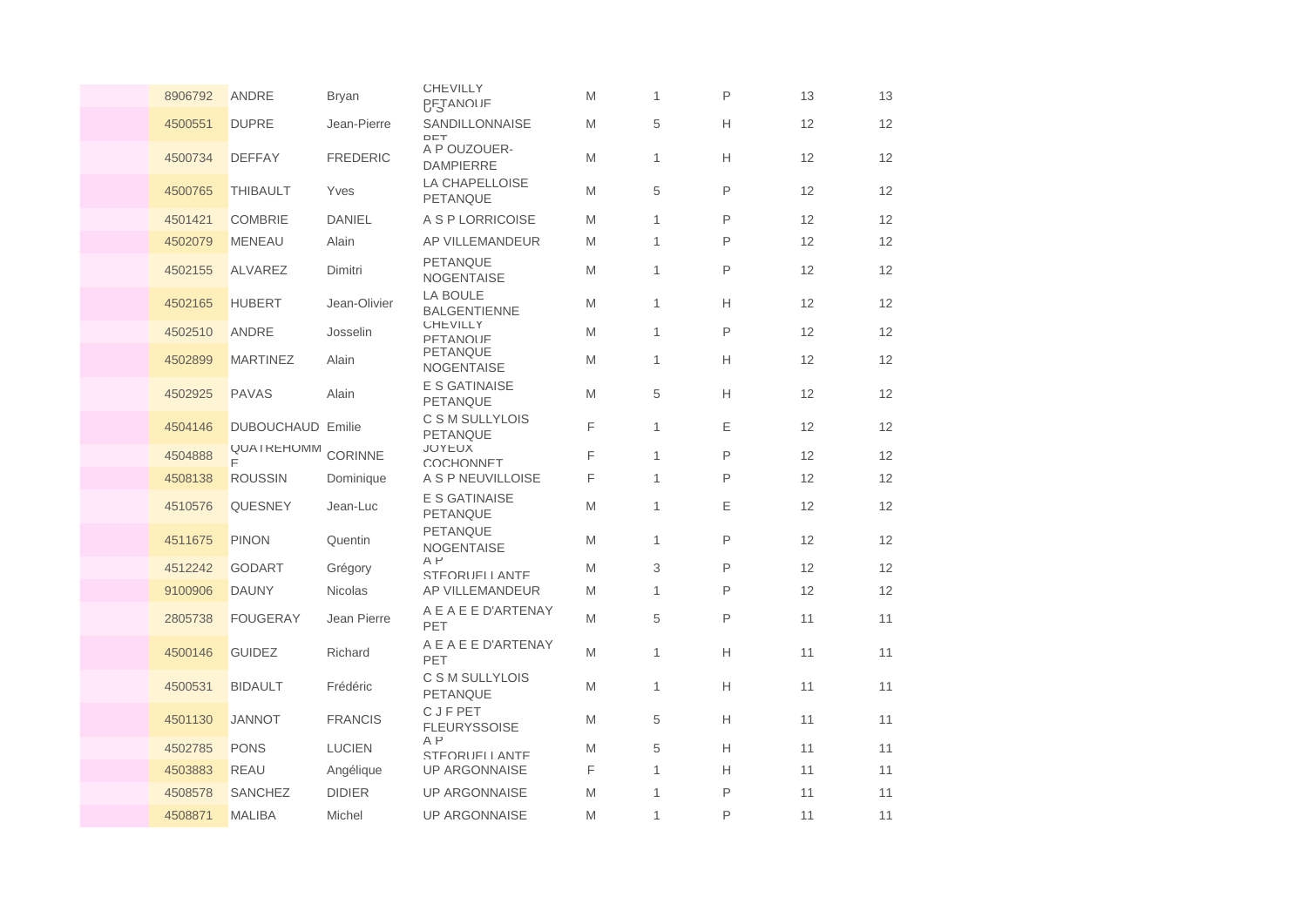|         |                  |                   | U J                                           |   |   |              |    |    |
|---------|------------------|-------------------|-----------------------------------------------|---|---|--------------|----|----|
| 4510180 | <b>DESROCHE</b>  | Gaêtan            | SANDILLONNAISE                                | M | 1 | P            | 11 | 11 |
| 4510728 | SAUVARD          | Tony              | PETANQUE<br><b>GIFNNOISE</b>                  | M | 1 | Н            | 11 | 11 |
| 4511418 | <b>THILLOUX</b>  | Christopher       | A S P NEUVILLOISE                             | M | 1 | P            | 11 | 11 |
| 4511981 | <b>CORTHIER</b>  | Emeline           | <b>U S COULLONNAISE</b>                       | F | 1 | P            | 11 | 11 |
| 7801236 | <b>SALBACK</b>   | Sylvie            | $A$ $P$<br>STEORUELL ANTE                     | F | 5 | $\mathsf{P}$ | 11 | 11 |
| 9106482 | <b>BOURGEOIS</b> | <b>EDDY</b>       | AP VILLEMANDEUR                               | M | 1 | Н            | 11 | 11 |
| 1800588 | <b>DURAND</b>    | <b>THIERRY</b>    | LA BOULE<br>CASTELNEUVIENNE<br>$\cup$ $\circ$ | M | 1 | P            | 10 | 10 |
| 4500010 | <b>DUFOUR</b>    | Jean-Marc         | SANDILLONNAISE<br>유단                          | M | 5 | Н            | 10 | 10 |
| 4500097 | <b>CARTON</b>    | <b>Bernadette</b> | STEORUELL ANTE                                | F | 5 | E            | 10 | 10 |
| 4500490 | <b>BOUQUET</b>   | <b>BERNARD</b>    | C A LAILLY EN VAL<br>PET                      | M | 1 | P            | 10 | 10 |
| 4501193 | <b>MINA</b>      | <b>ANTONIO</b>    | PETANQUE<br><b>CHATILLONNAISE</b>             | M | 5 | Н            | 10 | 10 |
| 4501819 | <b>LOPEZ</b>     | Miguel            | A S P NEUVILLOISE                             | M | 1 | P            | 10 | 10 |
| 4501987 | <b>CHOMONT</b>   | Michel            | $A$ $P$<br>STEORUELLANTE                      | M | 1 | Н            | 10 | 10 |
| 4502641 | <b>SPEICH</b>    | James             | <b>COCHONNET</b>                              | M | 5 | Ε            | 10 | 10 |
| 4502866 | <b>BUISSON</b>   | Vincent           | A E A E E D'ARTENAY<br>PET                    | M | 1 | Н            | 10 | 10 |
| 4505076 | <b>VENON</b>     | <b>DENIS</b>      | <b>PETANQUE</b><br>GIFNNOISE                  | M | 1 | P            | 10 | 10 |
| 4505243 | <b>LIGNOUX</b>   | <b>DIDIER</b>     | LA BOULE<br><b>MALESHERBOISE</b>              | M | 1 | P            | 10 | 10 |
| 4506037 | <b>KARAMAN</b>   | Idriz             | A S P NEUVILLOISE                             | M | 1 | Н            | 10 | 10 |
| 4506353 | <b>MARTINS</b>   | Fanny             | C S M SULLYLOIS<br><b>PETANQUE</b>            | F | 1 | P            | 10 | 10 |
| 4506922 | <b>GUERIN</b>    | Dominique         | A E A E E D'ARTENAY<br>PET                    | M | 5 | P            | 10 | 10 |
| 4507146 | <b>MARCHENAY</b> | Stéphane          | <b>LA BOULE</b><br><b>MALESHERBOISE</b>       | M | 1 | P            | 10 | 10 |
| 4507492 | <b>TEIXEIRA</b>  | José              | A CHAPELON-LADON-<br><b>BELLEGARDE</b>        | M | 1 | P            | 10 | 10 |
| 4509810 | <b>GIRARD</b>    | Thomas            | A S P NEUVILLOISE                             | M | 1 | Н            | 10 | 10 |
| 4510069 | <b>GODIN</b>     | David             | <b>PETANQUE</b><br><b>GIFNNOISE</b>           | M | 1 | Н            | 10 | 10 |
| 4510181 | <b>BRAGUE</b>    | Sylvette          | A CHAPELON-LADON-<br><b>BELLEGARDE</b>        | F | 1 | P            | 10 | 10 |
| 4511135 | <b>BIZIERE</b>   | Mickaël           | A B CORBEILLOISE                              | M | 1 | $\mathsf{P}$ | 10 | 10 |
| 4511645 | <b>QUINTAS</b>   | Joao              | LA CHAPELLOISE<br>PETANQUE                    | M | 5 | Н            | 10 | 10 |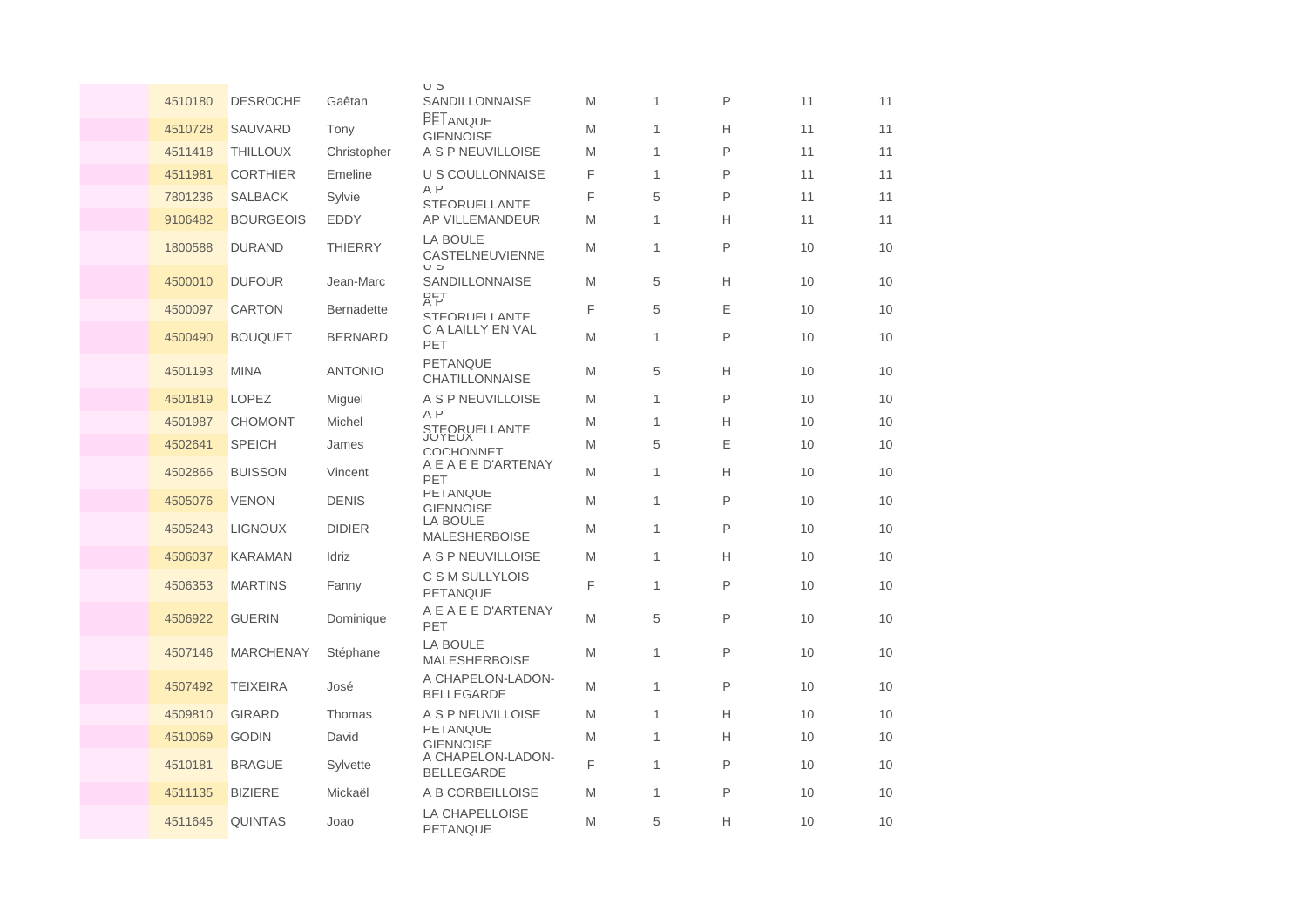| 8112013 | <b>DESTRUELS</b>               | Frédéric          | A P OUZOUER-<br><b>DAMPIERRE</b>         | M | $\mathbf{1}$ | P | 10 | 10 |
|---------|--------------------------------|-------------------|------------------------------------------|---|--------------|---|----|----|
| 8901275 | <b>MELLA</b>                   | Gabin             | <b>LA BOULE</b><br><b>BALGENTIENNE</b>   | M | 5            | Н | 10 | 10 |
| 4510853 | <b>BARILLET</b>                | Armand            | A E A E E D'ARTENAY<br>PET               | M | 3            | P | 10 | 6  |
| 4500339 | <b>FEITU</b>                   | Guy               | <b>CJFPET</b><br><b>FLEURYSSOISE</b>     | M | 5            | Н | 9  | 9  |
| 4500576 | TREMBLEAU                      | <b>ERIC</b>       | C S M SULLYLOIS<br><b>PETANQUE</b>       | M | 1            | P | 9  | 9  |
| 4500826 | <b>VAZ</b>                     | <b>ALAIN</b>      | <b>PETANQUE</b><br>GIFNNOISE<br>PETANQUE | M | 5            | Н | 9  | 9  |
| 4500835 | VALLET                         | Gaétan            | GIFNNOISE                                | M | 5            | P | 9  | 9  |
| 4500872 | <b>LOPEZ</b>                   | <b>MANUEL</b>     | A S PUISEAUX<br><b>PETANQUE</b>          | M | $\mathbf{1}$ | P | 9  | 9  |
| 4501809 | <b>DEVERGE</b>                 | <b>CHRISTOPHE</b> | LA BOULE<br><b>BALGENTIENNE</b>          | M | 1            | P | 9  | 9  |
| 4502143 | <b>POULIN</b>                  | <b>GUY</b>        | <b>PETANQUE</b><br>NOGENTAISE            | M | 1            | Н | 9  | 9  |
| 4505827 | <b>GIRAULT</b>                 | <b>PATRICK</b>    | C J F PET<br><b>FLEURYSSOISE</b>         | M | 5            | P | 9  | 9  |
| 4507671 | <b>SMIRA</b>                   | Mehdi             | <b>UP ARGONNAISE</b>                     | M | $\mathbf{1}$ | Ε | 9  | 9  |
| 4508024 | <b>RIGUIDEL</b>                | Anthony           | A S P NEUVILLOISE                        | M | 1            | Н | 9  | 9  |
| 4508861 | VASILEVSKI                     | <b>JONCE</b>      | E S GATINAISE<br>PETANQUE                | M | 1            | Н | 9  | 9  |
| 4509800 | <b>SAORINE</b>                 | Guy               | <b>CJFPET</b><br><b>FLEURYSSOISE</b>     | M | 5            | н | 9  | 9  |
| 4509950 | <b>DAUMUR</b>                  | Christophe        | <b>E S GATINAISE</b><br><b>PETANQUE</b>  | M | $\mathbf{1}$ | P | 9  | 9  |
| 4510407 | <b>THIERRY</b>                 | <b>Didier</b>     | AP VILLEMANDEUR                          | M | 1            | P | 9  | 9  |
| 4512059 | <b>EL ANGOURI</b>              | Mimoun            | <b>LA BOULE</b><br><b>BALGENTIENNE</b>   | M | 1            | P | 9  | 9  |
| 7502264 | ORDONNEAU                      | <b>GILLES</b>     | E S GATINAISE<br><b>PETANQUE</b>         | M | 5            | P | 9  | 9  |
| 8506492 | <b>GAILLARD</b>                | Serge             | <b>UP ARGONNAISE</b>                     | M | 1            | P | 9  | 9  |
| 8908522 | <b>COSTA</b><br><b>GOUVEIA</b> | José              | <b>BRIARE PETANQUE</b>                   | M | 1            | P | 9  | 9  |
| 4509997 | <b>MARCHENAY</b>               | Corentin          | LA BOULE<br><b>MALESHERBOISE</b>         | M | 3            | P | 9  | 6  |
| 4101439 | <b>RESENDE</b>                 | Valérie           | C S M SULLYLOIS<br><b>PETANQUE</b>       | F | 1            | Н | 8  | 8  |
| 4500049 | <b>LEMOINE</b>                 | Jean-Pierre       | AP VILLEMANDEUR                          | M | 5            | Н | 8  | 8  |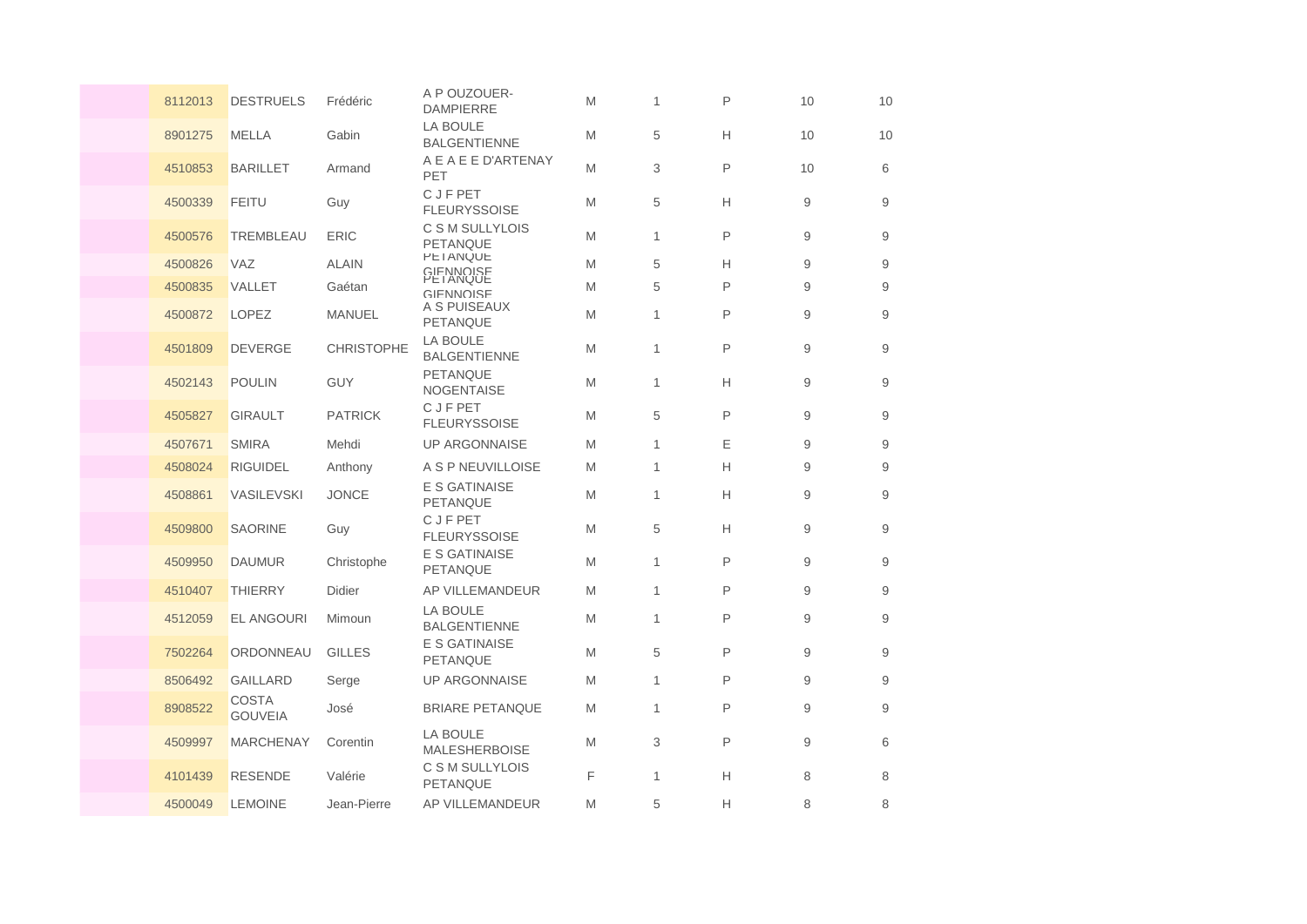| 4500812 | <b>GERE</b>      | <b>ALAIN</b>   | A P OUZOUER-<br><b>DAMPIERRE</b>        | M | 5            | P | 8              | 8              |
|---------|------------------|----------------|-----------------------------------------|---|--------------|---|----------------|----------------|
| 4501054 | <b>CARON</b>     | Fabien         | <b>J 3 SPORTS AMILLY</b>                | M | 5            | P | 8              | 8              |
| 4501522 | <b>DEJEAN</b>    | <b>J-MARC</b>  | A S P NEUVILLOISE                       | M | 1            | P | 8              | 8              |
| 4502751 | <b>MASSON</b>    | Patrick        | E S GATINAISE<br><b>PETANQUE</b><br>U J | M | 5            | P | 8              | 8              |
| 4502843 | <b>BAZINET</b>   | Christian      | <b>SANDILLONNAISE</b><br>DET            | M | 1            | Н | 8              | 8              |
| 4503173 | <b>BLOT</b>      | Jean-Luc       | A E A E E D'ARTENAY<br>PET              | M | $\mathbf{1}$ | P | 8              | 8              |
| 4503743 | <b>BORG</b>      | Logan          | LA BOULE<br><b>BALGENTIENNE</b><br>U J  | M | 1            | P | 8              | 8              |
| 4504171 | <b>PARDESSUS</b> | Jacky          | SANDILLONNAISE<br>DET                   | M | 5            | P | 8              | 8              |
| 4505126 | <b>LECOMTE</b>   | <b>THIERRY</b> | A S P NEUVILLOISE                       | M | 1            | P | 8              | 8              |
| 4505842 | <b>SUDRE</b>     | Philippe       | A E A E E D'ARTENAY<br>PET              | M | 1            | Ε | 8              | 8              |
| 4506282 | <b>SICOT</b>     | Mathieu        | <b>LA PETANQUE</b><br>SOUGYSSOISE       | M | $\mathbf{1}$ | P | 8              | 8              |
| 4507825 | <b>PRADIER</b>   | Patrick        | AP VILLEMANDEUR                         | M | 5            | P | 8              | 8              |
| 4507950 | <b>ROMA</b>      | Elodie         | AP<br>STEORUELL ANTE                    | F | $\mathbf{1}$ | P | 8              | 8              |
| 4508081 | <b>DUJARDIN</b>  | Franck         | <b>CJFPET</b><br><b>FLEURYSSOISE</b>    | M | 1            | P | 8              | 8              |
| 4508690 | WREDE            | Dylan          | <b>UP ARGONNAISE</b>                    | M | 1            | P | 8              | 8              |
| 4508712 | <b>ODION</b>     | <b>THOMAS</b>  | E S GATINAISE<br>PETANQUE               | M | $\mathbf{1}$ | H | 8              | 8              |
| 4510070 | <b>PLAUT</b>     | Gérard         | A S P LORRICOISE                        | M | 5            | P | 8              | 8              |
| 4510242 | <b>DUCROCQ</b>   | Olivier        | <b>ASPTTORLEANS</b>                     | M | 1            | P | 8              | 8              |
| 4510298 | <b>TAVERNE</b>   | Jean-Luc       | E S GATINAISE<br>PETANQUE               | M | 1            | Н | 8              | 8              |
| 4510770 | <b>CHAMBLET</b>  | Eric           | <b>BOIGNY PETANQUE</b>                  | M | 1            | P | 8              | 8              |
| 4511129 | LIEVIN           | Philippe       | E S GATINAISE<br>PETANQUE               | M | 1            | P | 8              | 8              |
| 4511614 | <b>DEPARDAY</b>  | Benoît         | LA CHAPELLOISE<br>PETANQUE              | M | 1            | P | 8              | 8              |
| 9214436 | <b>MORET</b>     | Eric           | $A$ $P$<br>STEORUELL ANTE               | M | $\mathbf{1}$ | Н | 8              | 8              |
| 4509739 | <b>CHARLOT</b>   | Gilles         | A E A E E D'ARTENAY<br>PET              | M | 3            | P | 8              | $\overline{4}$ |
| 1364420 | <b>KSSIS</b>     | André          | <b>U S POILLY</b><br>PFTANOLIF          | M | 1            | P | $\overline{7}$ | $\overline{7}$ |
| 4500046 | <b>TEIXEIRA</b>  | Séraphin       | LA BOULE<br><b>MALESHERBOISE</b>        | M | 1            | P | $\overline{7}$ | $\overline{7}$ |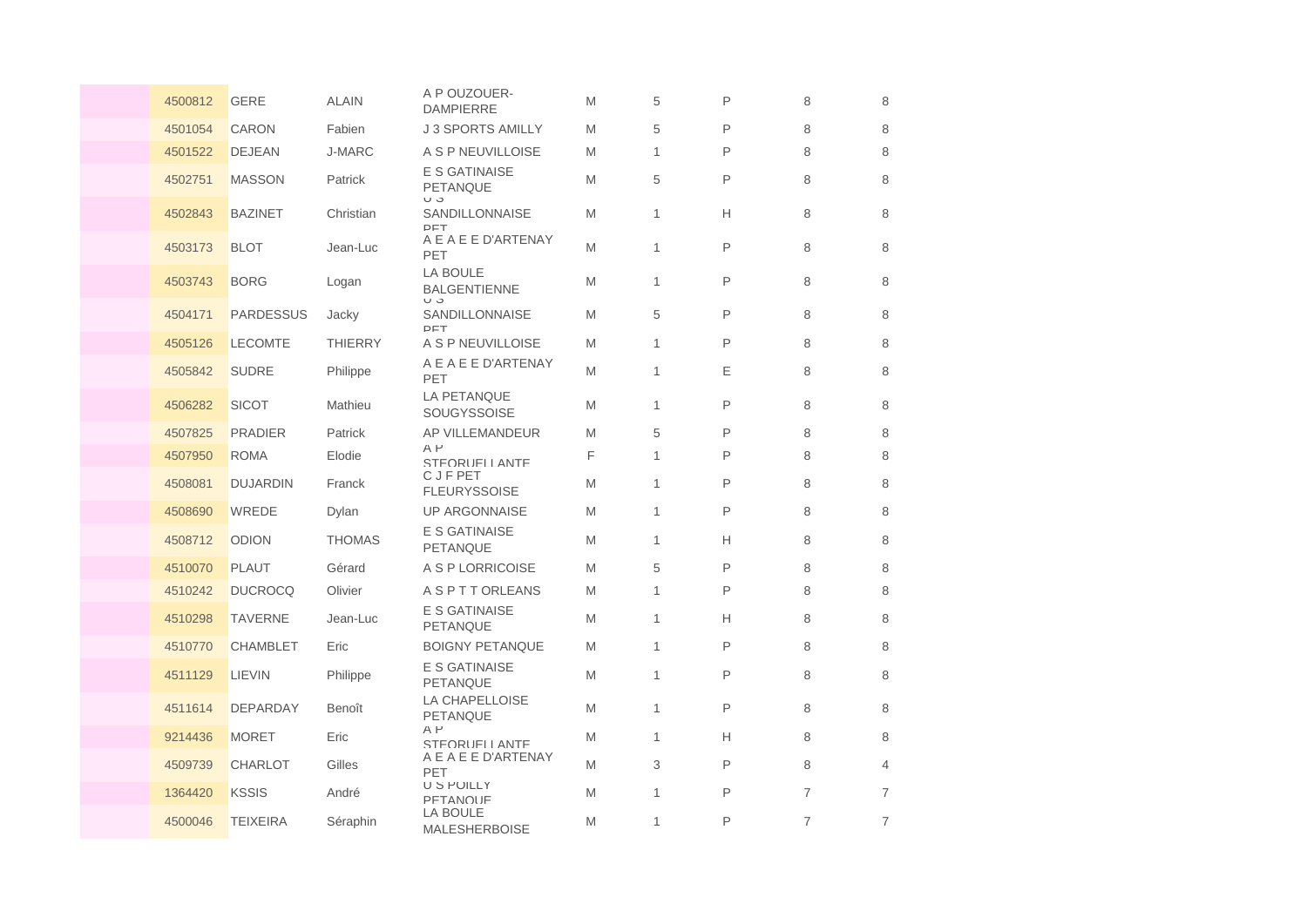| 4500077 | <b>ROUX</b>       | <b>GERARD</b>      | E S GATINAISE<br><b>PETANQUE</b><br>$U$ $\circ$ | M | 5            | P  | $\overline{7}$ | $\overline{7}$ |
|---------|-------------------|--------------------|-------------------------------------------------|---|--------------|----|----------------|----------------|
| 4500247 | <b>MACIAS</b>     | <b>JEAN-MICHEL</b> | SANDILLONNAISE                                  | M | 1            | Н  | $\overline{7}$ | $\overline{7}$ |
| 4500489 | <b>BILLARD</b>    | <b>Bruno</b>       | <b>JOYEUX</b><br>COCHONNET                      | M | $\mathbf{1}$ | P  | $\overline{7}$ | $\overline{7}$ |
| 4500917 | <b>AUGER</b>      | Jacques            | <b>CJFPET</b><br><b>FLEURYSSOISE</b>            | M | 5            | Н  | $\overline{7}$ | $\overline{7}$ |
| 4501344 | LOPEZ             | Dominique          | <b>CJFPET</b><br><b>FLEURYSSOISE</b>            | M | 1            | H. | $\overline{7}$ | $\overline{7}$ |
| 4501382 | LAPEYRE           |                    | Marie-Françoise A S P LORRICOISE                | F | 5            | P  | $\overline{7}$ | $\overline{7}$ |
| 4501685 | <b>VIRATELLE</b>  | <b>Didier</b>      | <b>CJFPET</b><br><b>FLEURYSSOISE</b>            | M | 1            | Н  | $\overline{7}$ | $\overline{7}$ |
| 4502342 | <b>DIOGUARDI</b>  | <b>EMILE</b>       | A P OUZOUER-<br><b>DAMPIERRE</b>                | M | 5            | P  | $\overline{7}$ | $\overline{7}$ |
| 4502482 | <b>VIET</b>       | Patrice            | A E A E E D'ARTENAY<br>PET                      | M | 5            | Н  | $\overline{7}$ | $\overline{7}$ |
| 4502519 | <b>LE GALLIC</b>  | Frederick          | <b>BRIARE PETANQUE</b>                          | M | 1            | P  | $\overline{7}$ | $\overline{7}$ |
| 4503689 | <b>DOS SANTOS</b> | <b>AVELINO</b>     | LA CHAPELLOISE<br>PETANQUE                      | M | 5            | Н  | $\overline{7}$ | $\overline{7}$ |
| 4506225 | LEMAIRE           | <b>JACQUES</b>     | A S P NEUVILLOISE                               | M | 5            | P  | $\overline{7}$ | $\overline{7}$ |
| 4507080 | VALADON           | Cyril              | <b>LA BOULE</b><br><b>BALGENTIENNE</b>          | M | 1            | P  | $\overline{7}$ | $\overline{7}$ |
| 4507253 | <b>RAFET</b>      | Jacky              | LA CHAPELLOISE<br>PETANQUE                      | M | 1            | н  | $\overline{7}$ | $\overline{7}$ |
| 4507445 | <b>DUCANOS</b>    | Olivier            | $A$ $P$<br>STEORUELL ANTE                       | M | 1            | P  | $\overline{7}$ | $\overline{7}$ |
| 4507971 | <b>ROUSSIN</b>    | Daniel             | A S P NEUVILLOISE                               | M | 5            | P  | $\overline{7}$ | $\overline{7}$ |
| 4508224 | <b>LESCURE</b>    | <b>CHLOE</b>       | C S M SULLYLOIS<br><b>PETANQUE</b>              | F | 1            | Ε  | $\overline{7}$ | $\overline{7}$ |
| 4508382 | <b>CHEVALLIER</b> | <b>MICHEL</b>      | <b>UP ARGONNAISE</b>                            | M | 1            | Н  | $\overline{7}$ | $\overline{7}$ |
| 4508475 | CHAMBOLLE         | David              | A B CORBEILLOISE                                | M | 1            | н  | $\overline{7}$ | $\overline{7}$ |
| 4508541 | ARCHAMBAUL<br>т   | Stéphane           | PETANQUE<br><b>NOGENTAISE</b>                   | M | 1            | н  | $\overline{7}$ | $\overline{7}$ |
| 4508599 | <b>TRUPTIN</b>    | <b>MAXIME</b>      | C A LAILLY EN VAL<br>PET                        | M | 1            | Н  | $\overline{7}$ | $\overline{7}$ |
| 4509654 | <b>BARTHELEMY</b> | Céline             | $A$ $P$<br>STEORUELL ANTE                       | F | 1            | P  | $\overline{7}$ | $\overline{7}$ |
| 4509768 | <b>DAUPHIN</b>    | Christian          | <b>PETANQUE</b><br><b>MARCILLOISE</b>           | M | 1            | Н  | $\overline{7}$ | $\overline{7}$ |
| 4510259 | <b>SUREAU</b>     | Stéphane           | A P INGRE                                       | M | 1            | н  | $\overline{7}$ | $\overline{7}$ |
| 4510614 | <b>MENDES</b>     | Carlos             | A P OUZOUER-<br><b>DAMPIERRE</b>                | M | 1            | Н  | $\overline{7}$ | $\overline{7}$ |
| 4510630 | <b>LUBAC</b>      | Denis              | AP VILLEMANDEUR                                 | M | 5            | Н  | $\overline{7}$ | $\overline{7}$ |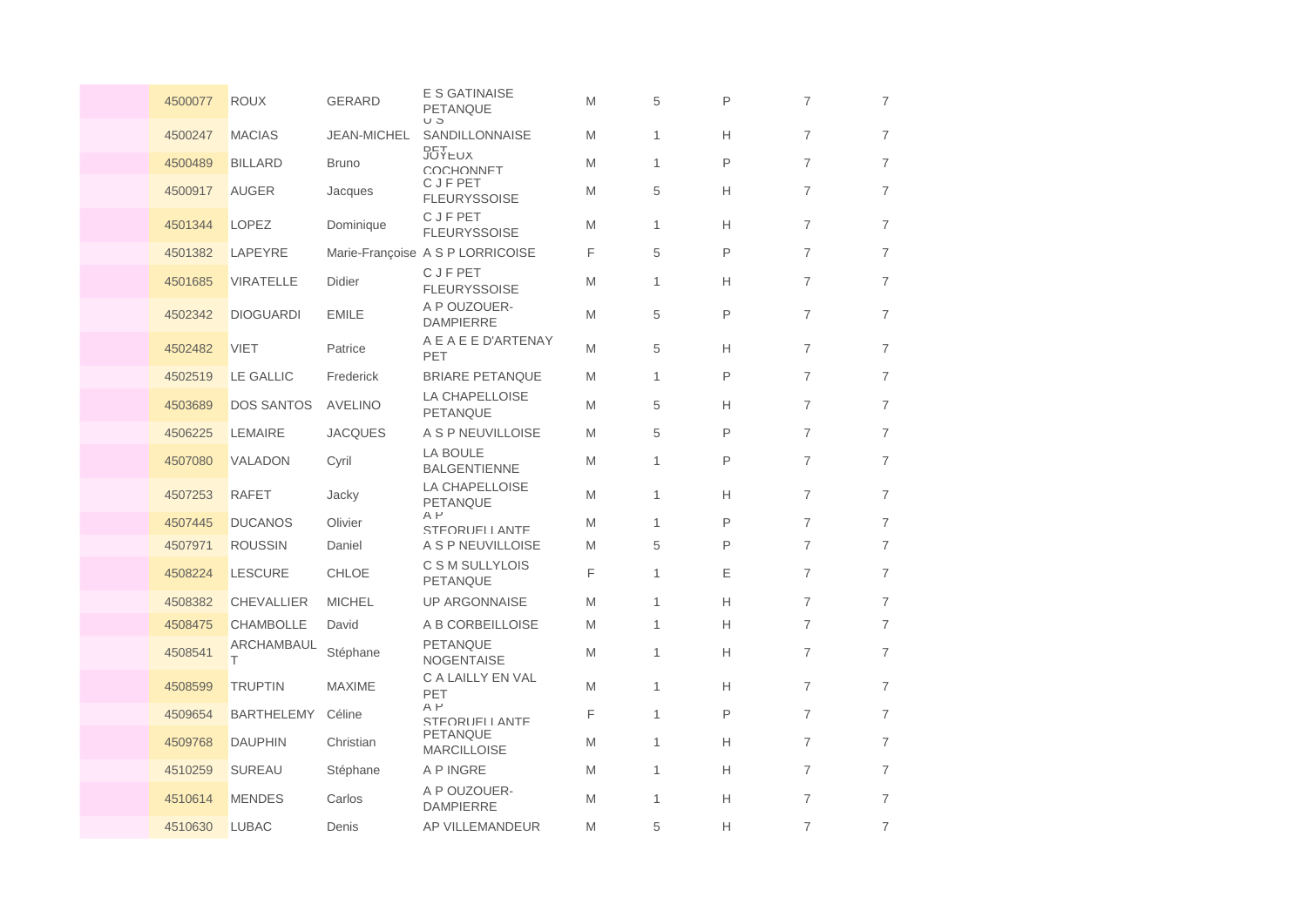| 4510736 | <b>PETER</b>       | Anne          | <b>PETANQUE</b><br>GIFNNOISE<br><b>PETANQUE</b> | F | 1 | P            | $\overline{7}$ | $\overline{7}$ |
|---------|--------------------|---------------|-------------------------------------------------|---|---|--------------|----------------|----------------|
| 4511340 | <b>REY</b>         | Marie-Helène  | <b>NOGENTAISE</b>                               | F | 5 | P            | $\overline{7}$ | $\overline{7}$ |
| 4511654 | <b>VERRIELE</b>    | Dominique     | <b>BRIARE PETANQUE</b>                          | M | 1 | P            | $\overline{7}$ | $\overline{7}$ |
| 4512089 | <b>GODEAU</b>      | Tony          | <b>PETANQUE</b><br><b>GIFNNOISE</b>             | M | 1 | P            | $\overline{7}$ | $\overline{7}$ |
| 7717672 | <b>RIGUIDEL</b>    | <b>DANIEL</b> | A B CORBEILLOISE                                | M | 1 | P            | $\overline{7}$ | $\overline{7}$ |
| 7907545 | <b>PICHON</b>      | Yoan          | <b>UP ARGONNAISE</b>                            | M | 2 | Ε            | 7              | $\overline{7}$ |
| 9103244 | <b>SIGAUD</b>      | Lionel        | <b>E S GATINAISE</b><br><b>PETANQUE</b>         | M | 1 | P            | $\overline{7}$ | $\overline{7}$ |
| 9300543 | <b>PETITPAS</b>    | Xavier        | <b>PETANQUE</b><br>GIFNNOISE<br>PETANQUE        | M | 1 | Н            | $\overline{7}$ | $\overline{7}$ |
| 2105334 | <b>BOLOTTE</b>     | <b>LIONEL</b> | <b>GIFNNOISE</b>                                | M | 1 | Н            | 6              | 6              |
| 4500102 | <b>CHEVALLIER</b>  | Claude        | <b>UP ARGONNAISE</b>                            | M | 1 | Н            | 6              | 6              |
| 4500138 | LEFEVRE            | Jean-Claude   | A S P NEUVILLOISE                               | M | 1 | Н            | 6              | 6              |
| 4500430 | <b>LUCHE</b>       | Gérard        | <b>J 3 SPORTS AMILLY</b>                        | M | 5 | P            | 6              | 6              |
| 4500738 | <b>CATAO</b>       | <b>ISAIAS</b> | <b>CJFPET</b><br><b>FLEURYSSOISE</b>            | M | 5 | P            | 6              | 6              |
| 4501313 | <b>ROBICHON</b>    | <b>DIDIER</b> | A B JARGEAU ST<br><b>DENIS HOTEL</b>            | M | 5 | P            | 6              | 6              |
| 4501552 | <b>COLLET</b>      | <b>ALAIN</b>  | <b>E S GATINAISE</b><br><b>PETANQUE</b>         | M | 1 | P            | 6              | 6              |
| 4501743 | <b>COUDRE</b>      | Benoît        | <b>PETANQUE</b><br><b>GIFNNOISE</b>             | M | 1 | Н            | 6              | 6              |
| 4502262 | <b>TRAXER</b>      | Delphine      | A E A E E D'ARTENAY<br>PET                      | F | 1 | P            | 6              | 6              |
| 4503365 | <b>DEVIENNE</b>    | André         | <b>A S P T T ORLEANS</b>                        | M | 1 | P            | 6              | 6              |
| 4503475 | DE LA TORRE        | Pascal        | A E A E E D'ARTENAY<br>PET                      | M | 1 | P            | 6              | 6              |
| 4503790 | <b>NAUDET</b>      | <b>DIDIER</b> | <b>LA BOULE</b><br><b>MALESHERBOISE</b>         | M | 1 | $\mathsf{P}$ | 6              | 6              |
| 4504109 | <b>FROMONT</b>     | Gilles        | PETANQUE<br><b>NOGENTAISE</b>                   | M | 5 | P            | 6              | 6              |
| 4504902 | <b>SERVIN</b>      | Patrice       | <b>JUYEUX</b><br>COCHONNET                      | M | 1 | P            | 6              | 6              |
| 4504931 | <b>CHARLOT</b>     | Delphine      | A E A E E D'ARTENAY<br>PET                      | F | 1 | P            | 6              | 6              |
| 4505235 | <b>RETIF</b>       | Grégory       | C J F PET<br><b>FLEURYSSOISE</b>                | M | 1 | Н            | 6              | 6              |
| 4506034 | PHONSAVATDI DANIEL |               | <b>UP ARGONNAISE</b>                            | M | 1 | Н            | 6              | 6              |
| 4507927 | <b>FEREOL</b>      | Sandrine      | <b>BOIGNY PETANQUE</b>                          | F | 1 | P            | 6              | 6              |
| 4508043 | <b>MELION</b>      | Jean-François | <b>PETANQUE</b><br>GIFNNOISE                    | M | 1 | P            | 6              | 6              |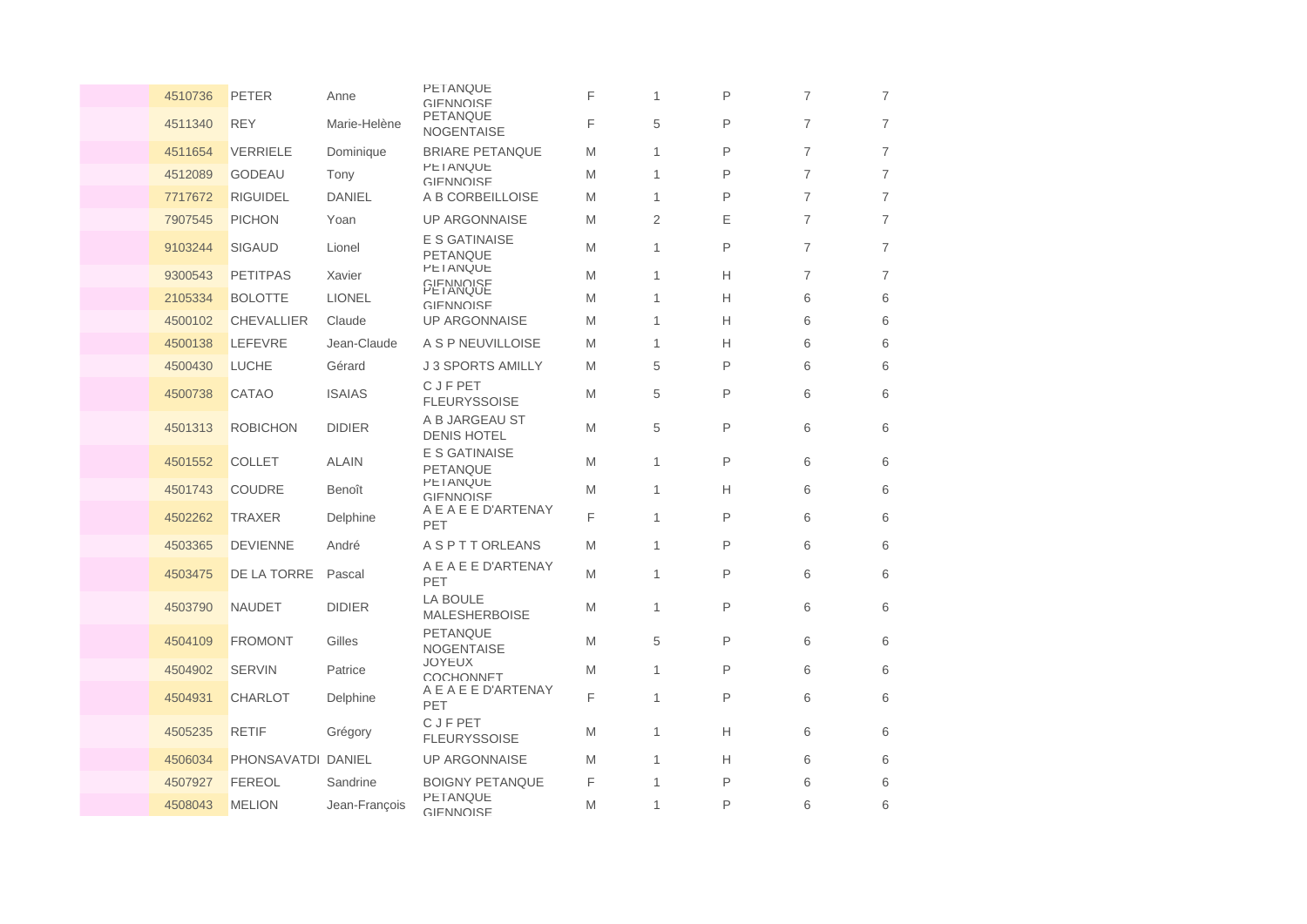| 4508806 | <b>PATRON</b>   | Grégory        | LA CHAPELLOISE<br>PETANQUE                    | M | 1            | Н | 6 | 6 |
|---------|-----------------|----------------|-----------------------------------------------|---|--------------|---|---|---|
| 4508824 | <b>ROBERT</b>   | Sébastien      | <b>PETANQUE</b><br>GIFNNOISE                  | M | $\mathbf{1}$ | H | 6 | 6 |
| 4509672 | <b>LHOMMEE</b>  | Dominique      | E S GATINAISE<br>PETANQUE                     | M | 1            | P | 6 | 6 |
| 4509895 | GAZANGEL        | Sébastien      | C J F PET<br><b>FLEURYSSOISE</b>              | M | 1            | P | 6 | 6 |
| 4510065 | <b>TROTE</b>    | Mickaël        | A E A E E D'ARTENAY<br>PET                    | M | $\mathbf{1}$ | Н | 6 | 6 |
| 4510303 | PIET            | Lucas          | LA BOULE<br><b>MALESHERBOISE</b>              | M | 3            | Н | 6 | 6 |
| 4510309 | <b>MEUNIER</b>  | David          | A CHAPELON-LADON-<br><b>BELLEGARDE</b><br>U J | M | 1            | P | 6 | 6 |
| 4510315 | <b>PRESSE</b>   | Johan          | SANDILLONNAISE<br>DET                         | M | $\mathbf{1}$ | P | 6 | 6 |
| 4510573 | <b>BOUSSARD</b> | <b>Thierry</b> | A B CORBEILLOISE                              | M | $\mathbf{1}$ | P | 6 | 6 |
| 4510816 | <b>PIGE</b>     | Denis          | A S P NEUVILLOISE                             | M | 1            | P | 6 | 6 |
| 4510901 | <b>SALMI</b>    | Nadia          | <b>UP ARGONNAISE</b>                          | F | 1            | P | 6 | 6 |
| 4511073 | <b>BOTTE</b>    | Grégory        | A S PUISEAUX<br><b>PETANQUE</b>               | M | $\mathbf{1}$ | P | 6 | 6 |
| 4511229 | <b>FROT</b>     | Jérémie        | A B JARGEAU ST<br><b>DENIS HOTEL</b>          | M | $\mathbf{1}$ | P | 6 | 6 |
| 4511322 | <b>ROMBY</b>    | Frédéric       | <b>E S GATINAISE</b><br>PETANQUE              | M | $\mathbf{1}$ | P | 6 | 6 |
| 4511436 | <b>ERAY</b>     | Yann           | <b>LA BOULE</b><br><b>MALESHERBOISE</b>       | M | $\mathbf{1}$ | P | 6 | 6 |
| 4511501 | <b>PIERROT</b>  | Alain          | <b>E S GATINAISE</b><br><b>PETANQUE</b>       | M | 5            | P | 6 | 6 |
| 4511639 | <b>RIZZO</b>    | Jean-Michel    | C J F PET<br><b>FLEURYSSOISE</b>              | M | $\mathbf{1}$ | Н | 6 | 6 |
| 4512164 | <b>BOULLE</b>   | Michel         | <b>J 3 SPORTS AMILLY</b>                      | M | 5            | P | 6 | 6 |
| 4512241 | <b>TARDIF</b>   | Véronique      | $A$ $P$<br>STEORUFLI ANTE                     | F | $\mathbf{1}$ | P | 6 | 6 |
| 7718951 | LEMAITRE        | Philippe       | SANDILLONNAISE<br>DET                         | M | 1            | Н | 6 | 6 |
| 8901581 | <b>BIGUET</b>   | Sébastien      | PETANQUE<br><b>NOGENTAISE</b>                 | M | 1            | P | 6 | 6 |
| 1808269 | <b>TOGNI</b>    | Christian      | C J F PET<br><b>FLEURYSSOISE</b>              | M | 5            | P | 5 | 5 |
| 4500428 | <b>CHAUVOT</b>  | <b>ALAIN</b>   | AP VILLEMANDEUR                               | M | 5            | Н | 5 | 5 |
| 4500920 | <b>POULIN</b>   | <b>DANIEL</b>  | A P INGRE                                     | M | 5            | Н | 5 | 5 |
| 4501329 | <b>JUBIN</b>    | Frédéric       | A B JARGEAU ST<br><b>DENIS HOTEL</b>          | M | 5            | P | 5 | 5 |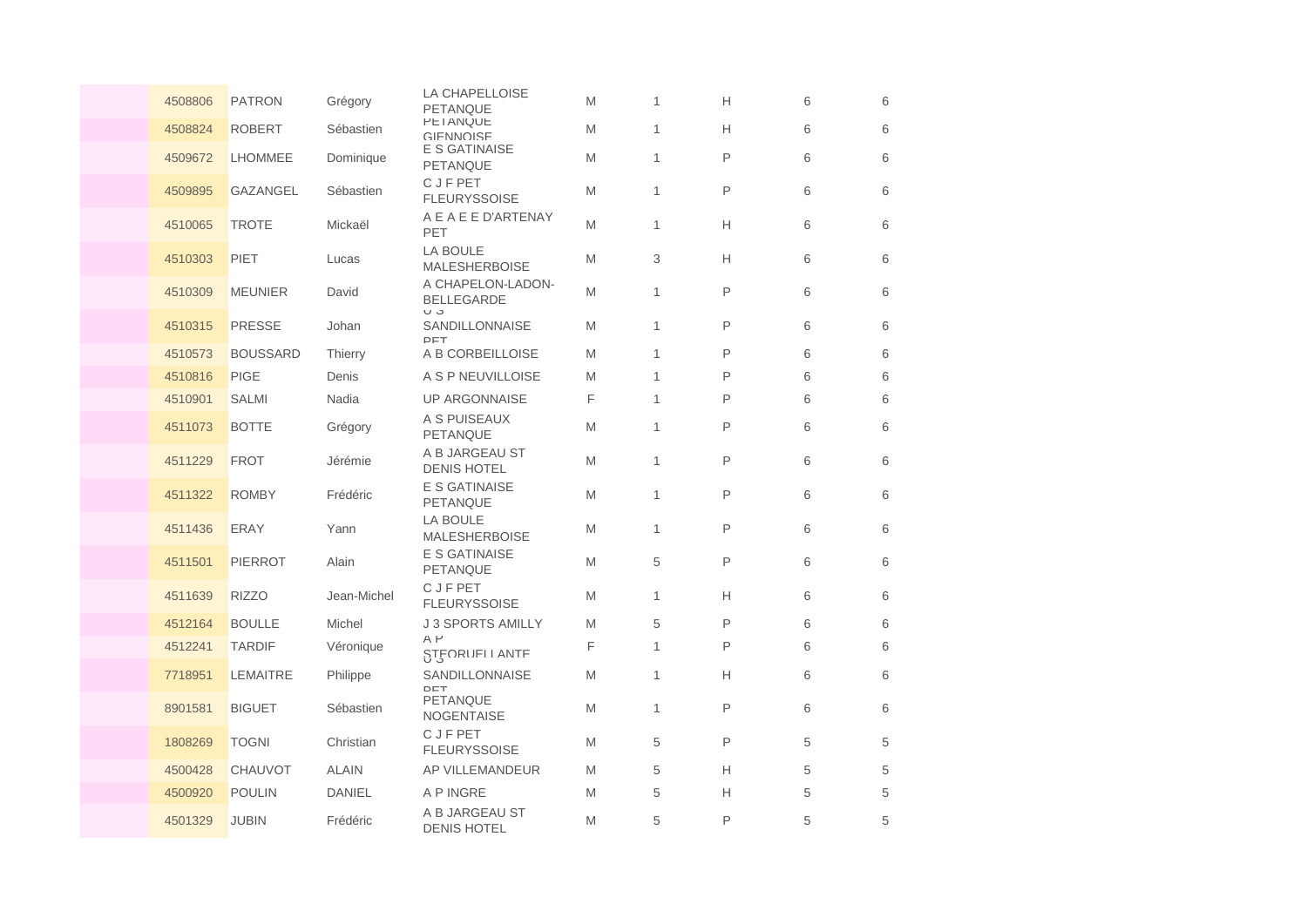| 4502460 | SAGELOLY                            | Danielle         | <b>UP ARGONNAISE</b>                     | F | 5 | E            | 5              | 5              |
|---------|-------------------------------------|------------------|------------------------------------------|---|---|--------------|----------------|----------------|
| 4504329 | LE MEN                              | <b>GUY</b>       | <b>PETANQUE</b><br><b>NOGENTAISE</b>     | M | 5 | P            | 5              | 5              |
| 4505102 | <b>CRUS</b>                         | <b>GILBERT</b>   | <b>UP ARGONNAISE</b>                     | M | 5 | P            | 5              | 5              |
| 4506069 | <b>PERROT</b>                       | Christian        | <b>CJFPET</b><br><b>FLEURYSSOISE</b>     | M | 5 | P            | 5              | 5              |
| 4506637 | <b>DAREAU</b>                       | Pascal           | <b>CJFPET</b><br><b>FLEURYSSOISE</b>     | M | 5 | $\mathsf{P}$ | 5              | 5              |
| 4506751 | <b>MERCIER</b>                      | Mélanie          | A E A E E D'ARTENAY<br>PET               | F | 1 | P            | 5              | 5              |
| 4507374 | <b>COLLET</b>                       | Patrick          | $A$ $P$<br>STEORUELL ANTE                | M | 5 | P            | 5              | 5              |
| 4508426 | <b>PALAIS</b>                       | Aurélie          | C S M SULLYLOIS<br>PETANQUE              | F | 1 | E            | 5              | 5              |
| 4509530 | DA SILVA                            | Christophe       | <b>E S GATINAISE</b><br><b>PETANQUE</b>  | M | 1 | Н            | 5              | 5              |
| 4510697 | <b>RIBEIRO DOS</b><br><b>SANTOS</b> | Fernando         | U S COULLONNAISE                         | M | 1 | P            | 5              | 5              |
| 4510809 | <b>JUBIN</b>                        | Rodolphe         | U J<br>SANDILLONNAISE<br>DET             | M | 1 | P            | 5              | 5              |
| 4510855 | <b>BOUTROUX</b>                     | Flavien          | U S COULLONNAISE                         | M | 1 | P            | 5              | 5              |
| 4511065 | <b>DELORY</b>                       | Nathalie         | <b>CHEVILLY</b><br><b>PFTANOUF</b>       | F | 1 | P            | 5              | 5              |
| 4511952 | <b>BERGER</b>                       | Francis          | <b>PETANQUE</b><br><b>CHATILLONNAISE</b> | M | 5 | P            | 5              | 5              |
| 4512180 | <b>BOUTON</b>                       | Rudy             | <b>CJFPET</b><br><b>FLEURYSSOISE</b>     | M | 1 | P            | 5              | 5              |
| 7708674 | CASTIGLIONE                         | Frédéric         | <b>E S GATINAISE</b><br>PETANQUE         | M | 1 | Н            | 5              | 5              |
| 7713403 | <b>FABRE</b>                        | Robert           | <b>J 3 SPORTS AMILLY</b>                 | M | 5 | P            | 5              | 5              |
| 9212827 | <b>MAGHERMAN</b>                    | Patrick          | <b>J 3 SPORTS AMILLY</b>                 | M | 1 | P            | 5              | 5              |
| 570584  | <b>BINI</b>                         | <b>BRUNO</b>     | LA CHAPELLOISE<br>PETANQUE               | M | 5 | E            | 4              | $\overline{4}$ |
| 804202  | <b>ELLEAUX</b>                      | <b>SEBASTIEN</b> | PETANQUE<br><b>CHATILLONNAISE</b>        | M | 1 | Н            | $\overline{4}$ | $\overline{4}$ |
| 1800073 | <b>SOULAS</b>                       | Carole           | <b>LA BOULE</b><br>CASTELNEUVIENNE       | F | 1 | Н            | 4              | 4              |
| 1803819 | <b>BOUE</b>                         | Michel           | <b>PETANQUE</b><br><b>GIFNNOISE</b>      | M | 1 | P            | $\overline{4}$ | $\overline{4}$ |
| 2806369 | <b>MANETTE</b>                      | Tatiana          | A E A E E D'ARTENAY<br>PET               | F | 1 | P            | $\overline{4}$ | $\overline{4}$ |
| 3199254 | <b>NUZZOLO</b>                      | Florian          | $A$ $P$<br>STFORUELL ANTE                | M | 1 | P            | $\overline{4}$ | $\overline{4}$ |
| 4500003 | <b>ROBERT</b>                       | Joseph           | <b>UP ARGONNAISE</b>                     | M | 1 | Н            | $\overline{4}$ | $\overline{4}$ |
| 4500150 | PELLETIER                           | <b>BERNARD</b>   | <b>CHEVILLY</b><br>PFTANOLIF             | M | 5 | P            | 4              | 4              |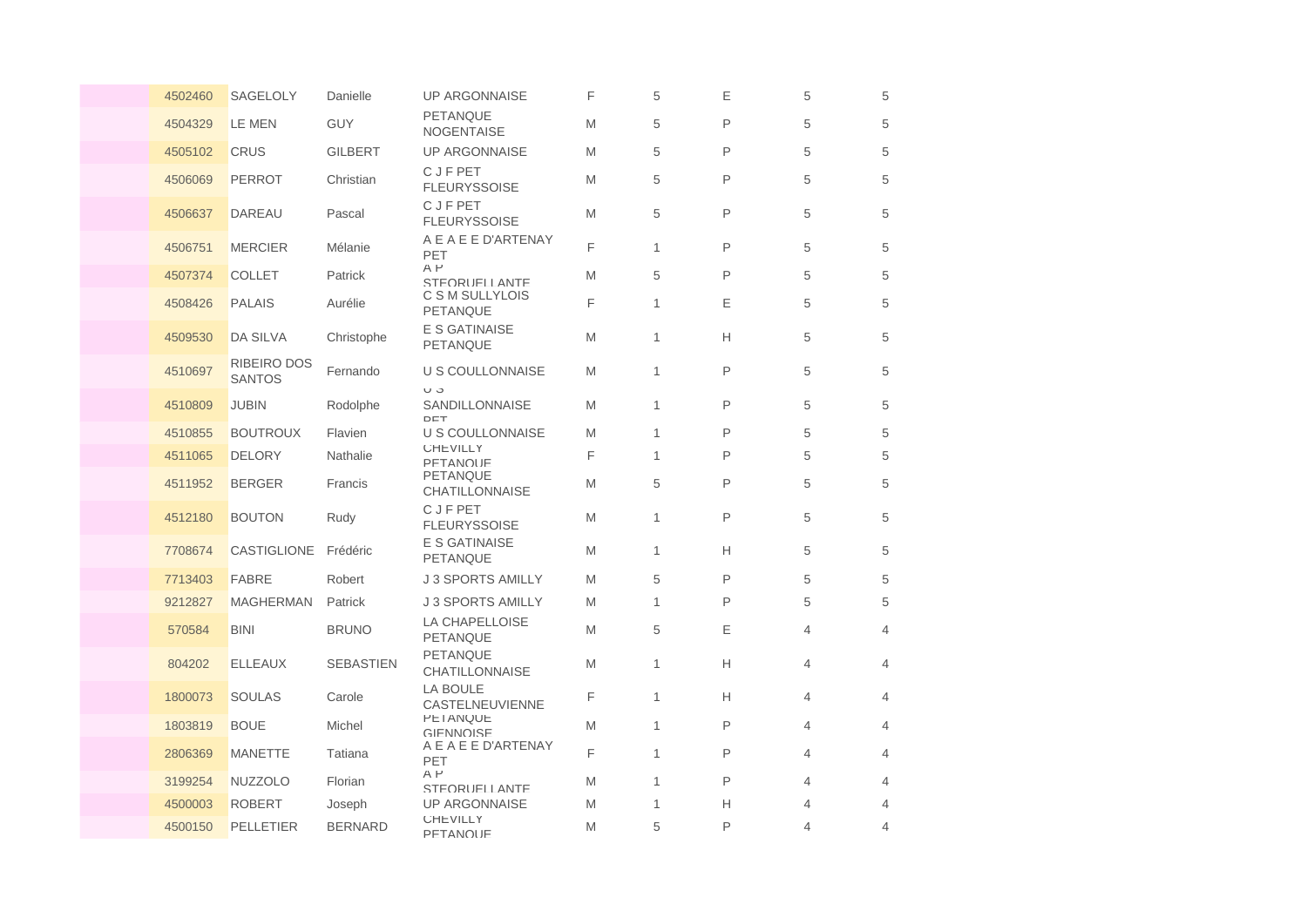| 4500172 | <b>PLASSIER</b>           | Ludovic           | <b>CJFPET</b><br><b>FLEURYSSOISE</b>      | M | 1            | Н | 4 | 4              |
|---------|---------------------------|-------------------|-------------------------------------------|---|--------------|---|---|----------------|
| 4500289 | <b>RUHNKE</b>             | Jurgen            | LA CHAPELLOISE<br><b>PETANQUE</b>         | M | 5            | P | 4 | $\overline{4}$ |
| 4500332 | <b>CHARBONNEA</b><br>U    | Alan              | <b>PETANQUE</b><br><b>NOGENTAISE</b>      | M | 1            | Н | 4 | 4              |
| 4500361 | <b>DELAGE</b>             | Gérard            | A S P LORRICOISE                          | M | 5            | Н | 4 | $\overline{4}$ |
| 4500420 | <b>BEJANOFF</b>           | Jacqueline        | AP VILLEMANDEUR                           | F | 5            | P | 4 | $\overline{4}$ |
| 4500582 | TREMBLEAU                 | <b>CLAUDINE</b>   | C S M SULLYLOIS<br><b>PETANQUE</b><br>U J | F | 5            | P | 4 | $\overline{4}$ |
| 4500592 | <b>BAUDOIN</b>            | Jean-Claude       | SANDILLONNAISE<br>DET                     | M | 5            | P | 4 | $\overline{4}$ |
| 4500715 | <b>RUZZENE</b>            | <b>PASCAL</b>     | A P OUZOUER-<br><b>DAMPIERRE</b>          | M | 5            | P | 4 | $\overline{4}$ |
| 4500730 | <b>CHANLON</b>            | Jean-Pierre       | A P OUZOUER-<br><b>DAMPIERRE</b>          | M | 5            | P | 4 | $\overline{4}$ |
| 4500767 | <b>PERIOU</b>             | Denis             | <b>JOYEUX</b><br>COCHONNET                | M | $\mathbf{1}$ | P | 4 | $\overline{4}$ |
| 4500918 | <b>AUGER</b>              | <b>ERIC</b>       | A P INGRE                                 | M | 1            | P | 4 | $\overline{4}$ |
| 4501040 | <b>MOREAUX</b>            | Gilbert           | <b>PETANQUE</b><br><b>NOGENTAISE</b>      | M | 5            | P | 4 | 4              |
| 4501563 | QUINAULT                  | <b>JOEL</b>       | E S GATINAISE<br>PETANQUE                 | M | $\mathbf{1}$ | Н | 4 | $\overline{4}$ |
| 4501619 | <b>CHANTELOUP</b>         | <b>MYRIAM</b>     | <b>ASPTTORLEANS</b>                       | F | 5            | P | 4 | $\overline{4}$ |
| 4501754 | LOPES DA<br><b>PAIXAO</b> | Mike              | A B CORBEILLOISE                          | M | 1            | P | 4 | $\overline{4}$ |
| 4501797 | <b>DEVERGE</b>            | <b>BERNARD</b>    | <b>LA BOULE</b><br><b>BALGENTIENNE</b>    | M | 5            | P | 4 | 4              |
| 4502091 | ZIANE                     | Karim             | <b>UP ARGONNAISE</b>                      | M | 1            | Н | 4 | 4              |
| 4502244 | LABARRE                   | <b>CHRISTOPHE</b> | <b>JOYEUX</b><br>COCHONNET                | M | 1            | P | 4 | $\overline{4}$ |
| 4502284 | <b>GUTIERREZ</b>          | Georges           | A S P NEUVILLOISE                         | M | 5            | P | 4 | 4              |
| 4502703 | <b>LEHUGEUR</b>           | <b>JOSE</b>       | U S COULLONNAISE                          | M | 1            | Н | 4 | 4              |
| 4502772 | <b>MESTRONI</b>           | <b>PIERRE</b>     | C J F PET<br><b>FLEURYSSOISE</b>          | M | 5            | P | 4 | $\overline{4}$ |
| 4503633 | <b>BARLARO</b>            | <b>PIERRE</b>     | U S OUZOUER S/<br><b>TREZEE</b><br>U J    | M | 5            | P | 4 | $\overline{4}$ |
| 4504168 | <b>TREMBULAK</b>          | Jean-Marie        | SANDILLONNAISE<br><b>JOYEUX</b>           | M | 5            | P | 4 | $\overline{4}$ |
| 4505363 | <b>ALLAIN</b>             | <b>Hubert</b>     | COCHONNET                                 | M | 5            | P | 4 | $\overline{4}$ |
| 4505387 | <b>DESIR</b>              | Antoine           | A S P LORRICOISE                          | M | 1            | P | 4 | $\overline{4}$ |
| 4505774 | <b>TREHIN</b>             | Stéphane          | <b>LA BOULE</b><br><b>BALGENTIENNE</b>    | M | 1            | E | 4 | $\overline{4}$ |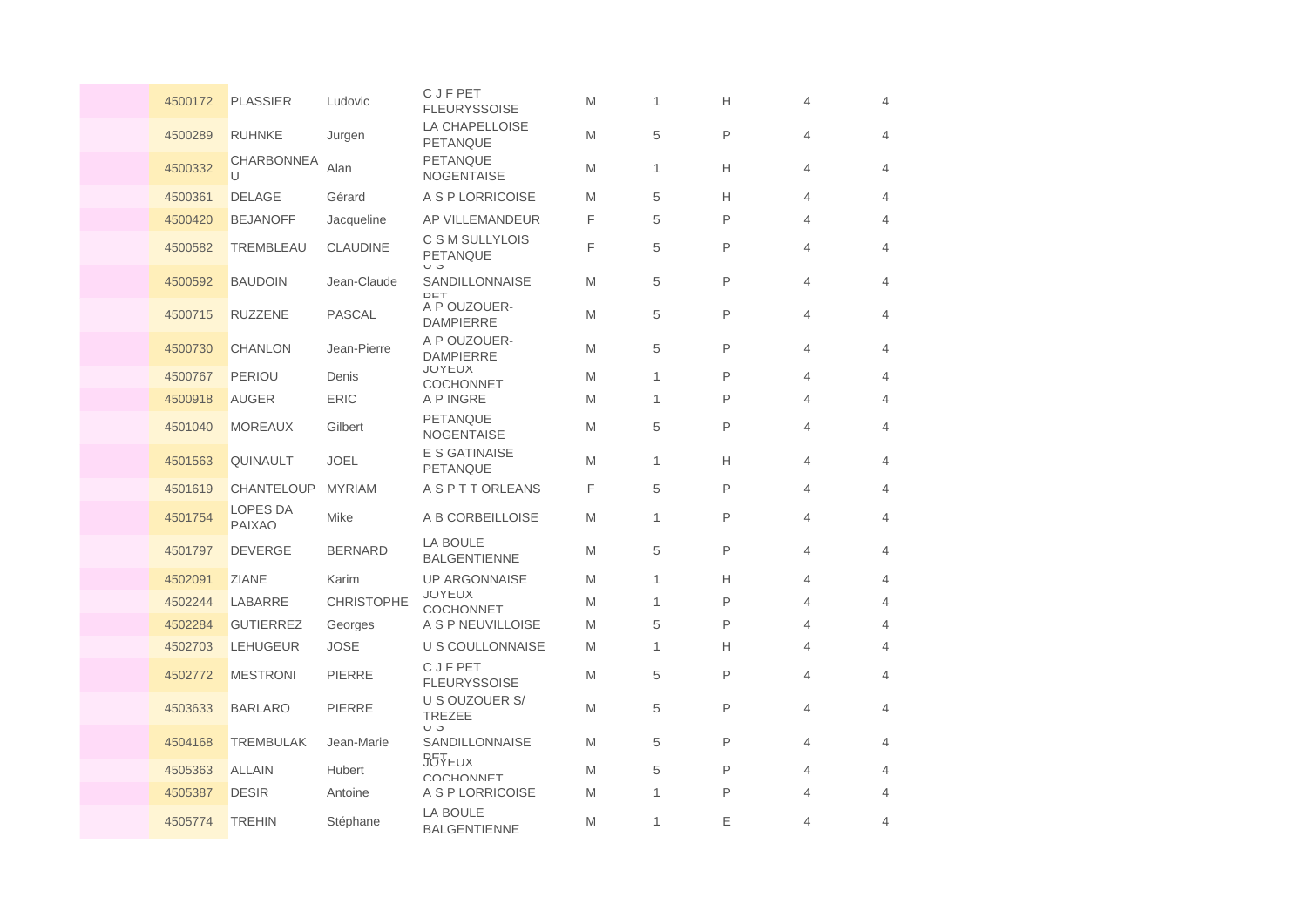| 4506272 | <b>HUBERT</b>            | Pierre           | E S GATINAISE<br>PETANQUE              | M | 1              | Н            | 4 | 4              |
|---------|--------------------------|------------------|----------------------------------------|---|----------------|--------------|---|----------------|
| 4506284 | <b>DAGNET</b>            | <b>JAMES</b>     | $A$ $P$<br>STEORUELL ANTE              | M | 5              | P            | 4 | $\overline{4}$ |
| 4506852 | <b>CESARO</b>            | Jordan           | LA BOULE<br><b>BALGENTIENNE</b>        | M | 1              | P            | 4 | $\overline{4}$ |
| 4506854 | <b>DESPLANCHE</b><br>S   | Romain           | C S M SULLYLOIS<br><b>PETANQUE</b>     | M | 1              | Н            | 4 | $\overline{4}$ |
| 4507042 | <b>DENIZE</b>            | Frédéric         | LA PETANQUE<br><b>SOUGYSSOISE</b>      | M | 1              | P            | 4 | $\overline{4}$ |
| 4507693 | <b>MARIDAT</b>           | <b>Thierry</b>   | LA CHAPELLOISE<br><b>PETANQUE</b>      | M | 1              | P            | 4 | $\overline{4}$ |
| 4507824 | <b>BRETON</b>            | Laurence         | <b>PETANQUE</b><br>GIFNNOISE           | F | 1              | P            | 4 | 4              |
| 4508252 | <b>STEPHAN</b>           | Jennifer         | C S M SULLYLOIS<br>PETANQUE            | F | 1              | P            | 4 | $\overline{4}$ |
| 4508330 | LACOSTE                  | <b>CHRISTIAN</b> | <b>J 3 SPORTS AMILLY</b>               | M | 5              | Н            | 4 | 4              |
| 4508480 | POWNALL-<br><b>JONES</b> | Diana            | PETANQUE<br><b>GIENNOISE</b>           | F | 1              | P            | 4 | 4              |
| 4509065 | <b>DELAPIERRE</b>        | Jean Marie       | <b>J 3 SPORTS AMILLY</b>               | M | 5              | P            | 4 | $\overline{4}$ |
| 4509345 | <b>BONGIBAULT</b>        | Eric             | A P OUZOUER-<br><b>DAMPIERRE</b>       | M | 1              | P            | 4 | $\overline{4}$ |
| 4509354 | <b>BELLAN</b>            | Christian        | <b>CJFPET</b><br><b>FLEURYSSOISE</b>   | M | 5              | P            | 4 | 4              |
| 4509445 | <b>WEIGEL</b>            | André            | <b>UP ARGONNAISE</b>                   | M | 5              | $\mathsf{P}$ | 4 | $\overline{4}$ |
| 4509653 | <b>MICHOT</b>            | François         | A S P LORRICOISE                       | M | 5              | P            | 4 | 4              |
| 4509743 | <b>LIGNOUX</b>           | Pascal           | LA BOULE<br><b>MALESHERBOISE</b>       | M | 1              | P            | 4 | 4              |
| 4509813 | <b>PEROT</b>             | Sébastien        | <b>U S COULLONNAISE</b>                | M | 1              | P            | 4 | $\overline{4}$ |
| 4509847 | <b>CHAUSSOY</b>          | Françoise        | <b>UP ARGONNAISE</b>                   | F | 1              | P            | 4 | 4              |
| 4510234 | <b>POULLIN</b>           | Christèle        | A CHAPELON-LADON-<br><b>BELLEGARDE</b> | F | 1              | P            | 4 | $\overline{4}$ |
| 4510297 | <b>MANANO</b>            | Michel           | E S GATINAISE<br>PETANQUE              | M | 5              | P            | 4 | 4              |
| 4510405 | CARREAU                  | Pascal           | AP VILLEMANDEUR                        | M | 1              | P            | 4 | 4              |
| 4510429 | <b>MONTEIRO</b>          | Helder           | A E A E E D'ARTENAY<br>PET             | M | 1              | P            | 4 | $\overline{4}$ |
| 4510481 | <b>PELLERIN</b>          | Franck           | <b>J 3 SPORTS AMILLY</b>               | M | 1              | P            | 4 | $\overline{4}$ |
| 4510538 | <b>DESROCHE</b>          | Benjamin         | <b>UP ARGONNAISE</b>                   | M | $\overline{2}$ | Ε            | 4 | $\overline{4}$ |
| 4510743 | <b>CAPAROS</b>           | Stéphane         | C A LAILLY EN VAL<br>PET               | M | 1              | P            | 4 | $\overline{4}$ |
| 4510973 | <b>TAROUX</b>            | René             | <b>J 3 SPORTS AMILLY</b>               | M | 5              | $\mathsf{P}$ | 4 | 4              |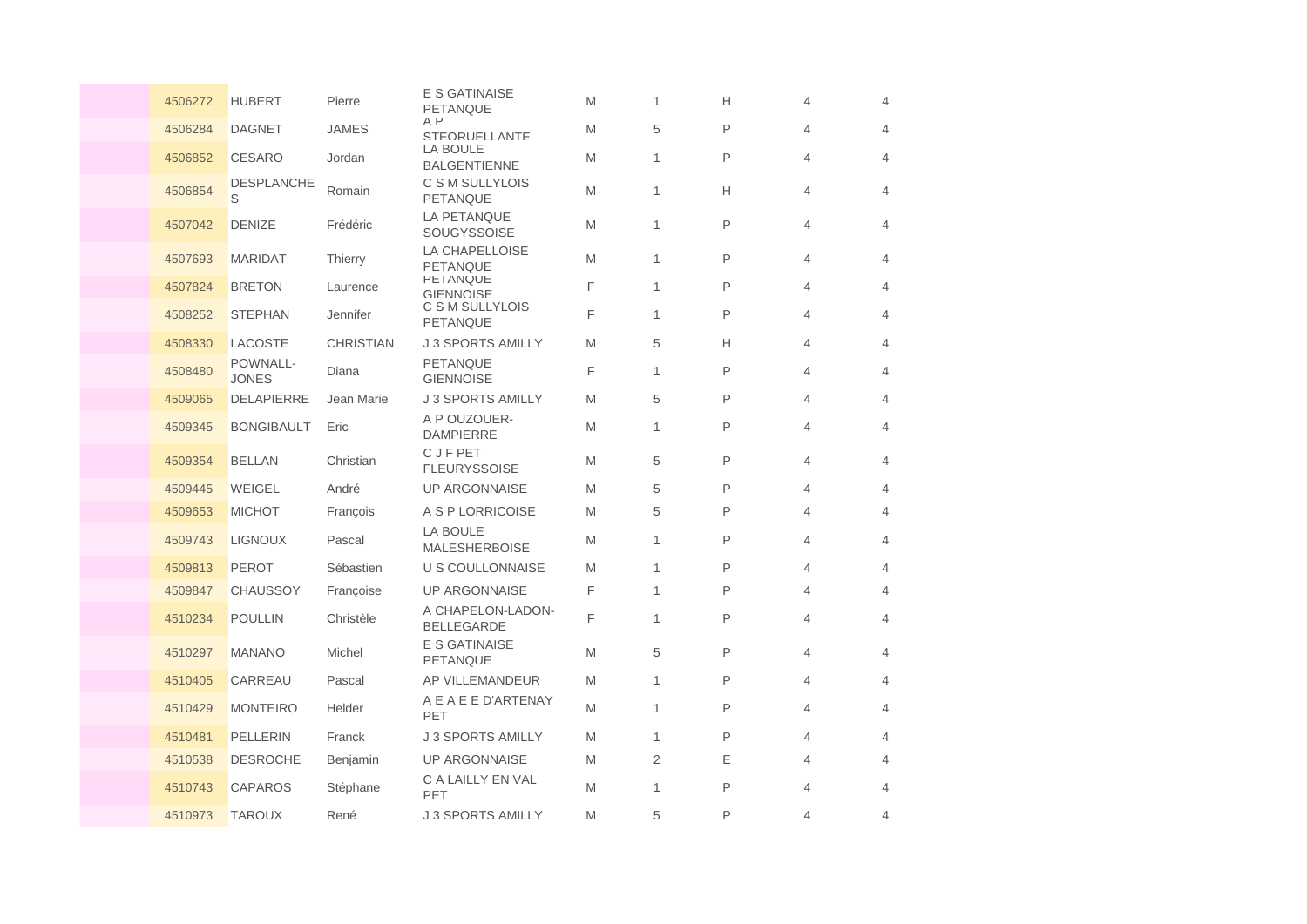| 4511144 | <b>DAUGY</b>                  | Guillaume      | <b>BOIGNY PETANQUE</b>                 | M | 1              | P | 4 | $\overline{4}$ |
|---------|-------------------------------|----------------|----------------------------------------|---|----------------|---|---|----------------|
| 4511267 | <b>CHARAMON</b>               | Jean-Yves      | <b>CHEVILLY</b><br>PFTANOLIF           | M | 1              | P | 4 | $\overline{4}$ |
| 4511600 | POINTEREAU                    | Théo           | A E A E E D'ARTENAY<br>PET             | M | 6              | P | 4 | 4              |
| 4511623 | <b>POISSON</b>                | Jean-Bernard   | <b>UP ARGONNAISE</b>                   | M | 5              | P | 4 | $\overline{4}$ |
| 4511627 | <b>FOUCAULT</b>               | Gilles         | A CHAPELON-LADON-<br><b>BELLEGARDE</b> | M | 1              | P | 4 | $\overline{4}$ |
| 4511700 | <b>CUNHA</b><br><b>AFONSO</b> | Orlanda        | <b>BRIARE PETANQUE</b>                 | F | 1              | P | 4 | $\overline{4}$ |
| 4511732 | <b>DABOND</b>                 | Allan          | <b>US FERTESIENNE</b>                  | M | 1              | P | 4 | 4              |
| 4511876 | <b>PLE</b>                    | Maxime         | A S P NEUVILLOISE                      | M | 1              | P | 4 | 4              |
| 4511907 | <b>FONTY</b>                  | <b>Bernard</b> | LA CHAPELLOISE<br><b>PETANQUE</b>      | M | 1              | P | 4 | $\overline{4}$ |
| 4511915 | <b>LARDEMER</b>               | Philippe       | E S GATINAISE<br><b>PETANQUE</b>       | M | 1              | P | 4 | $\overline{4}$ |
| 4511929 | WLADYCZANS<br>ΚI              | Edouard        | <b>UP ARGONNAISE</b>                   | M | 5              | P | 4 | 4              |
| 4511937 | <b>CARLHIAN</b>               | David          | <b>JUYEUX</b><br>COCHONNET             | M | 1              | P | 4 | $\overline{4}$ |
| 4511965 | <b>DRUSSE</b>                 | Jérôme         | A CHAPELON-LADON-<br><b>BELLEGARDE</b> | M | 1              | P | 4 | $\overline{4}$ |
| 4511984 | <b>BOUCHAIR</b>               | Samia          | PETANQUE<br><b>NOGENTAISE</b>          | F | 1              | P | 4 | 4              |
| 4512389 | <b>TOUQUOY</b>                | Aurelien       | A P OUZOUER-<br><b>DAMPIERRE</b>       | M | 1              | P | 4 | $\overline{4}$ |
| 5011723 | <b>FAUNY</b>                  | Nolan          | LA BOULE<br>CASTELNEUVIENNE            | M | $\overline{2}$ | P | 4 | 4              |
| 7722866 | ABGUILLERM                    | Jimmy          | <b>E S GATINAISE</b><br>PETANQUE       | M | 2              | Ε | 4 | $\overline{4}$ |
| 9214435 | DE DEA                        | Aurélie        | $A$ $P$<br>STEORUELLANTE               | F | 1              | P | 4 | $\overline{4}$ |
| 9500969 | <b>PRINET</b>                 | Mickaël        | COCHONNET                              | M | 1              | P | 4 | 4              |
| 4510632 | DA FONTE                      | Mathéo         | A E A E E D'ARTENAY<br>PET             | M | 3              | P | 4 | $\overline{0}$ |
| 4511629 | <b>LEMOULT</b>                | Dylan          | <b>UHEVILLY</b>                        | M | 4              | P | 4 | $\mathbf 0$    |
| 4511900 | <b>BELOT</b>                  | Antoine        | <b>PETANOUF</b><br>COCHONNET           | M | 4              | P | 4 | $\overline{0}$ |
| 4511926 | <b>REMY</b>                   | Justine        | C A LAILLY EN VAL<br>PET               | F | 4              | P | 4 | $\overline{0}$ |
| 111001  | CADET                         | Gregory        | <b>LA BOULE</b><br><b>BALGENTIENNE</b> | M | $\mathbf{1}$   | P | 3 | 3              |
| 1701643 | <b>FOURCHAUD</b>              | Laurent        | <b>UP ARGONNAISE</b>                   | M | 1              | P | 3 | 3              |
| 1800062 | <b>FAURE</b>                  | Emmanuel       | C S M SULLYLOIS<br><b>PETANQUE</b>     | M | 1              | P | 3 | 3              |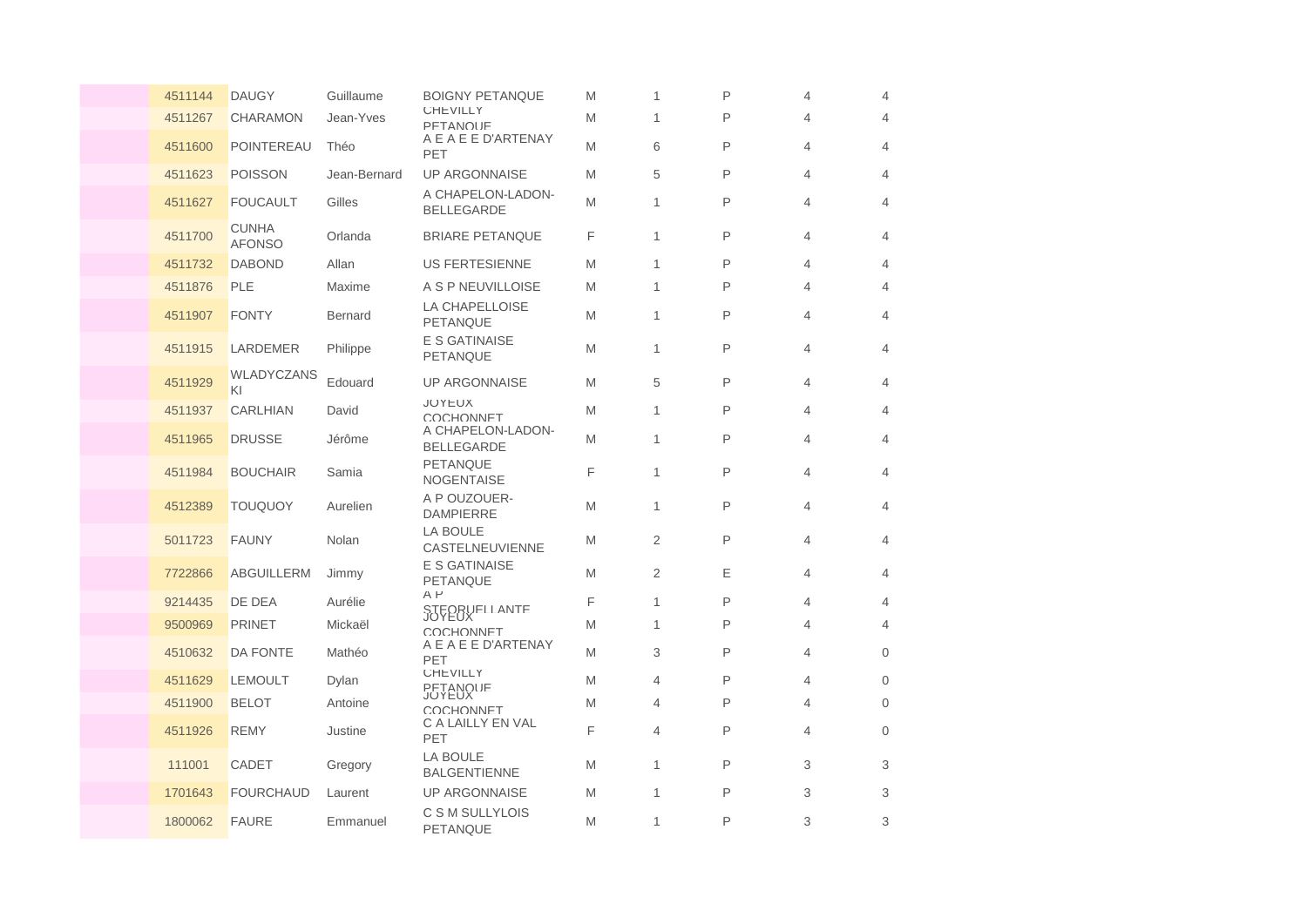| 2236084 | <b>RATOVOARIV</b><br>ONJY | Jerome           | A CHAPELON-LADON-<br><b>BELLEGARDE</b>   | M | 1            | P | 3 | 3 |
|---------|---------------------------|------------------|------------------------------------------|---|--------------|---|---|---|
| 2805578 | <b>MANETTE</b>            | Francisque       | A E A E E D'ARTENAY<br>PET               | M | 5            | Н | 3 | 3 |
| 2805581 | <b>MANETTE</b>            | Carole           | A E A E E D'ARTENAY<br>PET               | F | $\mathbf{1}$ | P | 3 | 3 |
| 2806161 | <b>GILLET</b>             | Philippe         | <b>UP ARGONNAISE</b>                     | M | 1            | P | 3 | 3 |
| 4500007 | <b>GAUCHER</b>            | <b>THIERRY</b>   | <b>A S P T T ORLEANS</b>                 | M | 1            | P | 3 | 3 |
| 4500029 | <b>SOUVILLE</b>           | <b>MICHEL</b>    | <b>LA BOULE</b><br><b>MALESHERBOISE</b>  | M | 5            | P | 3 | 3 |
| 4500057 | <b>RIMIN</b>              | <b>GERARD</b>    | <b>LA BOULE</b><br><b>MALESHERBOISE</b>  | M | 5            | P | 3 | 3 |
| 4500137 | <b>POULIN</b>             | <b>ALAIN</b>     | <b>CHEVILLY</b><br><b>PFTANOUF</b>       | M | 1            | P | 3 | 3 |
| 4500212 | <b>DELHAYE</b>            | JEAU-CLAUDE      | LA BOULE<br><b>BALGENTIENNE</b>          | M | 5            | P | 3 | 3 |
| 4500284 | PIGEONNEAU                | <b>GUY</b>       | <b>LA CHAPELLOISE</b><br><b>PETANQUE</b> | M | 5            | P | 3 | 3 |
| 4500379 | PLANCHENAU<br>LТ          | <b>EMMANUEL</b>  | LA BOULE<br><b>MALESHERBOISE</b>         | M | $\mathbf{1}$ | P | 3 | 3 |
| 4500447 | <b>BRIERE</b>             | <b>RENE</b>      | <b>AP VILLEMANDEUR</b>                   | M | 5            | P | 3 | 3 |
| 4500515 | <b>DEMAISON</b>           | <b>Bernard</b>   | <b>LA CHAPELLOISE</b><br>PETANQUE        | M | 1            | Н | 3 | 3 |
| 4500546 | DE BALMANN                | <b>PHILIPPE</b>  | C J F PET<br><b>FLEURYSSOISE</b>         | M | 1            | P | 3 | 3 |
| 4500598 | <b>BECKER</b>             | Jean             | $A$ $P$<br>STEORUELLANTE                 | M | 5            | P | 3 | 3 |
| 4500602 | <b>GONZALES</b>           | <b>PHILIPPE</b>  | COCHONNET                                | M | 5            | P | 3 | 3 |
| 4500642 | LAPEYRE                   | Jean-Jacques     | A S P LORRICOISE                         | M | 5            | P | 3 | 3 |
| 4500687 | <b>DEFFAY</b>             | Ludovic          | <b>U S COULLONNAISE</b>                  | M | $\mathbf{1}$ | P | 3 | 3 |
| 4500775 | <b>THIBAULT</b>           | <b>PHILIPPE</b>  | <b>LA CHAPELLOISE</b><br>PETANQUE        | M | 5            | P | 3 | 3 |
| 4500776 | <b>MARTINS</b>            | <b>JOSE</b>      | LA CHAPELLOISE<br><b>PETANQUE</b>        | M | 5            | Ε | 3 | 3 |
| 4500803 | <b>DOMINGUES</b>          | <b>ANTONIO</b>   | <b>PETANQUE</b><br>GIFNNOISE             | M | 1            | Н | 3 | 3 |
| 4500952 | ANGEBAUD                  | <b>SEBASTIEN</b> | <b>US FERTESIENNE</b>                    | M | $\mathbf{1}$ | P | 3 | 3 |
| 4501051 | <b>BILLARD</b>            | <b>JACKY</b>     | <b>J 3 SPORTS AMILLY</b>                 | M | 1            | P | 3 | 3 |
| 4501161 | <b>HEROUARD</b>           | Roger            | $A$ $P$<br>STEORUELL ANTE                | M | $\mathbf{1}$ | P | 3 | 3 |
| 4501286 | <b>DUBOIS</b>             | <b>ROBERT</b>    | C A LAILLY EN VAL<br>PET                 | M | 5            | P | 3 | 3 |
| 4501335 | <b>ROBICHON</b>           | <b>MIREILLE</b>  | A B JARGEAU ST<br><b>DENIS HOTEL</b>     | F | 1            | P | 3 | 3 |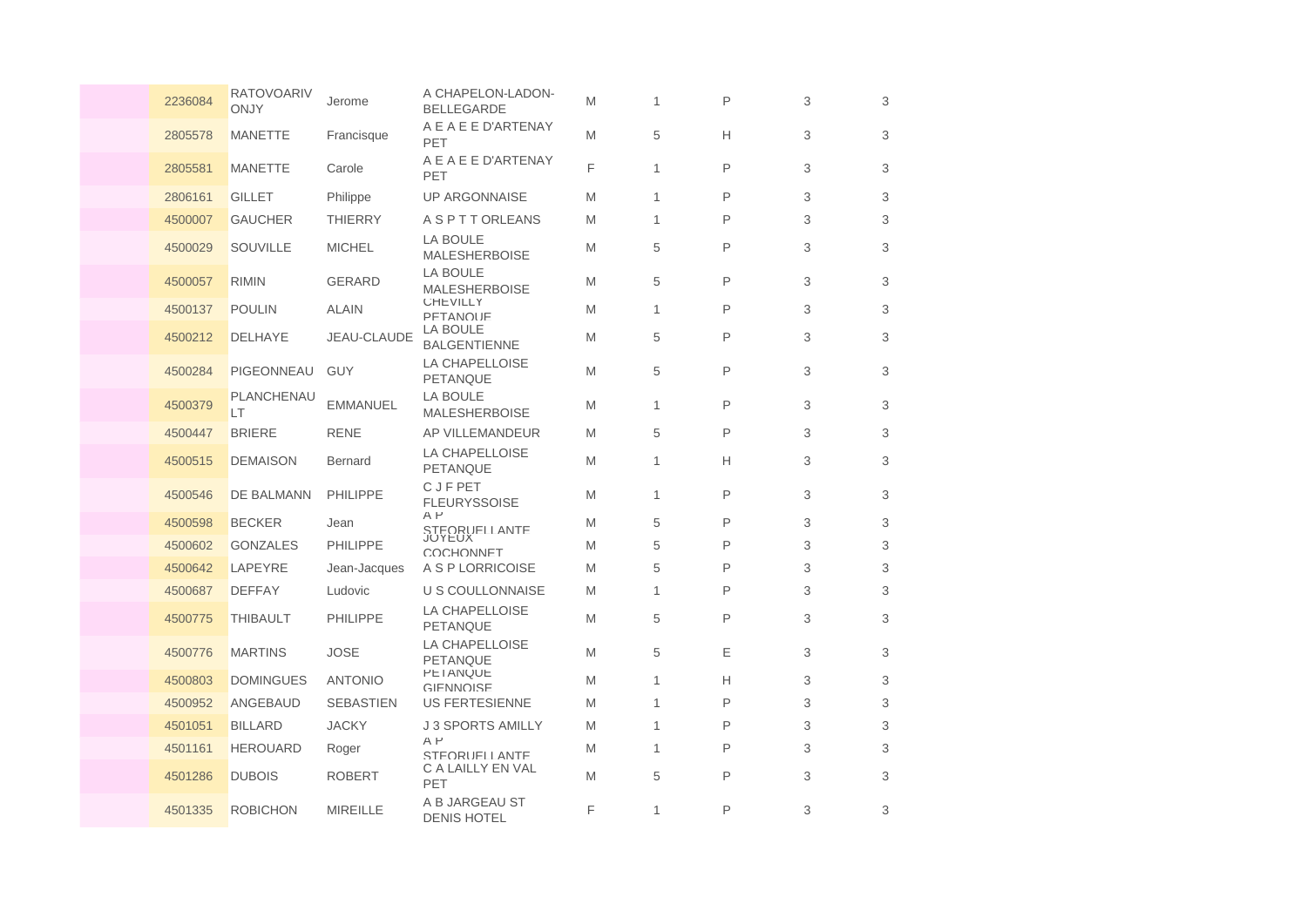| 4501364 | <b>DEL PIANO</b>  | <b>JOSEPH</b>     | A S P NEUVILLOISE                        | M | 5            | P | 3 | 3 |
|---------|-------------------|-------------------|------------------------------------------|---|--------------|---|---|---|
| 4501367 | <b>BERNARD</b>    | <b>ROBERT</b>     | <b>U S POILLY</b><br>PFTANOLIF           | M | 5            | P | 3 | 3 |
| 4501418 | <b>FOREST</b>     | <b>BERNARD</b>    | A S P LORRICOISE                         | M | 1            | P | 3 | 3 |
| 4501420 | LAPEYRE           | <b>YOANN</b>      | AP VILLEMANDEUR                          | M | 1            | P | 3 | 3 |
| 4501457 | <b>FRAGNAUD</b>   | Patrick           | $A$ $P$<br>STEORUELL ANTE                | M | 1            | Н | 3 | 3 |
| 4501523 | <b>VILFEU</b>     | <b>GERARD</b>     | A S P NEUVILLOISE                        | M | 5            | P | 3 | 3 |
| 4501713 | <b>CORMIER</b>    | <b>CHRISTOPHE</b> | C S M SULLYLOIS<br>PETANQUE              | M | 1            | P | 3 | 3 |
| 4501744 | <b>GIBAULT</b>    | <b>DAVID</b>      | <b>PETANQUE</b><br><b>GIFNNOISE</b>      | M | 1            | P | 3 | 3 |
| 4501771 | PEREZ             | <b>CLAUDE</b>     | <b>GIFNNOISE</b>                         | M | 5            | P | 3 | 3 |
| 4501833 | <b>DA FONTE</b>   | <b>VINCENT</b>    | A E A E E D'ARTENAY<br>PET               | M | 1            | P | 3 | 3 |
| 4501837 | <b>DA FONTE</b>   | <b>ADRIANO</b>    | A E A E E D'ARTENAY<br>PET               | M | 1            | P | 3 | 3 |
| 4501838 | <b>LESOURD</b>    | Vincent           | LA PETANQUE<br>SOUGYSSOISE               | M | 1            | P | 3 | 3 |
| 4501988 | <b>BATUT</b>      | Serge             | $A$ $P$<br>STEORIJELI ANTE               | M | 5            | P | 3 | 3 |
| 4501998 | <b>BILLARD</b>    | <b>GUY</b>        | PFTANOLIF                                | M | 5            | P | 3 | 3 |
| 4502011 | <b>LEGALL</b>     | Jean-Philippe     | A S P NEUVILLOISE                        | M | 1            | P | 3 | 3 |
| 4502013 | <b>MARI</b>       | <b>ANTOINE</b>    | <b>LA BOULE</b><br><b>MALESHERBOISE</b>  | M | 5            | P | 3 | 3 |
| 4502127 | <b>ALVAREZ</b>    | Huguette          | PETANQUE<br><b>NOGENTAISE</b>            | F | 5            | P | 3 | 3 |
| 4502254 | <b>BRUNET</b>     | <b>Bruno</b>      | E S GATINAISE<br>PETANQUE                | M | 1            | Н | 3 | 3 |
| 4502502 | <b>GUERET</b>     | <b>DANIEL</b>     | <b>J 3 SPORTS AMILLY</b>                 | M | $\mathbf{1}$ | P | 3 | 3 |
| 4503096 | <b>BONNET</b>     | <b>DANIEL</b>     | A CHAPELON-LADON-<br><b>BELLEGARDE</b>   | M | 5            | P | 3 | 3 |
| 4503151 | <b>DEVIGE</b>     | Jessica           | <b>UP ARGONNAISE</b>                     | F | 1            | P | 3 | 3 |
| 4503239 | <b>BAUDOIN</b>    | Christophe        | <b>LES AMIS</b><br><b>DIONYSIENS PET</b> | M | 1            | P | 3 | 3 |
| 4503274 | <b>BALABANIAN</b> | <b>LOGAN</b>      | <b>PETANQUE</b><br><b>GIFNNOISE</b>      | M | 1            | P | 3 | 3 |
| 4503275 | PROTOTERIDE<br>S  | <b>MICHEL</b>     | <b>UP ARGONNAISE</b>                     | M | 1            | P | 3 | 3 |
| 4503759 | <b>FARNAULT</b>   | <b>MAURICE</b>    | LA BOULE<br><b>REALINOISE</b>            | M | 5            | P | 3 | 3 |
| 4503926 | <b>RICHARD</b>    | <b>GILDA</b>      | C A LAILLY EN VAL<br>PET                 | M | 1            | P | 3 | 3 |
| 4504033 | <b>MOREAU</b>     | <b>CHRISTOPHE</b> | A E A E E D'ARTENAY<br>PET               | M | 1            | P | 3 | 3 |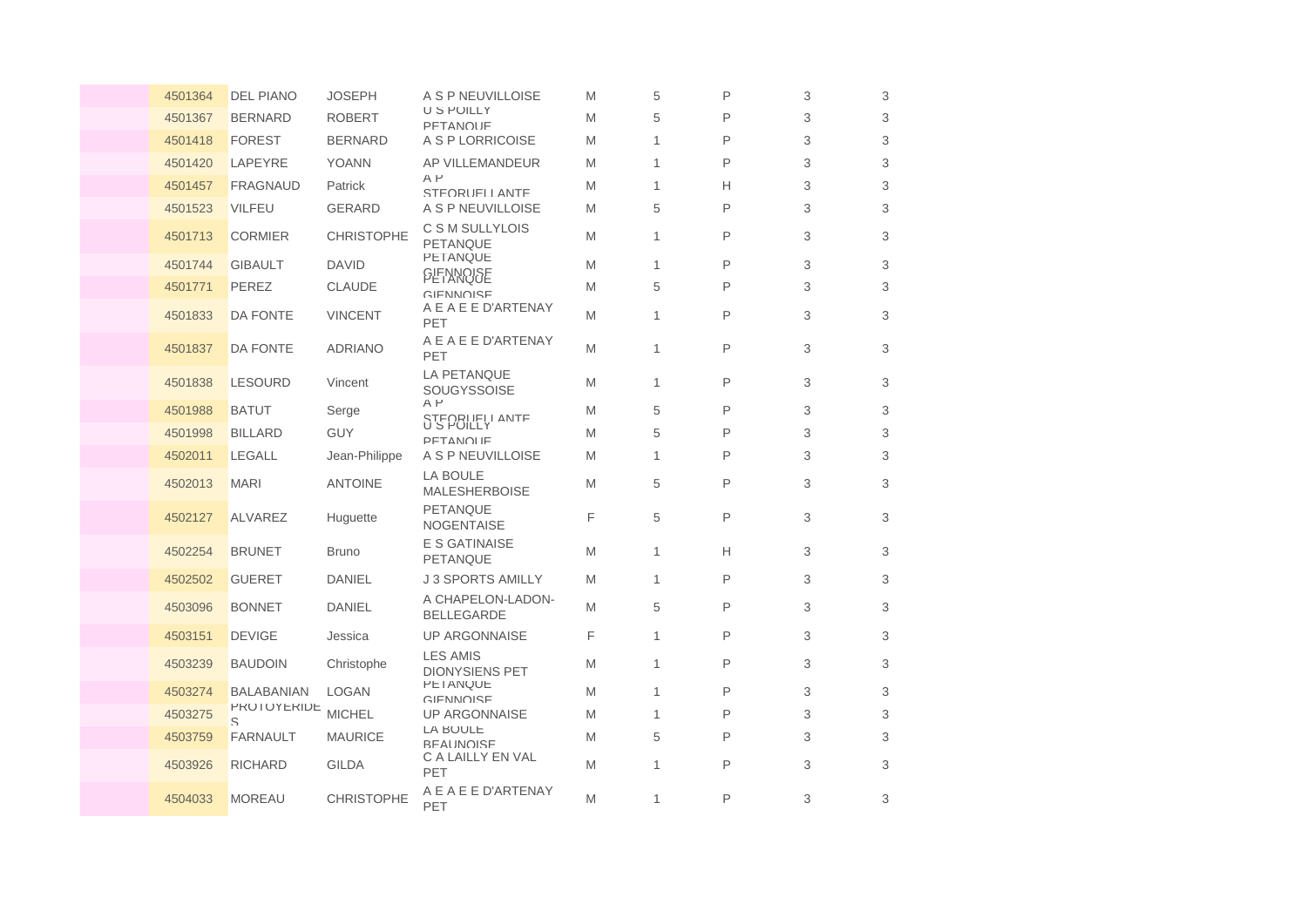|         |                    |                  | ပ ၁                                    |   |              |   |   |   |
|---------|--------------------|------------------|----------------------------------------|---|--------------|---|---|---|
| 4504174 | <b>TRASBOT</b>     | <b>PASCAL</b>    | SANDILLONNAISE<br>DET                  | M | 1            | P | 3 | 3 |
| 4504330 | <b>SALMON</b>      | Henri            | C J F PET<br><b>FLEURYSSOISE</b>       | M | 5            | Н | 3 | 3 |
| 4504718 | <b>BARDOU</b>      | <b>PATRICK</b>   | <b>JOYEUX</b><br>COCHONNET             | M | 1            | P | 3 | 3 |
| 4504779 | <b>VERON</b>       | Hervé            | A CHAPELON-LADON-<br><b>BELLEGARDE</b> | M | 1            | P | 3 | 3 |
| 4505016 | <b>BERTET</b>      | Alain            | A S P LORRICOISE                       | M | $\mathbf{1}$ | P | 3 | 3 |
| 4505049 | <b>DAUVOIS</b>     | <b>ELODIE</b>    | $A$ $P$<br>STEORUELL ANTE              | F | $\mathbf{1}$ | Н | 3 | 3 |
| 4505147 | LAHACHE            | <b>NICOLAS</b>   | <b>US FERTESIENNE</b>                  | M | $\mathbf{1}$ | P | 3 | 3 |
| 4505348 | <b>HEROIN</b>      | François         | <b>PETANQUE</b><br><b>MARCILLOISE</b>  | M | 1            | P | 3 | 3 |
| 4505948 | <b>FICHERA</b>     | Eric             | C S M SULLYLOIS<br>PETANQUE            | M | $\mathbf{1}$ | Н | 3 | 3 |
| 4506032 | <b>BRUNET</b>      | Arnaud           | <b>E S GATINAISE</b><br>PETANQUE       | M | 1            | P | 3 | 3 |
| 4506210 | <b>POTEAU</b>      | <b>ERIC</b>      | A B JARGEAU ST<br><b>DENIS HOTEL</b>   | M | $\mathbf{1}$ | P | 3 | 3 |
| 4506242 | <b>EVEZARD</b>     | <b>CLAUDE</b>    | <b>LA BOULE</b><br><b>BALGENTIENNE</b> | M | 1            | P | 3 | 3 |
| 4506283 | <b>DUCHENE</b>     | Josiane          | <b>LA BOULE</b><br><b>BALGENTIENNE</b> | F | $\mathbf{1}$ | Н | 3 | 3 |
| 4506497 | <b>DURAND</b>      | Christophe       | <b>UP ARGONNAISE</b>                   | M | $\mathbf{1}$ | Н | 3 | 3 |
| 4506704 | <b>BELUET</b>      | <b>DANIELLE</b>  | C A LAILLY EN VAL<br>PET               | F | 5            | P | 3 | 3 |
| 4506782 | <b>DEMONT</b>      | Mickael          | A E A E E D'ARTENAY<br>PET             | M | 1            | Н | 3 | 3 |
| 4507497 | <b>TAILLANDIER</b> | Michèle          | <b>PETANQUE</b><br><b>GIFNNOISE</b>    | F | $\mathbf{1}$ | P | 3 | 3 |
| 4508177 | <b>HUBERT</b>      | Fanny            | LA BOULE<br><b>BALGENTIENNE</b>        | F | $\mathbf{1}$ | P | 3 | 3 |
| 4508279 | <b>EDOUARD</b>     | <b>VERONIQUE</b> | C A LAILLY EN VAL<br>PET<br>U J        | F | 1            | P | 3 | 3 |
| 4508336 | LE GUENNEC         | Jean-Luc         | SANDILLONNAISE<br>DET                  | M | 5            | P | 3 | 3 |
| 4508753 | <b>COLIC</b>       | Slavicha         | LA BOULE<br><b>BALGENTIENNE</b>        | M | $\mathbf{1}$ | P | 3 | 3 |
| 4508799 | LIM                | <b>SAN</b>       | <b>UP ARGONNAISE</b>                   | M | 1            | P | 3 | 3 |
| 4508908 | <b>ESPIRT</b>      | <b>LUDOVIC</b>   | A CHAPELON-LADON-<br><b>BELLEGARDE</b> | M | $\mathbf{1}$ | P | 3 | 3 |
| 4508924 | <b>COLIC</b>       | Stéphan          | <b>LA BOULE</b><br><b>BALGENTIENNE</b> | M | 1            | P | 3 | 3 |
| 4509059 | <b>MAUDUIT</b>     | <b>Bernard</b>   | A S P LORRICOISE                       | M | 1            | P | 3 | 3 |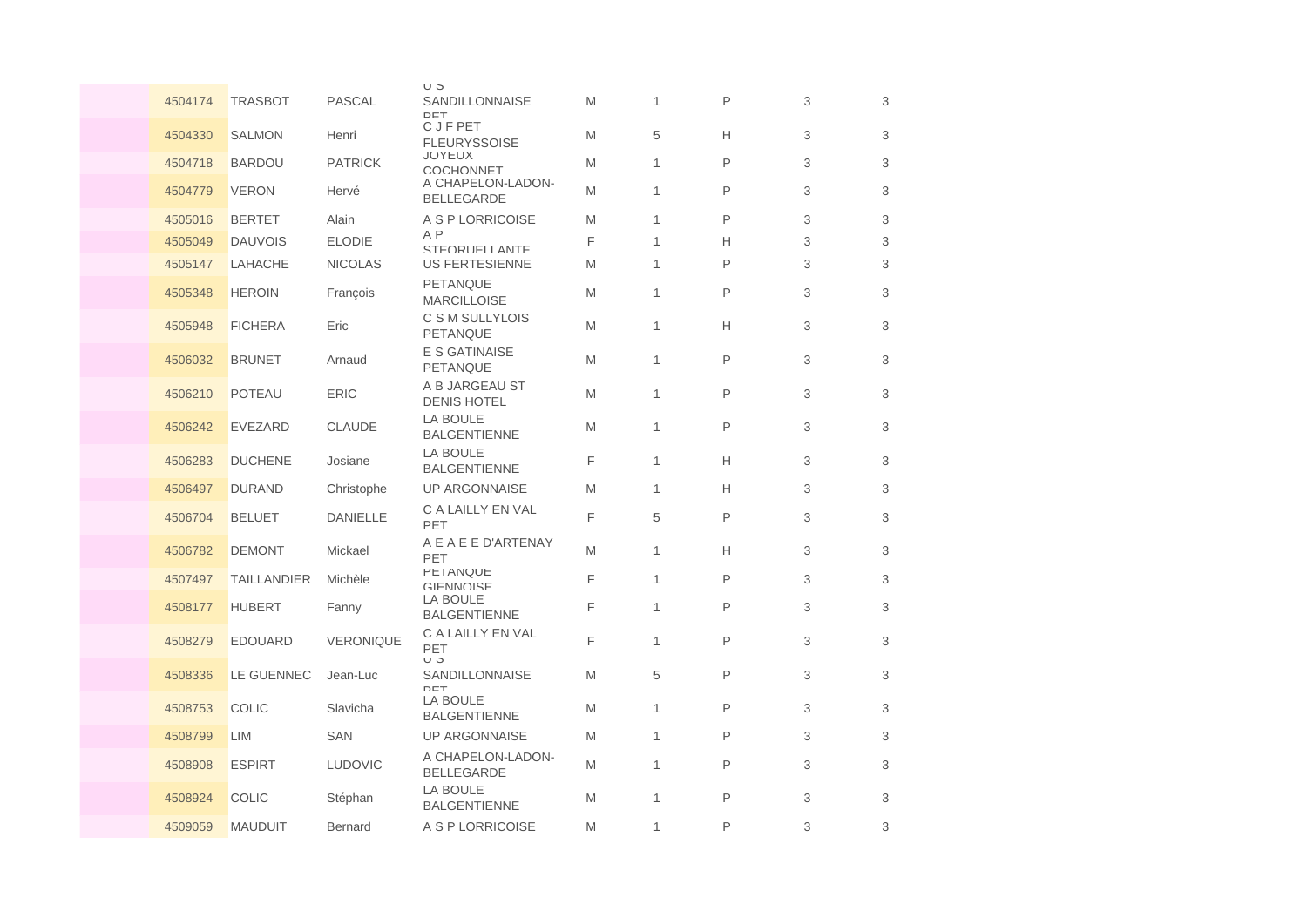| 4509141 | <b>ETIENNE</b>                 | Pascal        | <b>LES AMIS</b><br><b>DIONYSIENS PET</b> | M | 1            | P | 3 | 3                         |
|---------|--------------------------------|---------------|------------------------------------------|---|--------------|---|---|---------------------------|
| 4509358 | <b>DURAND</b>                  | Jean-Marie    | <b>LA BOULE</b><br><b>BALGENTIENNE</b>   | M | $\mathbf{1}$ | P | 3 | 3                         |
| 4509361 | VANLAETHEM                     | Patrick       | <b>JOYEUX</b><br><b>COCHONNET</b>        | M | 5            | P | 3 | 3                         |
| 4509400 | <b>GODIN</b>                   | Thierry       | <b>LA BOULE</b><br><b>BALGENTIENNE</b>   | M | 5            | P | 3 | 3                         |
| 4509428 | <b>POSTEC</b>                  | Philippe      | $A$ $P$<br>STEORUELL ANTE                | M | $\mathbf{1}$ | P | 3 | 3                         |
| 4509475 | <b>FENNICHE</b>                | Myriam        | A S P NEUVILLOISE                        | F | $\mathbf{1}$ | н | 3 | 3                         |
| 4509575 | <b>CHARRIER</b>                | Hugues        | AP VILLEMANDEUR                          | M | 1            | P | 3 | 3                         |
| 4509719 | <b>LEBOURGEOIS Audrey</b>      |               | <b>E S GATINAISE</b><br>PETANQUE         | F | $\mathbf{1}$ | P | 3 | 3                         |
| 4509731 | <b>AUSTRUY</b>                 | Madeleine     | <b>LA BOULE</b><br><b>BALGENTIENNE</b>   | F | 5            | P | 3 | 3                         |
| 4509732 | <b>AUSTRUY</b>                 | Claude        | <b>LA BOULE</b><br><b>BALGENTIENNE</b>   | M | 5            | P | 3 | 3                         |
| 4509775 | <b>PYAT</b>                    | Jacqueline    | A S P LORRICOISE                         | F | 5            | P | 3 | 3                         |
| 4509815 | <b>BASLE</b>                   | Michel        | A B CORBEILLOISE                         | M | 5            | P | 3 | 3                         |
| 4509930 | <b>DEMAILLY</b>                | Eric          | <b>US FERTESIENNE</b>                    | M | 1            | P | 3 | 3                         |
| 4509937 | PALLUAULT                      | Marc          | LA BOULE<br><b>MALESHERBOISE</b>         | M | 5            | P | 3 | 3                         |
| 4509957 | <b>GRIVOT</b>                  | Gilles        | <b>CHEVILLY</b><br><b>PFTANOUF</b>       | M | 1            | P | 3 | $\ensuremath{\mathsf{3}}$ |
| 4509993 | <b>PAYS</b>                    | Marie-Adeline | A S P NEUVILLOISE                        | F | 5            | P | 3 | 3                         |
| 4510124 | <b>MERCADIE</b>                | Stéphane      | A P OUZOUER-<br><b>DAMPIERRE</b>         | M | $\mathbf{1}$ | P | 3 | 3                         |
| 4510152 | <b><i>PROIOYERIDE</i></b><br>S | Sabine        | <b>UP ARGONNAISE</b>                     | F | $\mathbf{1}$ | P | 3 | 3                         |
| 4510197 | <b>DEMOY</b>                   | Jessy         | <b>CHEVILLY</b><br>PFTANOLIF             | M | 1            | P | 3 | 3                         |
| 4510213 | DA CRUZ<br><b>MESQUITA</b>     | Luis          | PETANQUE<br><b>NOGENTAISE</b>            | M | $\mathbf{1}$ | P | 3 | 3                         |
| 4510301 | <b>POULIN</b>                  | Sylvain       | <b>PETANQUE</b><br><b>NOGENTAISE</b>     | M | $\mathbf{1}$ | P | 3 | 3                         |
| 4510539 | <b>BOUPHAVICHI</b><br>т        | Khamphone     | <b>UP ARGONNAISE</b>                     | M | 1            | н | 3 | 3                         |
| 4510566 | <b>DARAS</b>                   | Laurent       | U S COULLONNAISE                         | M | $\mathbf{1}$ | P | 3 | 3                         |
| 4510658 | <b>BARILLET</b>                | Karen         | A E A E E D'ARTENAY<br>PET               | F | $\mathbf{1}$ | P | 3 | 3                         |
| 4510717 | <b>GAUDOU</b>                  | Gérard        | A B JARGEAU ST<br><b>DENIS HOTEL</b>     | M | 5            | P | 3 | 3                         |
| 4510767 | <b>GOUJON</b>                  | Christian     | LA CHAPELLOISE<br><b>PETANQUE</b>        | M | 5            | P | 3 | 3                         |
| 4510902 | <b>FERLAT</b>                  | Emilie        | <b>PETANQUE</b><br>GIFNNOISF             | F | 1            | н | 3 | 3                         |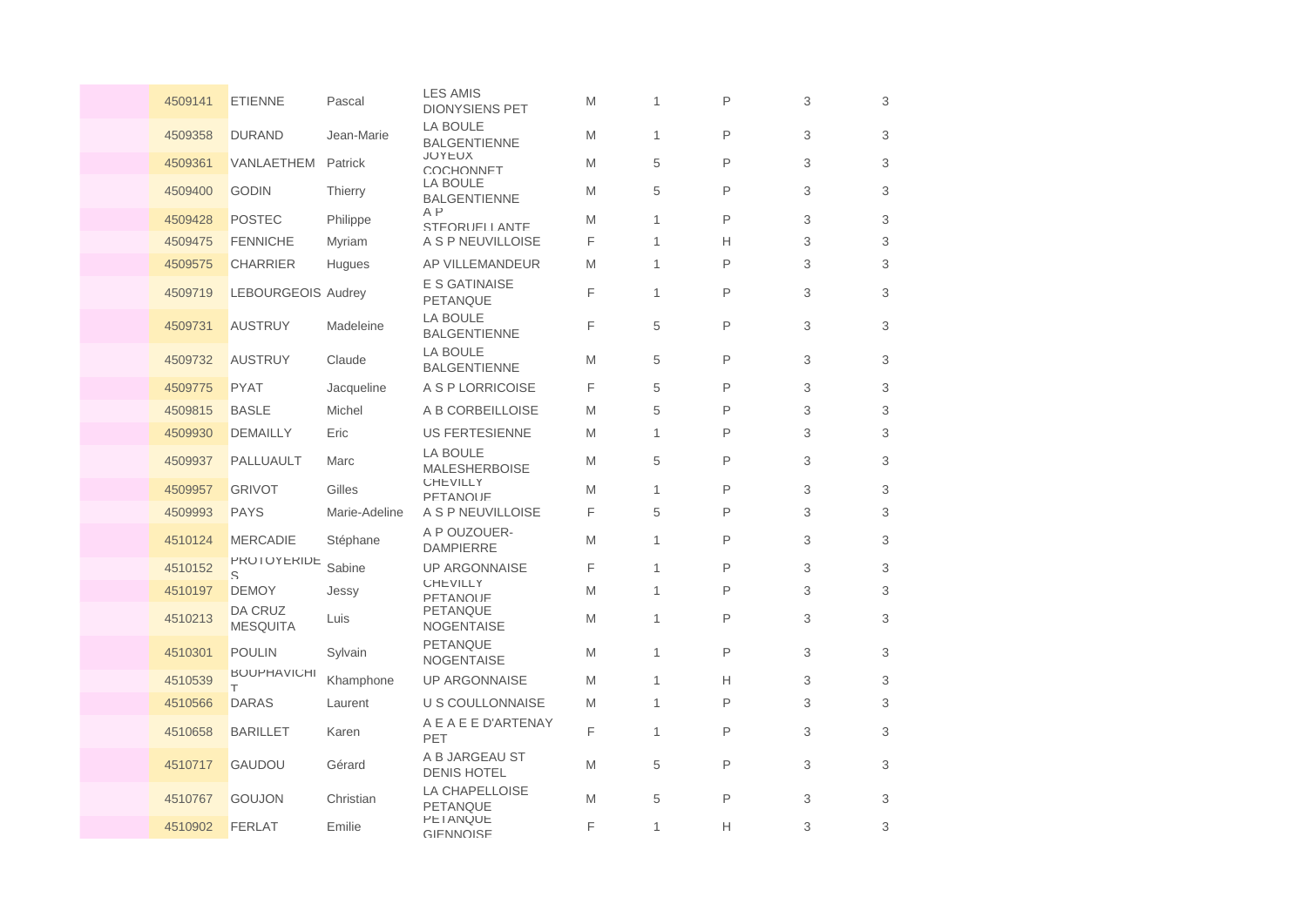| 4510999 | <b>POTEAU</b>                  | Thomas        | A B JARGEAU ST<br><b>DENIS HOTEL</b>     | M | $\overline{2}$ | P | 3 | 3 |
|---------|--------------------------------|---------------|------------------------------------------|---|----------------|---|---|---|
| 4511096 | <b>HEROUARD</b>                | Jordan        | $A$ $P$<br>STEORUELL ANTE                | M | 1              | P | 3 | 3 |
| 4511282 | <b>MERCIER</b>                 | Anthonin      | A B CORBEILLOISE                         | M | 1              | P | 3 | 3 |
| 4511284 | <b>PROVENCHER</b><br>ES        | Jérôme        | <b>UP ARGONNAISE</b>                     | M | 1              | P | 3 | 3 |
| 4511364 | <b>ROYER</b>                   | Claire        | U S COULLONNAISE                         | F | 1              | P | 3 | 3 |
| 4511415 | <b>SIGNOR</b>                  | Jean          | <b>CHEVILLY</b><br><b>PFTANOUF</b>       | M | 1              | P | 3 | 3 |
| 4511583 | <b>RONXIN</b>                  | Stéphane      | <b>AP VILLEMANDEUR</b>                   | M | 1              | P | 3 | 3 |
| 4511603 | <b>BRUNET</b>                  | Sophie        | E S GATINAISE<br><b>PETANQUE</b>         | F | 1              | P | 3 | 3 |
| 4511636 | <b>CHOISY</b>                  | Max           | <b>UP ARGONNAISE</b>                     | M | 1              | P | 3 | 3 |
| 4511709 | <b>JANNEQUIN</b>               | Martial       | LA PETANQUE<br>SOUGYSSOISE               | M | 1              | P | 3 | 3 |
| 4511792 | <b>BAZIN</b>                   | Jonathan      | <b>US FERTESIENNE</b>                    | M | 3              | P | 3 | 3 |
| 4511898 | <b>REDON</b>                   | Julien        | A B CORBEILLOISE                         | M | 5              | P | 3 | 3 |
| 4511923 | <b>MOUSSET</b>                 | Hervé         | C A LAILLY EN VAL<br>PET                 | M | 1              | P | 3 | 3 |
| 4511966 | <b>RIPOUTEAU</b>               | Mathias       | A S P NEUVILLOISE                        | M | 1              | P | 3 | 3 |
| 4511991 | <b>GRYMONPREZ</b> Jean-Michel  |               | A S P T T ORLEANS                        | M | 1              | P | 3 | 3 |
| 4512033 | <b>GARCIA</b>                  | Franck        | U S POILLY<br><b>PFTANOUF</b>            | M | 1              | P | 3 | 3 |
| 4512150 | QUESNEY                        | Isabelle      | E S GATINAISE<br><b>PETANQUE</b>         | F | 1              | P | 3 | 3 |
| 4512155 | <b>FERREIRA DE</b><br>CARVALHO | Albino        | PETANQUE<br>NOGENTAISE                   | M | 1              | P | 3 | 3 |
| 4512156 | <b>BRUNET</b>                  | Philippe      | <b>LES AMIS</b><br><b>DIONYSIENS PET</b> | M | 1              | P | 3 | 3 |
| 4512165 | <b>BABARRO</b>                 | Pierrette     | <b>J 3 SPORTS AMILLY</b>                 | F | 5              | P | 3 | 3 |
| 4512175 | <b>GANCI</b>                   | Sylvain       | E S GATINAISE<br><b>PETANQUE</b>         | M | 1              | P | 3 | 3 |
| 4512221 | <b>DEMOY</b>                   | Jonathan      | <b>UHEVILLY</b><br>PFTANOLIF             | M | 1              | P | 3 | 3 |
| 4512254 | <b>MASSIF</b>                  | Joel          | <b>BOIGNY PETANQUE</b>                   | M | 5              | P | 3 | 3 |
| 4512263 | <b>GASTRIN</b>                 | Eric          | <b>UP ARGONNAISE</b>                     | M | 1              | P | 3 | 3 |
| 4512269 | <b>BONDU</b>                   | <b>JEREMI</b> | A S PUISEAUX<br><b>PETANQUE</b>          | M | 1              | P | 3 | 3 |
| 4512316 | <b>FOURCHAUD</b>               | Lois          | <b>UP ARGONNAISE</b>                     | M | 3              | P | 3 | 3 |
| 4512371 | <b>POINLOUP</b>                | Laurent       | A B CORBEILLOISE                         | M | 1              | P | 3 | 3 |
| 4512388 | <b>MASSON</b>                  | Aurelien      | A P OUZOUER-<br><b>DAMPIERRE</b>         | M | 1              | P | 3 | 3 |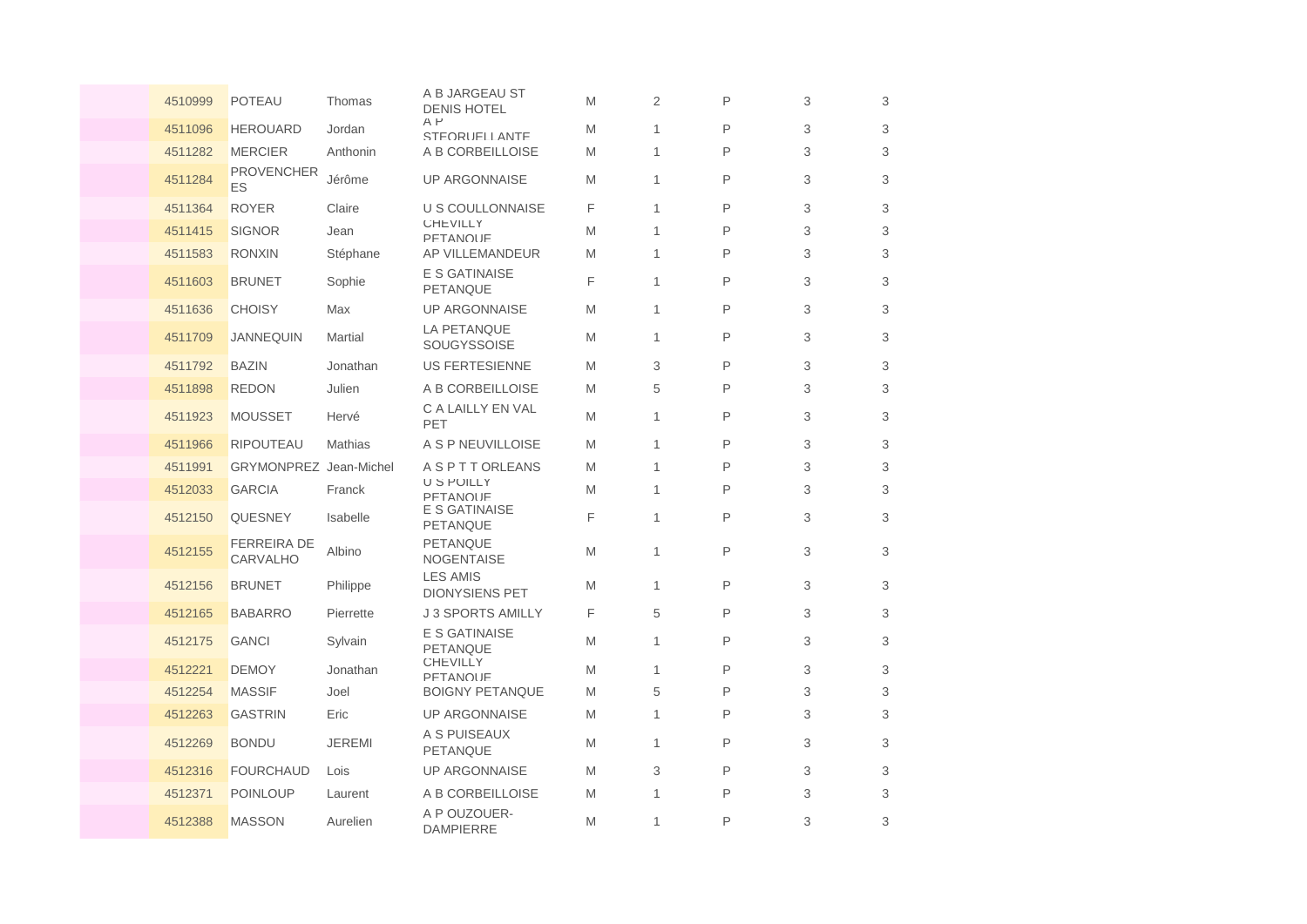| 5801628  | <b>GOLFIER</b>      | <b>CHRISTIAN</b>  | A S P NEUVILLOISE                        | M | 5            | P | 3              | 3              |
|----------|---------------------|-------------------|------------------------------------------|---|--------------|---|----------------|----------------|
| 6704453  | <b>LABROUE</b>      | Georges           | LA CHAPELLOISE<br>PETANQUE               | M | 1            | P | 3              | 3              |
| 7501432  | <b>ROMERO</b>       | Alain             | <b>BRIARE PETANQUE</b>                   | M | 5            | P | 3              | 3              |
| 7700754  | <b>DAVIOT</b>       | <b>HERVE</b>      | E S GATINAISE<br><b>PETANQUE</b>         | M | $\mathbf{1}$ | Н | 3              | 3              |
| 7713883  | <b>FLAMENT</b>      | <b>Bruno</b>      | E S GATINAISE<br><b>PETANQUE</b>         | M | 1            | P | 3              | 3              |
| 7724505  | <b>BONNIERE</b>     | Tatiana           | E S GATINAISE<br><b>PETANQUE</b>         | F | 1            | P | 3              | 3              |
| 8422683  | <b>MONTAUFIER</b>   | <b>JACQUES</b>    | C A LAILLY EN VAL<br>PET                 | M | 5            | P | 3              | 3              |
| 8901276  | <b>MELLA</b>        | Christophe        | <b>LA BOULE</b><br><b>BALGENTIENNE</b>   | M | 1            | Н | 3              | 3              |
| 8901287  | <b>MELLA</b>        | Jacqueline        | LA BOULE<br><b>BALGENTIENNE</b>          | F | $\mathbf{1}$ | P | 3              | 3              |
| 8906598  | <b>KOMINOWSKI</b>   | <b>CHRISTOPHE</b> | <b>PETANQUE</b><br><b>GIFNNOISE</b>      | M | 1            | H | 3              | 3              |
| 8908025  | <b>LECURIER</b>     | <b>Bruno</b>      | <b>PETANQUE</b><br><b>CHATILLONNAISE</b> | M | $\mathbf{1}$ | P | 3              | 3              |
| 8908530  | <b>MILANDRE</b>     | Martine           | <b>PETANQUE</b><br>NOGENTAISE            | F | 5            | P | 3              | 3              |
| 8908580  | <b>TOURE</b>        | Mélissa           | PETANQUE<br><b>NOGENTAISE</b>            | F | $\mathbf{1}$ | P | 3              | 3              |
| 9102618  | <b>PINARD</b>       | Jean-Claude       | C S M SULLYLOIS<br><b>PETANQUE</b>       | M | 5            | Н | 3              | 3              |
| 9409762  | LABAR I OUILL<br>E. | Jean Claude       | A B CORBEILLOISE                         | M | 5            | P | 3              | 3              |
| 97401234 | <b>GASTRIN</b>      | Sully             | AP VILLEMANDEUR                          | M | $\mathbf{1}$ | P | 3              | 3              |
| 629914   | <b>KLUSEK</b>       | <b>MICHEL</b>     | <b>UP ARGONNAISE</b>                     | M | 5            | P | $\overline{2}$ | $\overline{2}$ |
| 4105714  | <b>FROMEAUX</b>     | <b>SERGE</b>      | C A LAILLY EN VAL<br>PET                 | M | 5            | P | 2              | $\overline{2}$ |
| 4500360  | <b>CHARAUX</b>      | <b>ALAIN</b>      | <b>BOIGNY PETANQUE</b>                   | M | 5            | P | 2              | $\overline{2}$ |
| 4500426  | <b>CORROYER</b>     | Philippe          | AP VILLEMANDEUR                          | M | 1            | P | 2              | $\overline{2}$ |
| 4500560  | LACOMBE             | <b>DANY</b>       | <b>LA BOULE</b><br>CASTELNEUVIENNE       | M | 5            | P | 2              | $\overline{2}$ |
| 4500935  | <b>CREUSET</b>      | <b>FRANCOIS</b>   | <b>JUYEUX</b><br><b>COCHONNET</b>        | M | 5            | Ε | 2              | $\overline{2}$ |
| 4501062  | LASSOURIS           | <b>JEAN</b>       | <b>SMOC PETANQUE</b>                     | M | 5            | P | $\overline{2}$ | 2              |
| 4501160  | LE SIVILLON         | ABEL              | LA PETANQUE<br><b>MAGDUNOISE</b>         | M | 5            | P | $\overline{2}$ | $\overline{2}$ |
| 4501192  | <b>CORTOT</b>       | Denis             | <b>PETANQUE</b><br>GIFNNOISE             | M | 5            | Н | 2              | 2              |
| 4501283  | <b>COCARDON</b>     | <b>RAYMOND</b>    | LA CHAPELLOISE<br><b>PETANQUE</b>        | M | 5            | P | $\overline{2}$ | $\overline{2}$ |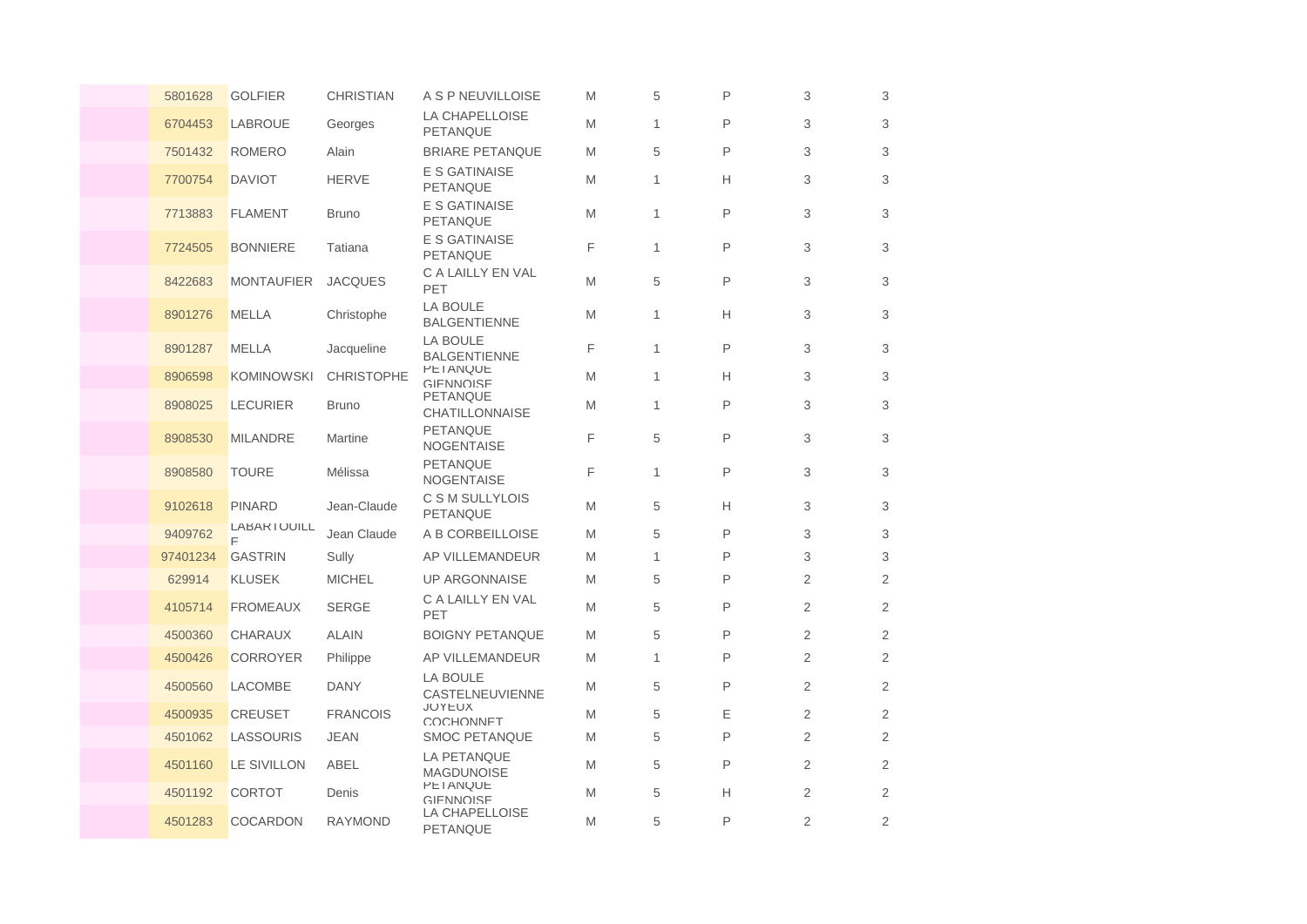| 4501674 | <b>HERNANDEZ</b>   | <b>ANTONIO</b>  | <b>SMOC PETANQUE</b>                   | M | 5            | P | 2              | 2              |
|---------|--------------------|-----------------|----------------------------------------|---|--------------|---|----------------|----------------|
| 4502016 | <b>RIZZO</b>       | Jean-Claude     | <b>CJFPET</b><br><b>FLEURYSSOISE</b>   | M | 5            | P | 2              | 2              |
| 4502706 | <b>PICARD</b>      | Gérard          | AP VILLEMANDEUR                        | M | 5            | P | 2              | 2              |
| 4502991 | <b>LEBEAUME</b>    | <b>PHILIPPE</b> | <b>CJFPET</b><br><b>FLEURYSSOISE</b>   | M | $\mathbf{1}$ | Н | 2              | 2              |
| 4503822 | <b>SOUNDARA</b>    | SOUNTHONG       | <b>UP ARGONNAISE</b>                   | M | 5            | P | $\mathbf{2}$   | $\overline{2}$ |
| 4503887 | <b>MARTINEZ</b>    | Juan-Manuel     | <b>CJFPET</b><br><b>FLEURYSSOISE</b>   | M | 5            | P | $\mathbf{2}$   | 2              |
| 4504209 | <b>BELUET</b>      | <b>MICHEL</b>   | C A LAILLY EN VAL<br>PET               | M | 5            | P | 2              | $\overline{2}$ |
| 4504245 | <b>GIOVANNINI</b>  | Alain           | <b>CJFPET</b><br><b>FLEURYSSOISE</b>   | M | 5            | Н | $\mathbf{2}$   | $\overline{2}$ |
| 4504932 | LE SCORNET         | <b>HENRI</b>    | LA BOULE<br><b>MALESHERBOISE</b>       | M | 5            | P | 2              | 2              |
| 4505039 | <b>GRANGER</b>     | <b>MARC</b>     | <b>JOYEUX</b><br>COCHONNET             | M | 1            | P | 2              | $\overline{2}$ |
| 4505277 | CAMARD             | <b>SUZANNE</b>  | C J F PET<br><b>FLEURYSSOISE</b>       | F | 5            | P | 2              | 2              |
| 4505347 | <b>GENTY</b>       | JEAN-GUY        | <b>JOYEUX</b><br>COCHONNET             | M | 1            | P | $\mathbf{2}$   | $\overline{2}$ |
| 4505896 | <b>BOUDVILLAIN</b> | <b>JEROME</b>   | <b>LA BOULE</b><br><b>BALGENTIENNE</b> | M | 1            | P | 2              | 2              |
| 4506347 | <b>PALIX</b>       | <b>GUY</b>      | <b>J 3 SPORTS AMILLY</b>               | M | 5            | P | $\overline{2}$ | 2              |
| 4506579 | <b>BEAUDIN</b>     | Jacqueline      | A S P LORRICOISE                       | F | 5            | P | $\overline{2}$ | 2              |
| 4506705 | <b>BOUCHERON</b>   | Roland          | C A LAILLY EN VAL<br>PET               | M | 5            | P | $\overline{2}$ | 2              |
| 4507289 | MAUZAIZE           | Christian       | <b>LA BOULE</b><br>CASTELNEUVIENNE     | M | 1            | P | $\mathbf{2}$   | 2              |
| 4509903 | <b>KERBOUL</b>     | Olivier         | LA BOULE<br><b>BALGENTIENNE</b>        | M | $\mathbf{1}$ | Е | $\mathbf{2}$   | 2              |
| 4510475 | <b>KIELWASSER</b>  | Liliane         | <b>BRIARE PETANQUE</b>                 | F | 5            | P | 2              | 2              |
| 4510584 | <b>BARROT</b>      | Lucette         | <b>J 3 SPORTS AMILLY</b>               | F | 5            | P | $\overline{2}$ | 2              |
| 4510862 | LEMEE              | Jean-Claude     | A B JARGEAU ST<br><b>DENIS HOTEL</b>   | M | 5            | P | 2              | 2              |
| 4510863 | <b>LEBLANC</b>     | Gérard          | A B JARGEAU ST<br><b>DENIS HOTEL</b>   | M | 1            | P | $\mathbf{2}$   | $\overline{2}$ |
| 4510969 | <b>GARREAU</b>     | Francis         | <b>JOYEUX</b><br>COCHONNET             | M | 5            | P | 2              | 2              |
| 4511128 | LIEVIN             | Isabelle        | E S GATINAISE<br>PETANQUE              | F | 1            | P | 2              | 2              |
| 4511273 | <b>JACQUET</b>     | Joël            | LA BOULE<br><b>BALGENTIENNE</b>        | M | 1            | P | $\overline{2}$ | 2              |
| 4511349 | <b>FUZIES</b>      | Michel          | <b>J 3 SPORTS AMILLY</b>               | M | 5            | P | 2              | 2              |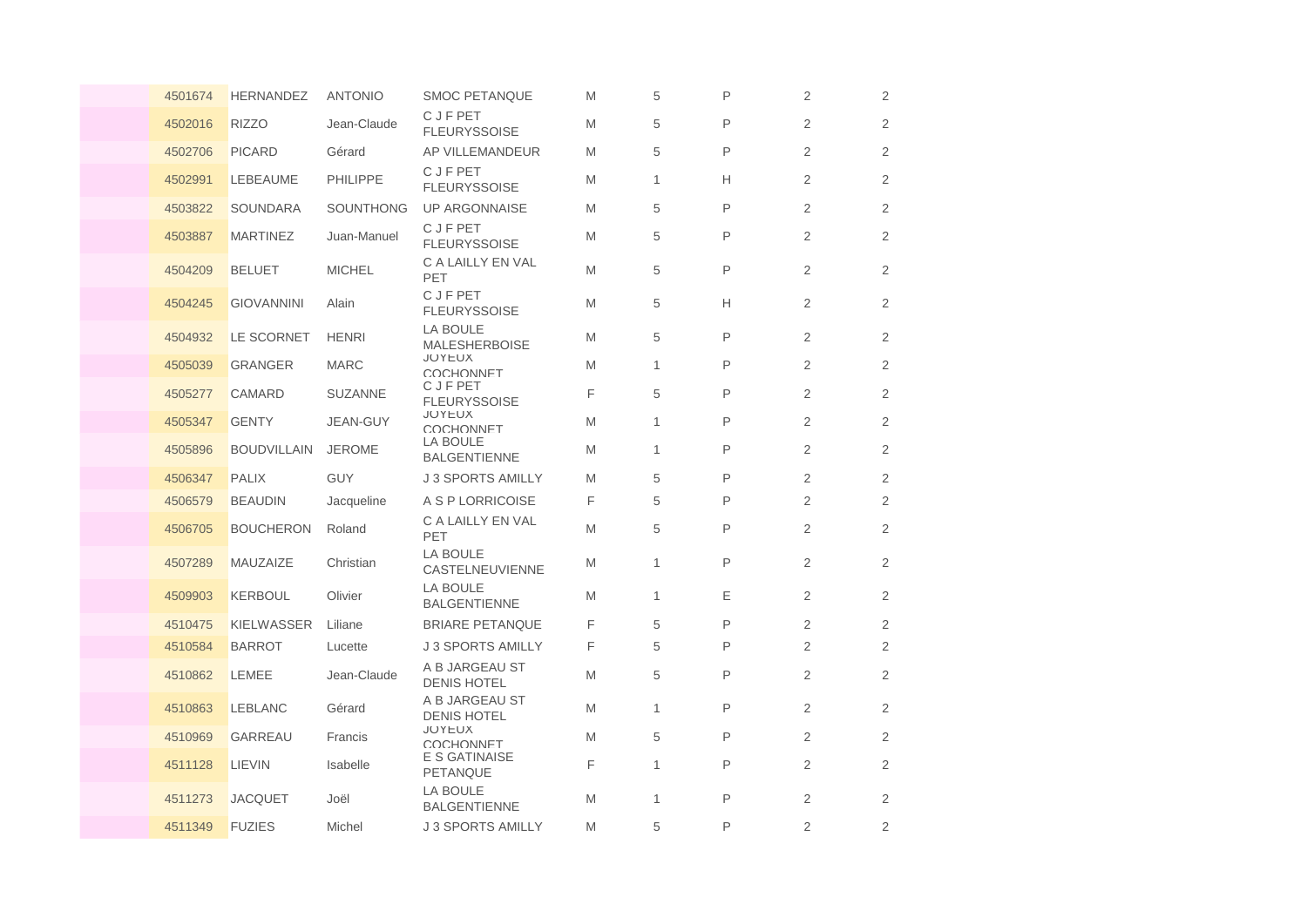| 4511910 | <b>PICARLE</b>         | Gérard             | <b>LA BOULE</b><br><b>BALGENTIENNE</b> | M | 5            | P | 2              | 2              |
|---------|------------------------|--------------------|----------------------------------------|---|--------------|---|----------------|----------------|
| 7704305 | <b>BAUDY</b>           | <b>MARCEL</b>      | PETANQUE<br><b>CHATILLONNAISE</b>      | M | 5            | P | $\overline{2}$ | 2              |
| 9100785 | <b>MEUSNIER</b>        | Micheline          | AP VILLEMANDEUR                        | F | 5            | P | $\overline{2}$ | $\overline{2}$ |
| 4106819 | <b>MONPOUX</b>         | Claude             | <b>UP ARGONNAISE</b>                   | M | 5            | P | 1              | $\mathbf{1}$   |
| 4500555 | <b>HUGUENY</b>         | <b>FRANCOIS</b>    | LA BOULE<br>CASTELNEUVIENNE            | M | 5            | P | 1              | $\mathbf{1}$   |
| 4500777 | <b>POUET</b>           | Christian          | <b>LA CHAPELLOISE</b><br>PETANQUE      | M | 5            | P | 1              | $\mathbf{1}$   |
| 4500902 | <b>RAVET</b>           | <b>JOEL</b>        | A P INGRE                              | M | 5            | P | 1              | 1              |
| 4501020 | <b>MILLET</b>          | <b>FRANCIS</b>     | LA BOULE<br><b>REALINOISE</b>          | M | 5            | P | 1              | $\mathbf{1}$   |
| 4501101 | POINTEREAU             | <b>KLEBERT</b>     | A E A E E D'ARTENAY<br>PET             | M | 5            | P | 1              | $\mathbf{1}$   |
| 4501216 | <b>GARCIA</b>          | <b>FRANCISCO</b>   | LA PETANQUE<br>MAGDUNOISE              | M | 5            | P | 1              | $\mathbf{1}$   |
| 4501279 | <b>PENA</b>            | <b>MICHEL</b>      | A P INGRE                              | M | $\mathbf{1}$ | P | 1              | 1              |
| 4501298 | <b>PASTEUR</b>         | <b>MICHEL</b>      | <b>LA BOULE</b><br><b>BALGENTIENNE</b> | M | 1            | P | 1              | $\mathbf{1}$   |
| 4501350 | <b>ROCAFULL</b>        | <b>FABRICE</b>     | <b>CJFPET</b><br><b>FLEURYSSOISE</b>   | M | 5            | P | 1              | $\mathbf{1}$   |
| 4501437 | <b>BOUCHACOUR</b><br>Τ | <b>MICHEL</b>      | A P OUZOUER-<br><b>DAMPIERRE</b>       | M | 1            | P | 1              | 1              |
| 4501760 | <b>LATOUCHE</b>        | Jean-Michel        | <b>PETANQUE</b><br><b>NOGENTAISE</b>   | M | 5            | P | 1              | $\mathbf{1}$   |
| 4501870 | <b>LEGIVRE</b>         | Philippe           | <b>SMOC PETANQUE</b>                   | M | 5            | P | 1              | $\mathbf{1}$   |
| 4501882 | <b>OUTREVILLE</b>      | <b>PATRICK</b>     | A B JARGEAU ST<br><b>DENIS HOTEL</b>   | M | 5            | P | 1              | $\mathbf{1}$   |
| 4502320 | <b>DHUIT</b>           | Laurent            | <b>CJFPET</b><br><b>FLEURYSSOISE</b>   | M | 5            | P | 1              | $\mathbf{1}$   |
| 4502839 | <b>PENISSARD</b>       | JEAN-LUC           | <b>BOIGNY PETANQUE</b>                 | M | 1            | P | 1              | $\mathbf{1}$   |
| 4502883 | <b>DOMINGUEZ</b>       | <b>JACQUES</b>     | <b>PETANQUE</b><br><b>NOGENTAISE</b>   | M | 5            | P | 1              | $\mathbf{1}$   |
| 4503298 | VAVASSEUR              | André              | <b>BOIGNY PETANQUE</b>                 | M | 5            | P | 1              | $\mathbf{1}$   |
| 4503533 | <b>LUSTRE</b>          | JEAN-LUC           | PETANQUE CEPOY                         | M | 5            | P | 1              | $\mathbf{1}$   |
| 4503569 | <b>ROZE</b>            | <b>JEAN-CLAUDE</b> | LA BOULE<br><b>BALGENTIENNE</b>        | M | 5            | P | 1              | $\mathbf{1}$   |
| 4503593 | <b>AJINCA</b>          | <b>DANIEL</b>      | <b>SMOC PETANQUE</b>                   | M | 5            | P | 1              | $\mathbf{1}$   |
| 4503915 | <b>GUEZOUL</b>         | ABDALLAH           | C J F PET<br><b>FLEURYSSOISE</b>       | M | 5            | P | 1              | $\mathbf{1}$   |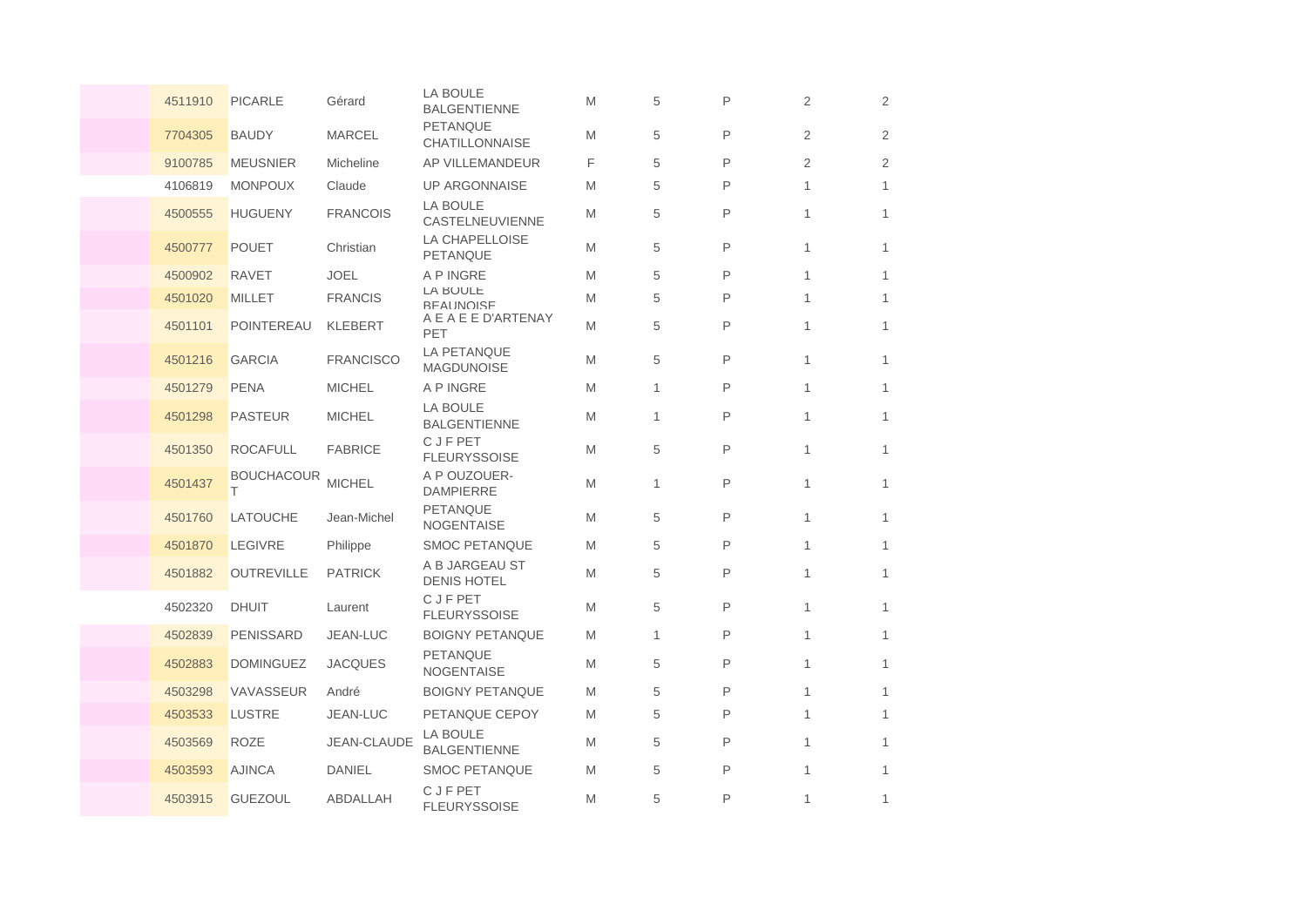| 4504321 | <b>DEVILLIERS</b>  | Jean-Paul        | <b>PETANQUE</b><br><b>CHATILLONNAISE</b> | M | 5            | P | 1 | 1            |
|---------|--------------------|------------------|------------------------------------------|---|--------------|---|---|--------------|
| 4504331 | <b>GAUTHIER</b>    | <b>ROGER</b>     | <b>J 3 SPORTS AMILLY</b>                 | M | 5            | P | 1 | 1            |
| 4504364 | <b>LEVERNE</b>     | Jacques          | AP VILLEMANDEUR                          | M | 5            | P | 1 | 1            |
| 4504401 | <b>PINSAULT</b>    | Joël             | <b>LA BOULE</b><br><b>BALGENTIENNE</b>   | M | 5            | P | 1 | $\mathbf{1}$ |
| 4505312 | <b>BOUTON</b>      | <b>ALAIN</b>     | <b>E S GATINAISE</b><br>PETANQUE         | M | 5            | P | 1 | $\mathbf{1}$ |
| 4505432 | <b>REGNEAU</b>     | Fabien           | <b>CJFPET</b><br><b>FLEURYSSOISE</b>     | M | $\mathbf{1}$ | P | 1 | 1            |
| 4505973 | <b>BURDA</b>       | <b>LUCIEN</b>    | AP VILLEMANDEUR                          | M | 5            | P | 1 | 1            |
| 4506136 | <b>GIBERT</b>      | Jean-Pierre      | <b>PETANQUE</b><br><b>PITHIVERIENNE</b>  | M | 5            | P | 1 | $\mathbf{1}$ |
| 4506314 | <b>COLIN</b>       | <b>DANIEL</b>    | C J F PET<br><b>FLEURYSSOISE</b>         | M | 5            | P | 1 | 1            |
| 4506367 | LANCELOT           | Pascal           | LA BOULE<br><b>REALINOISE</b>            | M | 5            | P | 1 | $\mathbf{1}$ |
| 4506748 | <b>TOUCHELAY</b>   | Jean-Paul        | <b>LA BOULE</b><br>CASTELNEUVIENNE       | M | 5            | P | 1 | 1            |
| 4506875 | <b>CHARLANNE</b>   | Michel           | C J F PET<br><b>FLEURYSSOISE</b>         | M | $\mathbf{1}$ | P | 1 | 1            |
| 4506881 | LAFORGE            | <b>DANIEL</b>    | U S OUZOUER S/<br><b>TREZEE</b>          | M | 5            | P | 1 | 1            |
| 4507384 | LEMAITRE           | <b>PASCAL</b>    | <b>CJFPET</b><br><b>FLEURYSSOISE</b>     | M | 1            | P | 1 | $\mathbf{1}$ |
| 4507474 | LE GOFF            | Jean             | <b>LA CHAPELLOISE</b><br>PETANQUE        | M | 5            | P | 1 | 1            |
| 4507535 | <b>BRATEC</b>      | <b>FREDERIC</b>  | E S GATINAISE<br><b>PETANQUE</b>         | M | $\mathbf{1}$ | P | 1 | 1            |
| 4507642 | CARREAU            | <b>FRANCOIS</b>  | AP VILLEMANDEUR                          | M | 5            | P | 1 | 1            |
| 4507673 | <b>LECLERC</b>     | Lucien           | A S P LORRICOISE                         | M | 5            | P | 1 | $\mathbf{1}$ |
| 4508172 | <b>MALARD</b>      | <b>GUY</b>       | C S M SULLYLOIS<br><b>PETANQUE</b>       | M | 5            | P | 1 | 1            |
| 4508464 | <b>BECHU</b>       | <b>DOMINIQUE</b> | A S P NEUVILLOISE                        | M | 1            | P | 1 | $\mathbf{1}$ |
| 4508489 | MILLET             | Jean-Claude      | LA CHAPELLOISE<br>PETANQUE               | M | 5            | P | 1 | 1            |
| 4508497 | <b>ANICET</b>      | <b>GERARD</b>    | LA BOULE<br>CASTELNEUVIENNE              | M | 5            | P | 1 | 1            |
| 4508978 | <b>SORIANO</b>     | <b>FRANSISCO</b> | E S GATINAISE<br><b>PETANQUE</b>         | M | 5            | P | 1 | $\mathbf{1}$ |
| 4509061 | <b>CORNIER</b>     | <b>JOEL</b>      | <b>SMOC PETANQUE</b>                     | M | 5            | P | 1 | $\mathbf{1}$ |
| 4509147 | CHARPENTIER Daniel |                  | <b>CHEVILLY</b><br><b>PFTANOUF</b>       | M | 5            | P | 1 | 1            |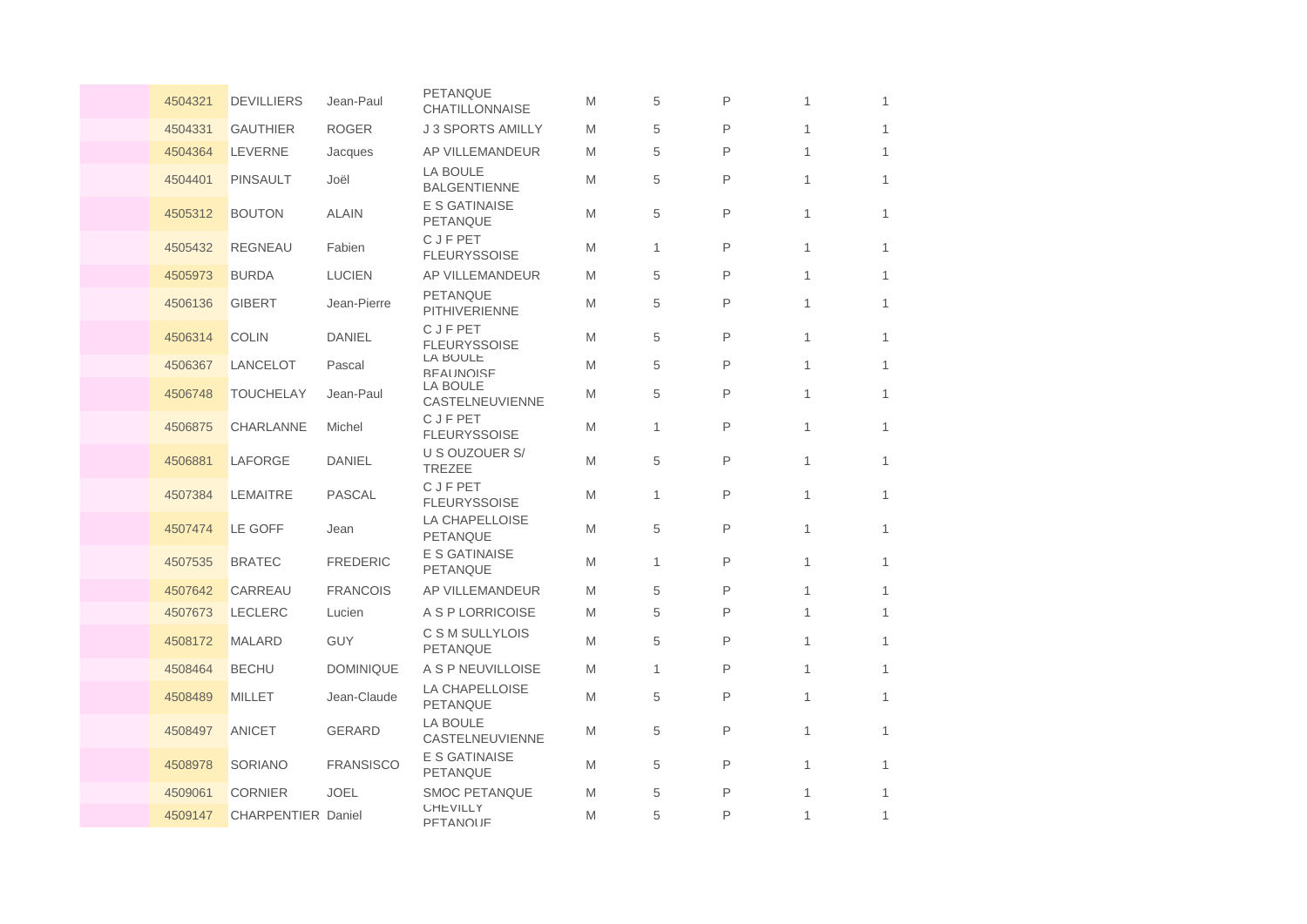| 4509447 | <b>JEAN</b>                    | Alain          | <b>CJFPET</b><br><b>FLEURYSSOISE</b>     | M | 5            | P | 1            | $\mathbf{1}$ |
|---------|--------------------------------|----------------|------------------------------------------|---|--------------|---|--------------|--------------|
| 4509574 | <b>PYAT</b>                    | Jean Claude    | A S P LORRICOISE                         | M | 5            | P | $\mathbf{1}$ | $\mathbf{1}$ |
| 4509666 | <b>THIMON</b>                  | Jean Paul      | <b>LA CHAPELLOISE</b><br>PETANQUE        | M | 5            | P | $\mathbf{1}$ | $\mathbf{1}$ |
| 4509764 | <b>DOMINGOS</b>                | José           | LA CHAPELLOISE<br>PETANQUE               | M | 5            | P | $\mathbf{1}$ | $\mathbf{1}$ |
| 4509771 | <b>PATHAMMAVO</b><br><b>NG</b> | Mixaï          | A P INGRE                                | M | 1            | P | 1            | $\mathbf{1}$ |
| 4509826 | <b>COBRET</b>                  | Alain          | LA CHAPELLOISE<br><b>PETANQUE</b>        | M | 5            | P | $\mathbf{1}$ | $\mathbf{1}$ |
| 4510172 | <b>SERRANO</b>                 | Guy            | PETANQUE<br><b>CHATILLONNAISE</b>        | M | 5            | P | $\mathbf{1}$ | $\mathbf{1}$ |
| 4510192 | <b>DUBOIS</b>                  | Jean-Claude    | <b>J 3 SPORTS AMILLY</b>                 | M | 5            | P | $\mathbf{1}$ | $\mathbf{1}$ |
| 4510410 | <b>DELAPIERRE</b>              | Régis          | A P OUZOUER-<br><b>DAMPIERRE</b>         | M | 5            | P | 1            | $\mathbf{1}$ |
| 4510411 | <b>DEMOY</b>                   | Christian      | A P OUZOUER-<br><b>DAMPIERRE</b>         | M | 5            | Ρ | 1            | $\mathbf{1}$ |
| 4510663 | <b>DUCASTEL</b>                | Dominique      | A S PUISEAUX<br><b>PETANQUE</b>          | M | 1            | P | 1            | $\mathbf{1}$ |
| 4510790 | <b>VINCELOT</b>                | Gaêtan         | <b>LES AMIS</b><br><b>DIONYSIENS PET</b> | M | $\mathbf{1}$ | P | $\mathbf{1}$ | $\mathbf{1}$ |
| 4510993 | <b>SERRANO</b>                 | Louis-Ange     | <b>PETANQUE</b><br><b>CHATILLONNAISE</b> | M | 5            | P | 1            | $\mathbf{1}$ |
| 4511278 | <b>BERRY</b>                   | <b>Bernard</b> | A P OUZOUER-<br><b>DAMPIERRE</b>         | M | 5            | Ρ | 1            | $\mathbf{1}$ |
| 4511294 | <b>PFEIFFER</b>                | Stéphane       | C S M SULLYLOIS<br>PETANQUE              | M | $\mathbf{1}$ | P | 1            | $\mathbf{1}$ |
| 4511314 | <b>RICHAUME</b>                | <b>FRANCIS</b> | A P INGRE                                | M | $\mathbf{1}$ | P | $\mathbf{1}$ | $\mathbf{1}$ |
| 4511316 | <b>ROULIN</b>                  | Philippe       | <b>LES AMIS</b><br><b>DIONYSIENS PET</b> | M | 5            | P | $\mathbf{1}$ | $\mathbf{1}$ |
| 4511485 | <b>LEMAITRE</b>                | Sylvie         | <b>CJFPET</b><br><b>FLEURYSSOISE</b>     | F | $\mathbf{1}$ | P | $\mathbf{1}$ | $\mathbf{1}$ |
| 4511569 | <b>LEAUX</b>                   | Richard        | J 3 SPORTS AMILLY                        | M | 5            | P | 1            | $\mathbf{1}$ |
| 4511598 | <b>VIANDON</b>                 | Gérard         | LA PETANQUE<br><b>MAGDUNOISE</b>         | M | 5            | P | 1            | $\mathbf{1}$ |
| 4511651 | <b>BARON</b>                   | Jean-Pierre    | E G P ASCOUX-<br><b>VRIGNY</b>           | M | 5            | P | 1            | $\mathbf{1}$ |
| 4511666 | <b>BARTHELEMY</b>              | Philippe       | AP VILLEMANDEUR                          | M | $\mathbf{1}$ | P | $\mathbf{1}$ | $\mathbf{1}$ |
| 4512167 | <b>BOURDIEU</b>                | Romain         | <b>BOIGNY PETANQUE</b>                   | M | 1            | P | 1            | $\mathbf{1}$ |
| 4512193 | <b>HAUTEFEUILL</b><br>E        | <b>Thierry</b> | PETANQUE<br>NOGENTAISE                   | M | 5            | P | 1            | 1            |